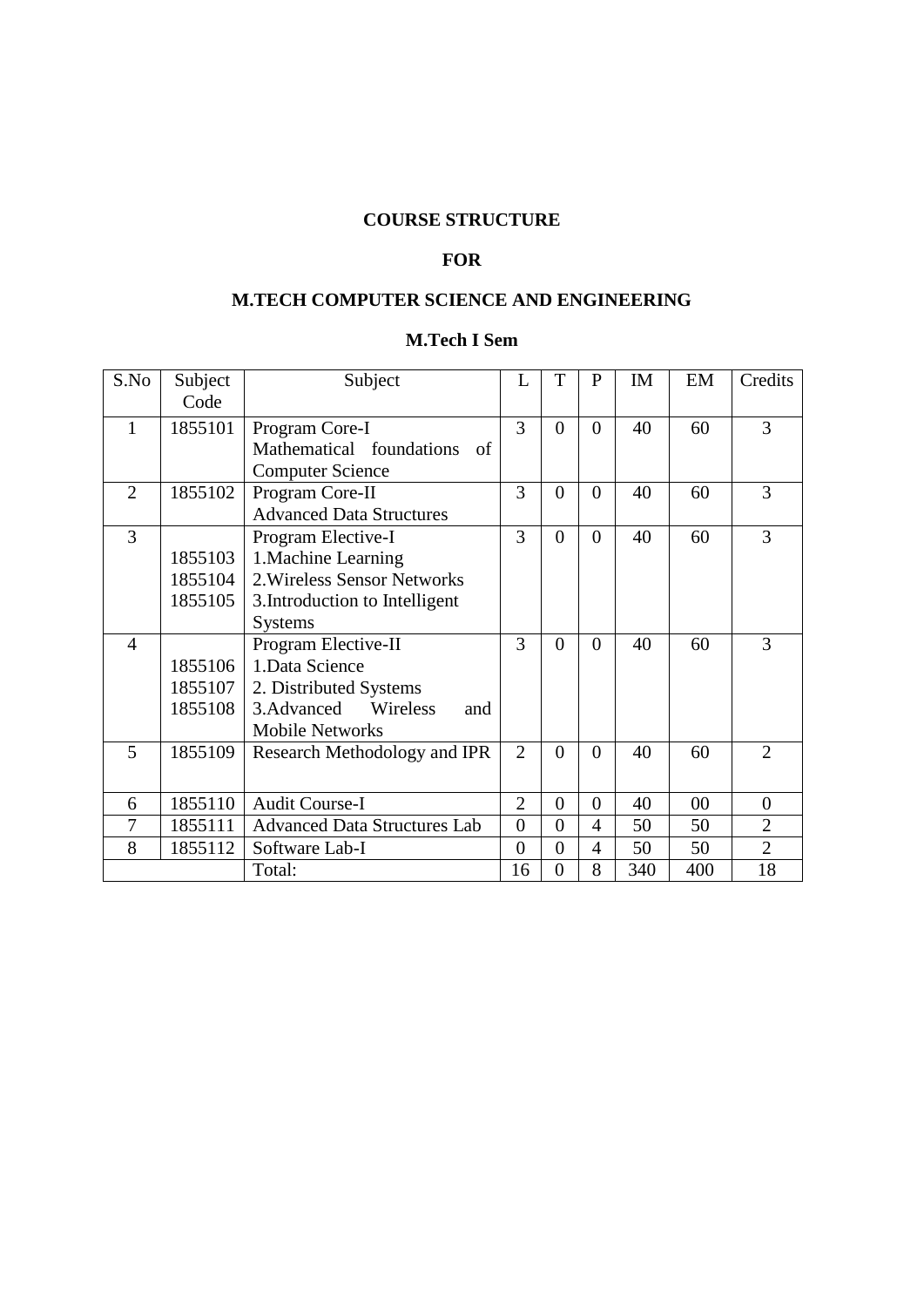# **M.Tech. II Sem**

| S.No           | Subject | Subject                   | L              | T              | P              | IM  | EM  | Credits        |
|----------------|---------|---------------------------|----------------|----------------|----------------|-----|-----|----------------|
|                | Code    |                           |                |                |                |     |     |                |
| 1              | 1855201 | Program Core-III          | 3              | $\overline{0}$ | $\theta$       | 40  | 60  | 3              |
|                |         | Mobile Applications and   |                |                |                |     |     |                |
|                |         | <b>Services</b>           |                |                |                |     |     |                |
| $\overline{2}$ | 1855202 | Program Core-IV           | 3              | $\overline{0}$ | $\theta$       | 40  | 60  | 3              |
|                |         | Human Computer            |                |                |                |     |     |                |
|                |         | Interaction               |                |                |                |     |     |                |
| 3              |         | Program Elective-III      | 3              | $\theta$       | $\Omega$       | 40  | 60  | 3              |
|                | 1855203 | 1. Internet of Things     |                |                |                |     |     |                |
|                | 1855204 | 2. Data Preparation and   |                |                |                |     |     |                |
|                |         | Analysis                  |                |                |                |     |     |                |
|                | 1855205 | 3. Computer Vision        |                |                |                |     |     |                |
| $\overline{4}$ |         | Program Elective-IV       | 3              | $\theta$       | $\theta$       | 40  | 60  | 3              |
|                | 1855206 | 1. Cloud Computing        |                |                |                |     |     |                |
|                | 1855207 | 2. Soft Computing         |                |                |                |     |     |                |
|                | 1855208 | 3. Digital Forensics      |                |                |                |     |     |                |
| 5              | 1855209 | <b>Audit Course-II</b>    | $\overline{2}$ | $\theta$       | $\theta$       | 40  | 00  | $\theta$       |
|                |         |                           |                |                |                |     |     |                |
| 6              | 1855210 | Mobile Applications and   | $\theta$       | $\Omega$       | $\overline{4}$ | 50  | 50  | $\overline{2}$ |
|                |         | Services Lab              |                |                |                |     |     |                |
| $\overline{7}$ | 1855211 | Software Lab-II           | $\overline{0}$ | $\overline{0}$ | $\overline{4}$ | 50  | 50  | $\overline{2}$ |
| 8              | 1855212 | Mini Project with Seminar | $\overline{2}$ | $\overline{0}$ | $\overline{0}$ | 50  | 50  | $\overline{2}$ |
|                |         | Total                     | $\overline{0}$ |                | 8              | 350 | 340 | 18             |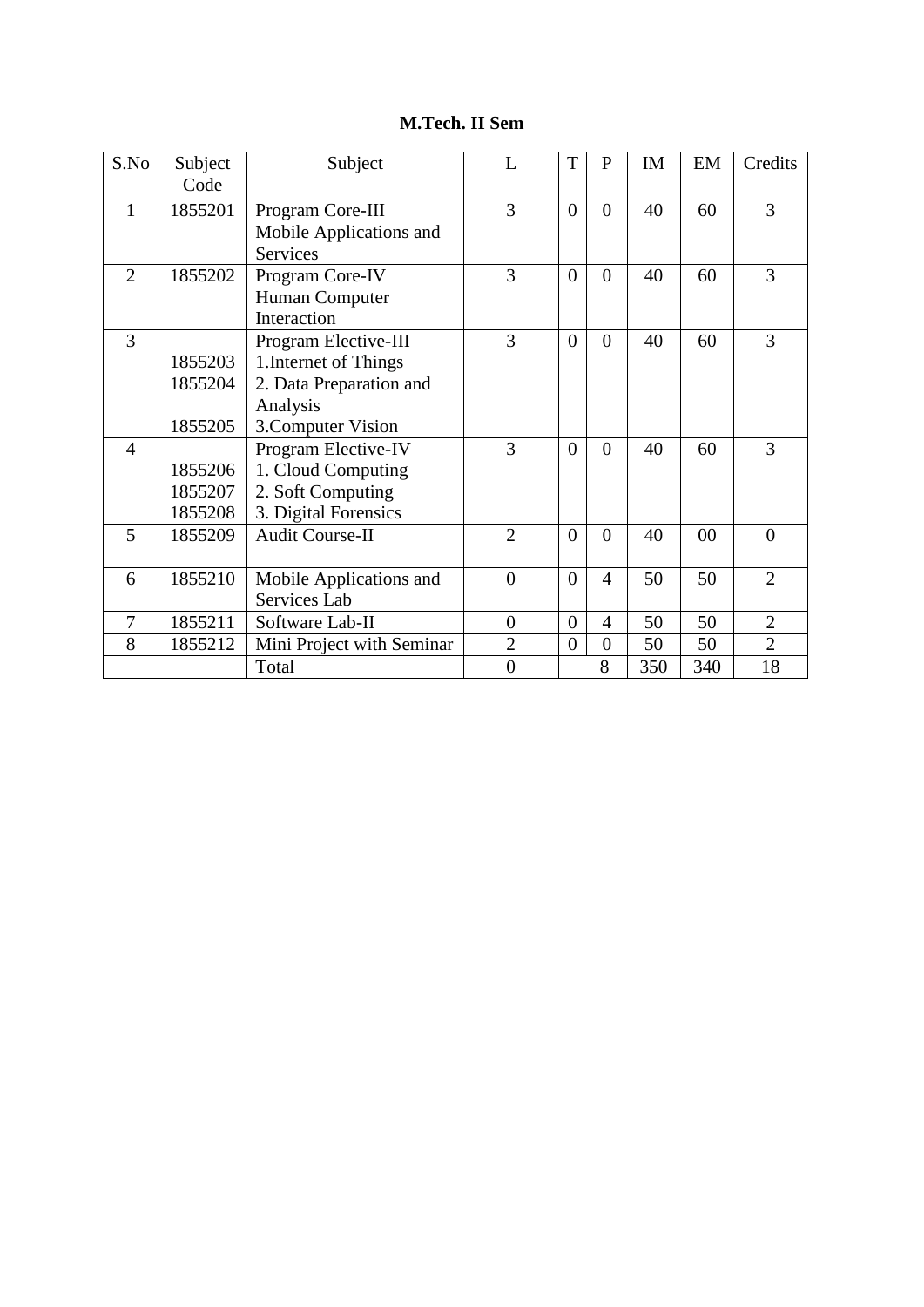### **M.Tech. III Sem**

| S.No           | Subject | Subject                            | L        | T              | P        | IM  | EM  | Credits |
|----------------|---------|------------------------------------|----------|----------------|----------|-----|-----|---------|
|                | Code    |                                    |          |                |          |     |     |         |
|                |         | Program Elective-V                 | 3        | $\overline{0}$ | $\Omega$ | 40  | 60  | 3       |
|                | 1855301 | 1. Big Data Analytics              |          |                |          |     |     |         |
|                | 1855302 | 2. Compiler for High               |          |                |          |     |     |         |
|                |         | <b>Performance Computing</b>       |          |                |          |     |     |         |
|                | 1855303 | 3. Advanced Algorithms             |          |                |          |     |     |         |
| $\overline{2}$ |         | Open Elective                      | 3        | $\Omega$       | $\Omega$ | 40  | 60  | 3       |
|                | 1855304 | 1. Business Analytics              |          |                |          |     |     |         |
|                | 1855305 | 2. Industrial Safety               |          |                |          |     |     |         |
|                | 1855306 | <b>3. Operations Research</b>      |          |                |          |     |     |         |
|                | 1855307 | 4.Cost Management<br><sub>of</sub> |          |                |          |     |     |         |
|                |         | <b>Engineering Projects</b>        |          |                |          |     |     |         |
|                | 1855308 | 5. Composite Materials             |          |                |          |     |     |         |
|                | 1855309 | 6. Waste to Energy                 |          |                |          |     |     |         |
|                |         |                                    |          |                |          |     |     |         |
| 3              | 1855310 | Dissertation-I                     | $\theta$ | $\Omega$       | 20       | 100 | 00  | 10      |
|                |         | Total:                             | 6        | $\theta$       | 20       | 180 | 120 | 16      |

# **M.Tech IV Sem**

| S.No | Subject<br>Code | Subject         | ∸ | m | D              | IM | EM | <b>Tredits</b> |
|------|-----------------|-----------------|---|---|----------------|----|----|----------------|
|      | 1855401         | Dissertation-II |   |   | 32             | 50 | 50 |                |
|      |                 | Total:          |   |   | $\mathfrak{D}$ | 50 | 50 |                |

**Total Credits: 68**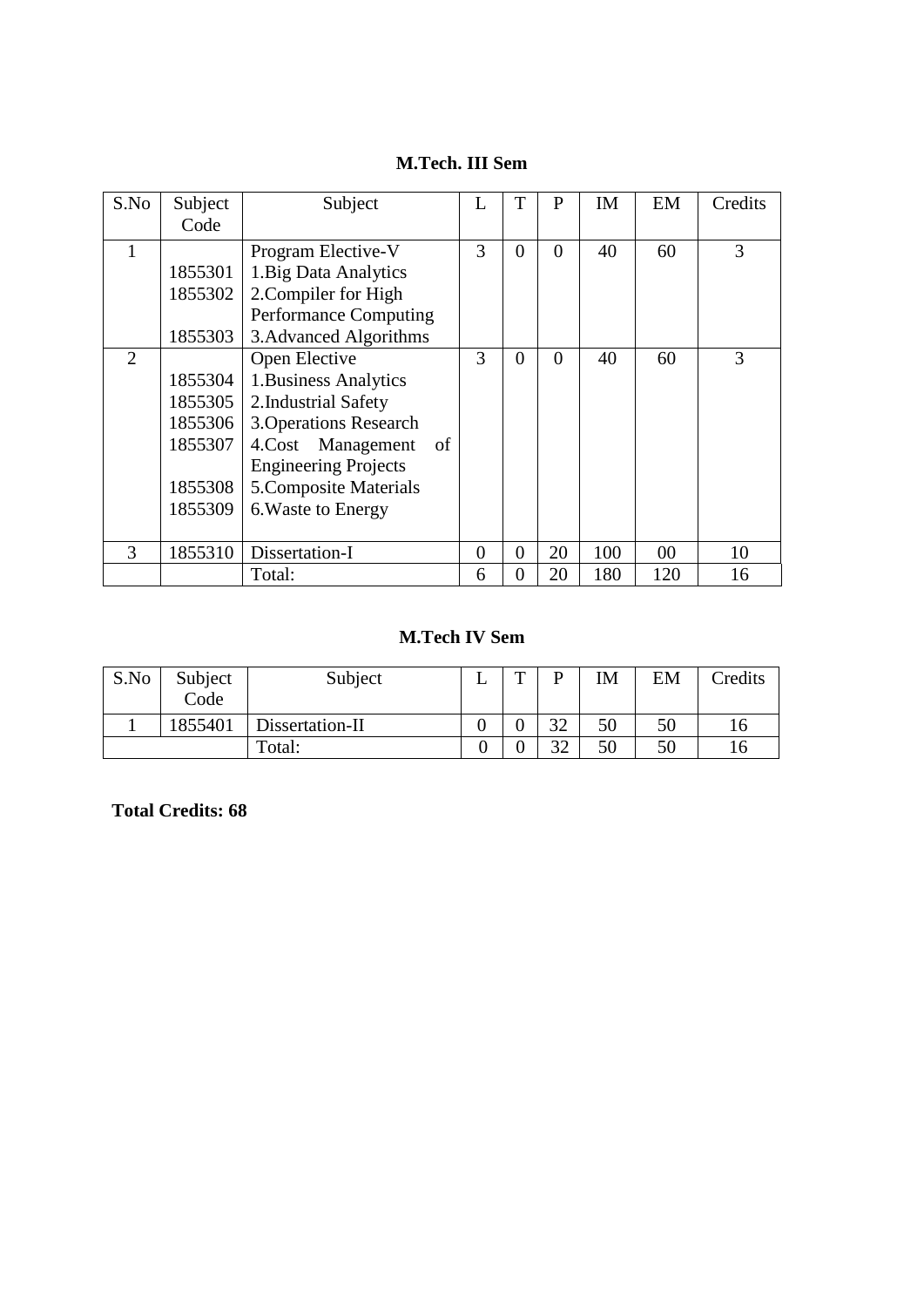#### **AUDIT COURSES**

- 1. English for Research Paper Writing
- 2. Disaster Management
- 3. Sanskrit for Technical Knowledge
- 4. Value Education
- 5. Constitution of India
- 6. Pedagogy Studies
- 7. Stress Management by Yoga
- 8. Personality Development through Life Enlightenment Skills

#### **OPEN ELECTIVES**

- 1. Business Analytics
- 2. Industrial Safety
- 3. Operations Research
- 4. Cost Management of Engineering Projects
- 5. Composite Materials
- 6. Waste to Energy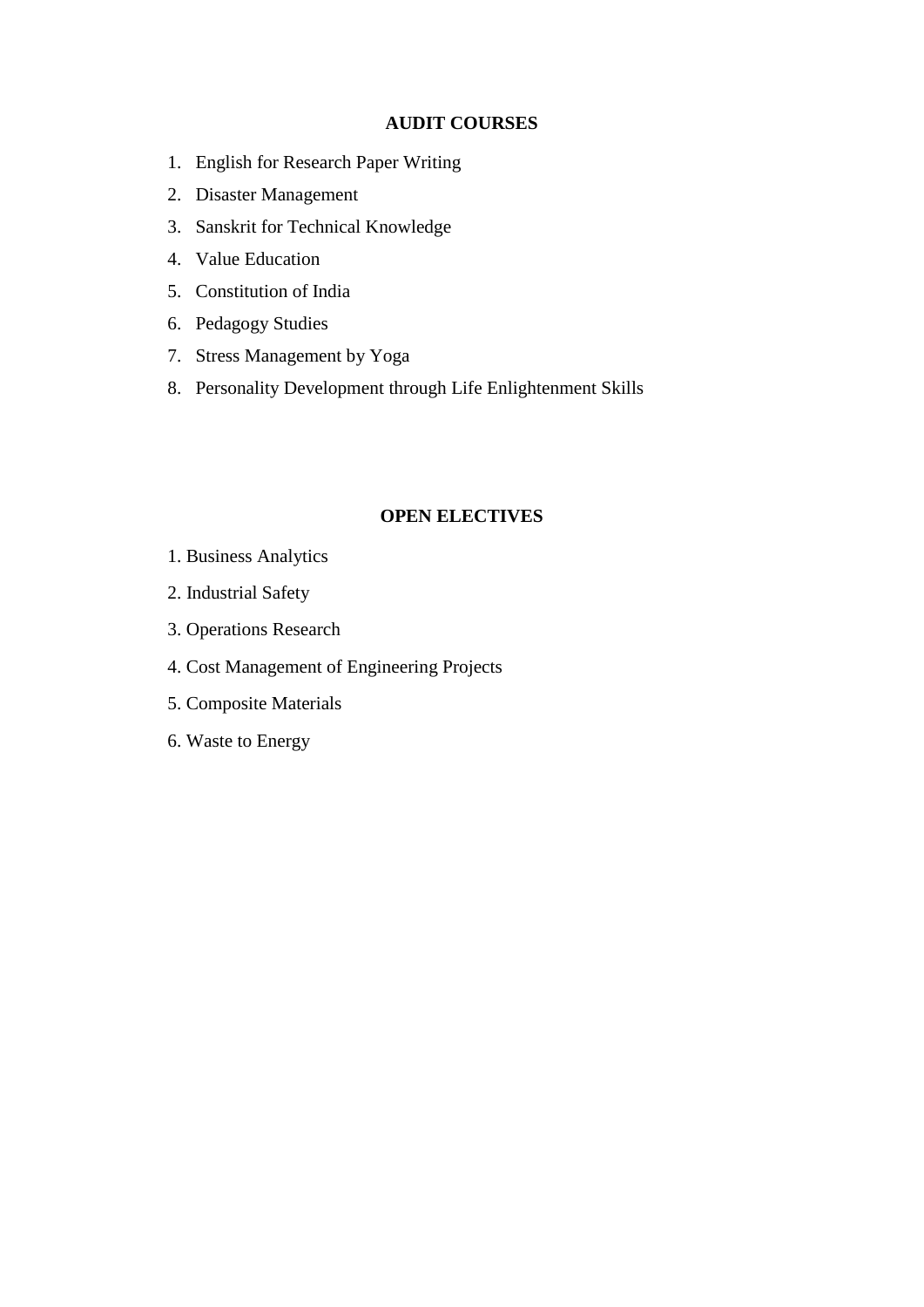### **M.Tech I Sem**

# **(1855101) MATHEMATICAL FOUNDATIONS OF COMPUTER SCIENCE**

- **L T C**
- **3 0 3**

#### **Objectives:**

1. This course will introduce the concepts foundations of logic, rules of inference, predicates and normal forms.

2. Concepts of Set theory & Relations will be explained.

3. Problems on Functions, Number theory, permutations and combinations, recurrence relations will be discussed.

4. Learn Number theory concepts of elementary combinatory.

5. To provide an illustration of problems in graph theory.

#### **Course Outcomes:**

At the end of the course, students will be able to:

1. Describe the variations between Statement Logic and Predicate Logic.

2. Illustrate the basic terminology of functions, relations, and sets and gain knowledge of their associated operations.

3. Develop practical applications of basic counting principles of permutations, combinations, inclusion/exclusion principle and the pigeonhole methodology.

4. Apply proof techniques towards solving recurrences and other problems in algebra and computer applications.

5. Solve problems using concepts of spanning tree, Euler circuit, and chromatic numbers.

#### **UNIT I**

**Foundations of Logic:** Introduction, truth tables, statements and notations, propositional logic; Connectives, propositional equivalence; predicate and quantifiers; Normal forms; rules of Inference; methods of proofs.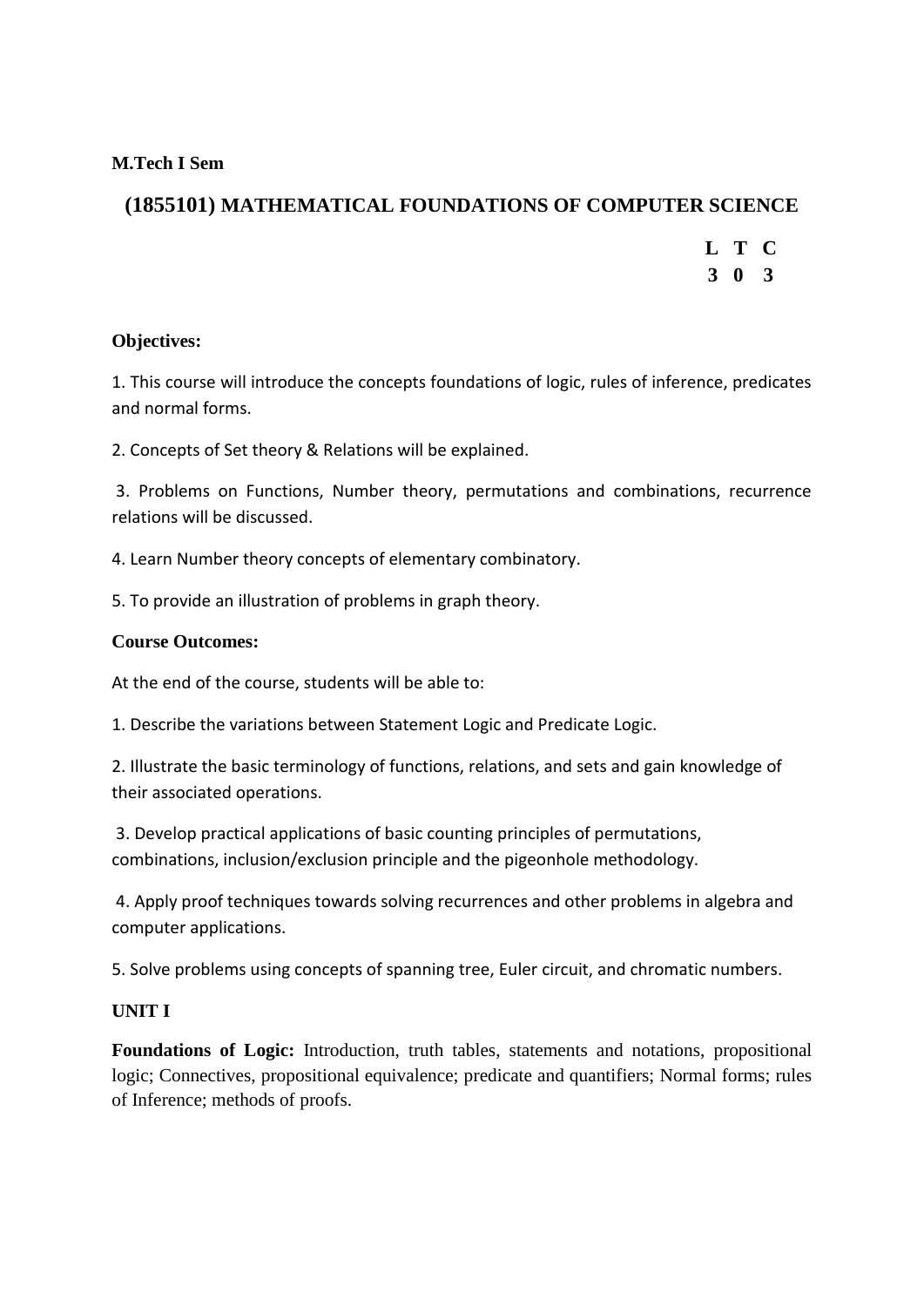### **UNIT II**

**Set Theory, Relations & Functions:** Basics of set theory, set operations, Relations and their properties, representing relations, Properties of binary Relations, Equivalence relations, Lattice and its Properties, Partial ordering, Hasse diagram. Composition of functions, Inverse Function, types of functions, Recursive Functions.

### **UNIT III**

**Graph Theory:** Graphs and graphs models, graph terminology and special types of graphs, representing graphs and graph isomorphism, connectivity, Euler and Hamiltonian paths, shortest path problems, planar graphs, graph coloring, Trees: Introduction to trees, Applications of trees, spanning trees & minimum spanning trees.

#### **UNIT IV**

**Algebraic Structures & Elementary Combinatorics:** Definition and elementary properties of groups, semigroups, monoids, rings, field, vector spaces. Elementary combinatorics; counting techniques, Pigeon- hole Principles and its application. Recursion, Recurrence relation.

#### **UNIT V**

#### **Introduction to Number Theory:**

Divisibility and The Division Algorithm, The Euclidean Algorithm, Modular Arithmetic, Polynomial Arithmetic, Prime numbers, Fermat's and Euler's Theorem, The Chinese Remainder Theorem, Discrete Logarithms.

#### **TEXT BOOKS:**

1. Kenneth Rosen, Discrete Mathematics and its applications,  $7<sup>th</sup>$  edition, Tata McGrawHill Education Private Limited.

2. William Stallings, Cryptography and Network Security,  $7<sup>th</sup>$  edition, Pearson.

#### **REFERENCE BOOKS:**

1. Molt, Kandel, Baker ,"Discrete mathematics for computer scientists and mathematicians" , PHI

2. J.P Trembley, R.Manohar , Discrete Mathematical Structures with Applications to computer science, TMH.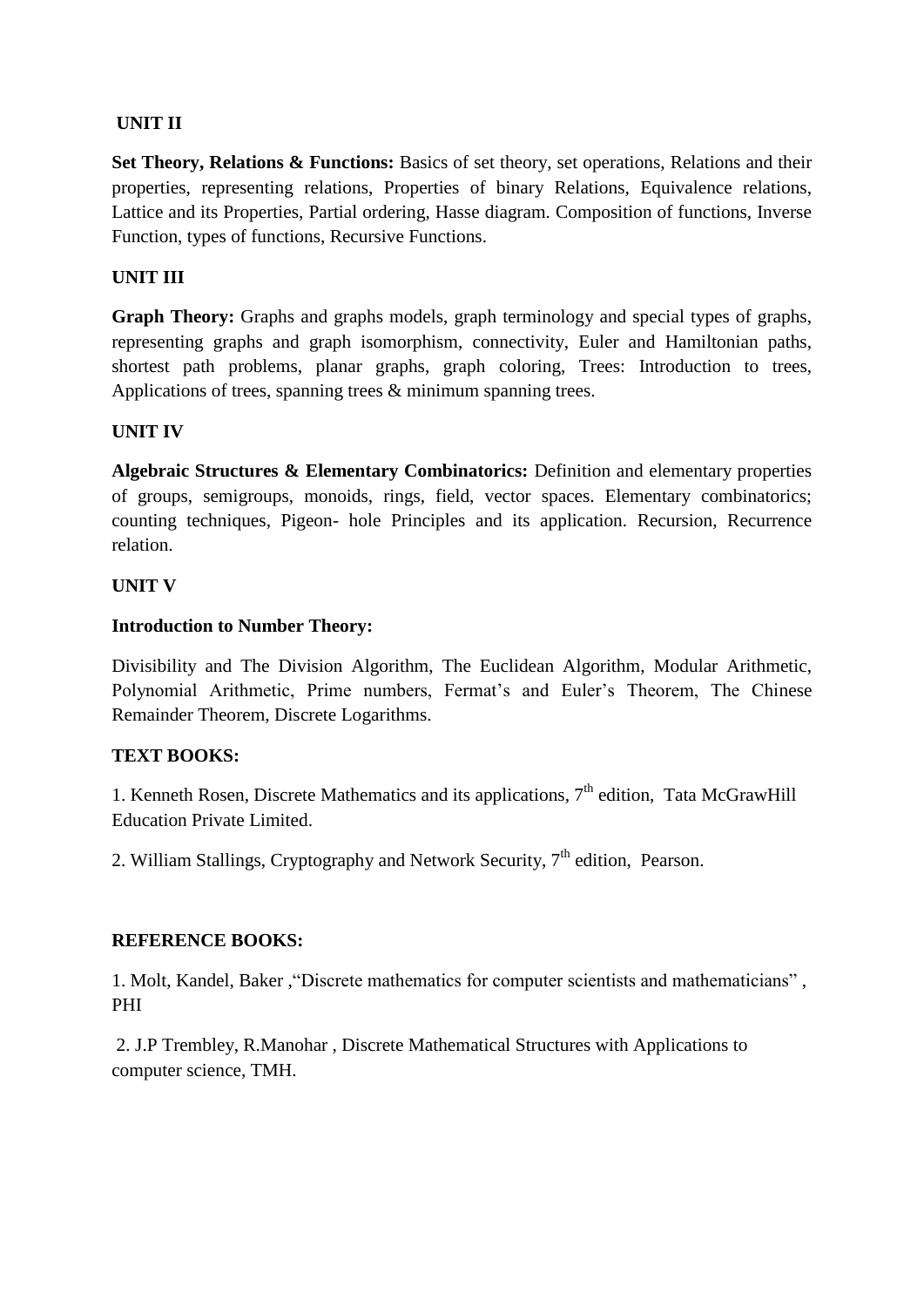# **(1855102) ADVANCED DATA STRUCTURES**

# **L T C 3 0 3**

#### **Objectives:**

- The student should be able to choose appropriate data structures, understand the ADT/libraries, and use it to design algorithms for a specific problem.
- Students should be able to understand the necessary mathematical abstraction to solve problems.
- To familiarize students with advanced paradigms and data structure used to solve algorithmic problems.

#### **Course Outcomes:**

- Understand the implementation of symbol table using hashing techniques.
- Develop and analyze algorithms for red-black trees, B-trees and Splay trees.
- Develop algorithms for text processing applications.
- Identify suitable data structures and develop algorithms for computational geometry problems.

#### **UNIT I**

**Overview of Data Structures:** Linear and Non Linear data structures, Stacks, Queues, linked lists

**Trees:** 

**Binary Trees:** Definition, Properties, Representation, ADT, Complete & Full Binary Tree

**Tree Traversal Algorithms:** Inorder, Preorder and Postorder

#### **UNIT II**

**Binary search trees:** Definition, ADT, Implementation, Operations-Searching, Insertion, **Deletion** 

**Balanced search trees:** AVL, Red- Black Trees & Splay Trees.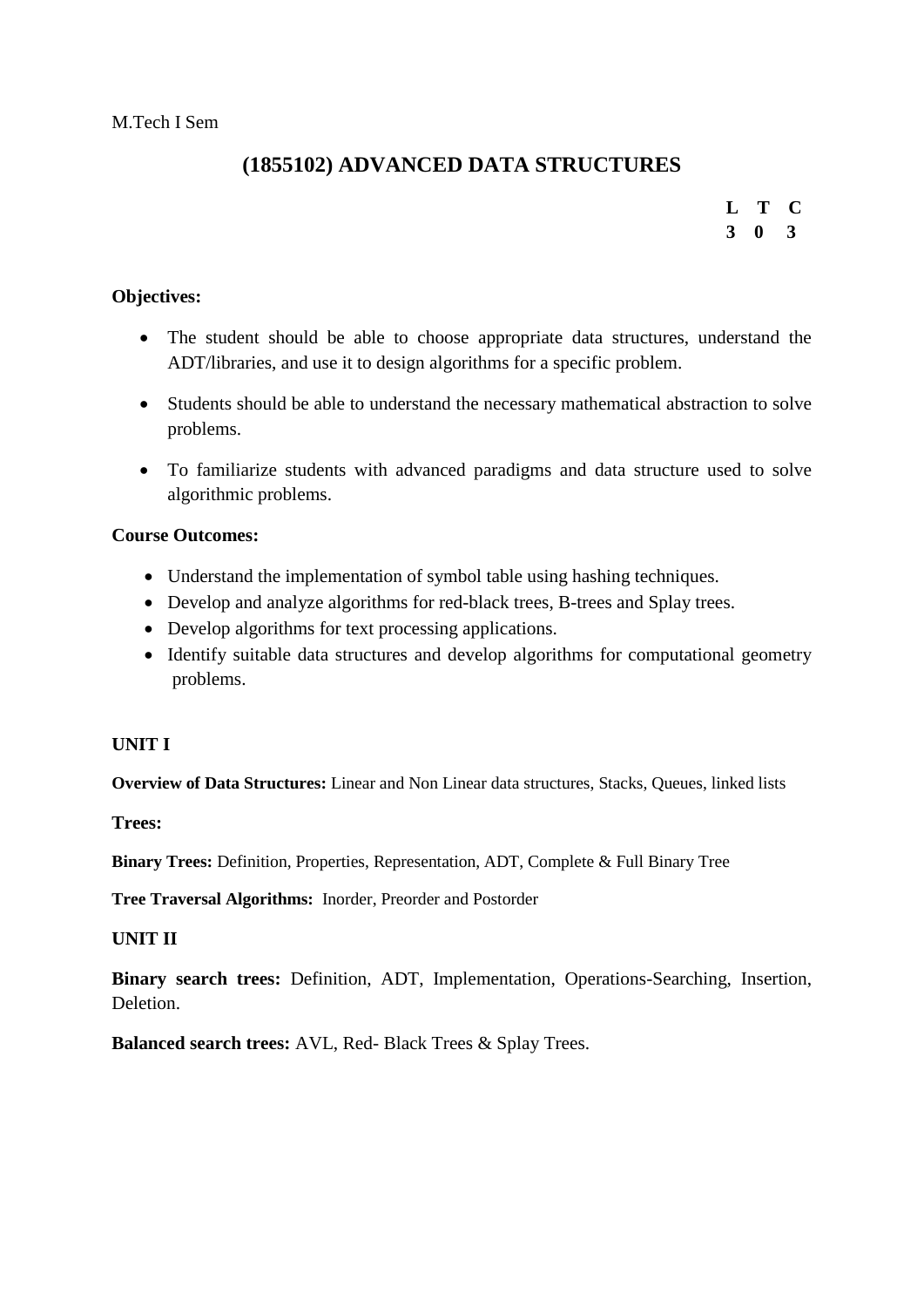## **UNIT III**

**Dictionaries:** Definition, Dictionary ADT, Implementation of Dictionaries Linear list representation.

**Skip Lists:** Definition, Search, Insertion and Update operations on skip lists, Deterministic Skip lists

#### **UNIT IV**

**Hashing:** Review of Hashing, Hash Functions, Collision Resolution Techniques in Hashing, Separate Chaining, Open Addressing, Linear Probing, Quadratic Probing, Double Hashing, Rehashing, Extendible Hashing.

#### **UNIT V**

**Multiway Search Trees and B-Trees:** m- way Search Trees and its operations**,** B-Trees**,**  Operations on B-Trees**,** B+-Trees, Operations on B+ Trees, 2-3 Trees.

#### **TEXT BOOKS:**

1. S.Sahni, Data Structures and Algorithms in C++, University Press (India) Private Limited, Second Edition.

2. Varsha H.Patil , Data Structures using C++, Oxford University Press.

3. Ananda Rao Akepogu and Radhika Raju Palagiri, Data Structures, Algorithms and Applications in C++, , Pearson Education.

#### **REFERENCE BOOKS:**

1. Jean Paul Trembley and Paul G. Sorenson, An Introduction to Data Structures with applications, McGraw Hill.

2. Dr. P. Chenna Reddy , Computer Fundamentals and C Programming, Second Edition.

3. Mark Allen Weiss, Data Structures and algorithms in C++, Pearson Education Limited, Second Edition.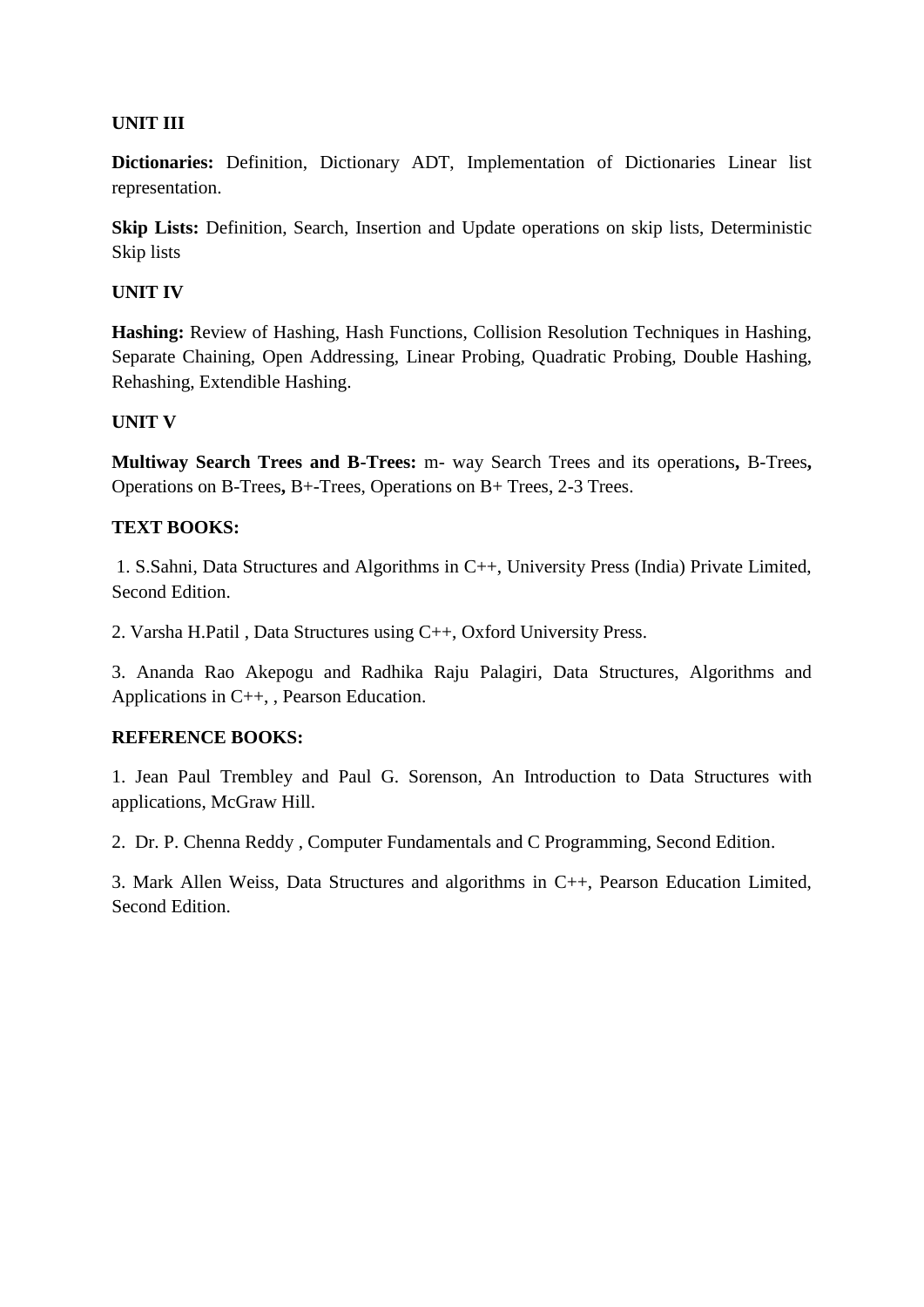#### M.Tech I Sem

# **(1855103) MACHINE LEARNING (Elective-I)**

#### **L T C 3 0 3**

#### **OBJECTIVES**

- To understand the concepts of machine learning
- To appreciate supervised and unsupervised learning and their applications
- To understand the theoretical and practical aspects of Probabilistic Graphical Models
- To appreciate the concepts and algorithms of reinforcement learning
- To learn aspects of computational learning theory

#### **OutComes:**

Upon completion of this course, the student should be able to

Design a neural network for an application of your choice

 Implement probabilistic discriminative and generative algorithms for an application of your choice and analyze the results

- Use a tool to implement typical clustering algorithms for different types of applications
- Design and implement an HMM for a sequence model type of application
- Identify applications suitable for different types of machine learning with suitable justification

#### **UNIT I**

**Introduction** : Machine Learning - Machine Learning Foundations –Overview – Design of a Learning system - Types of machine learning –Applications Mathematical foundations of machine learning – random variables and probabilities - Probability Theory – Probability distributions -Decision Theory- Bayes Decision Theory - Information Theory.

#### **UNIT II**

**Supervised Learning:** Linear Models for Regression - Linear Models for Classification – Naïve Bayes – Discriminate Functions -Probabilistic Generative Models -Probabilistic Discriminative Models - Bayesian Logistic Regression. Decision Trees - Classification Treesegression Trees - Pruning. Neural Networks - Feed-forward Network Functions - Backpropagation. Support vector machines – Ensemble methods- Bagging- Boosting.

#### **UNIT III**

**Unsupervised Learning :** Clustering- K-means - EM Algorithm- Mixtures of Gaussians. The Curse of Dimensionality - Dimensionality Reduction - Factor analysis - Principal Component Analysis - Probabilistic PCA Independent components analysis.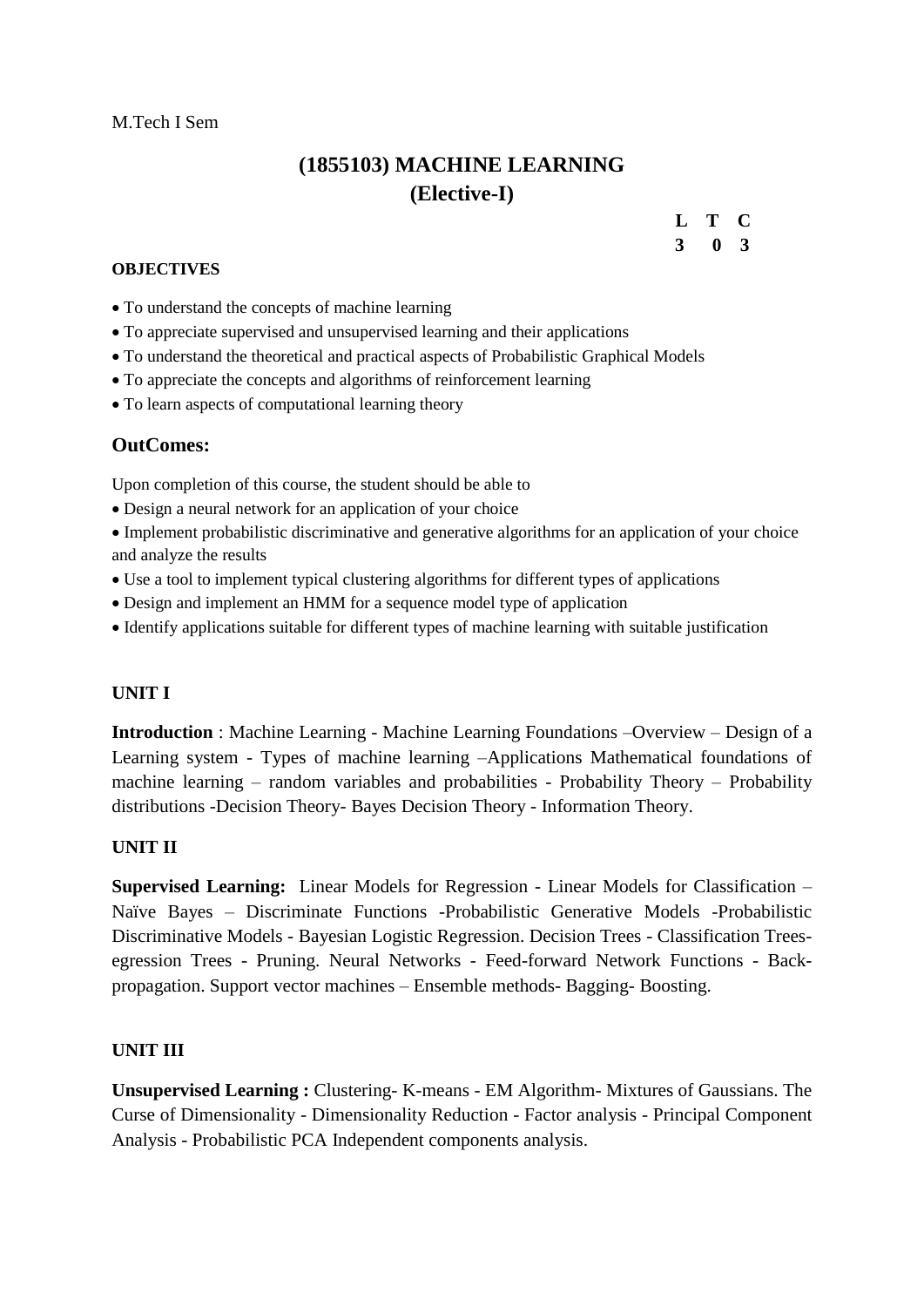## **UNIT IV**

**Probabilistic Graphical Models:** Graphical Models - Undirected graphical models - Markov Random Fields - Directed Graphical Models -Bayesian Networks - Conditional independence properties - Inference – Learning Generalization - Hidden Markov Models - Conditional random fields(CRFs).

## **UNIT V**

**Advanced Learning:** Sampling –Basic sampling methods – Monte Carlo. Reinforcement Learning- K-Armed Bandit Elements - Model-Based Learning- Value Iteration- Policy Iteration. Temporal Difference Learning Exploration Strategies- Deterministic and Nondeterministic Rewards and Actions Computational Learning Theory - Mistake bound analysis, sample complexity analysis, VC dimension. Occam learning, accuracy and confidence boosting.

## **TEXT BOOKS:**

1. Christopher Bishop, "Pattern Recognition and Machine Learning" Springer, 2007.

2. Kevin P. Murphy, "Machine Learning: A Probabilistic Perspective", MIT Press, 2012.

3. Ethem Alpaydin, "Introduction to Machine Learning", MIT Press, Third Edition, 2014.

## **REFERENCE BOOKS:**

1. Tom Mitchell, "Machine Learning", McGraw-Hill, 1997.

2. Trevor Hastie, Robert Tibshirani, Jerome Friedman, "The Elements of Statistical Learning",

Springer, Second Edition, 2011.

3. Stephen Marsland, "Machine Learning - An Algorithmic Perspective", Chapman and Hall/CRC Press, Second Edition, 2014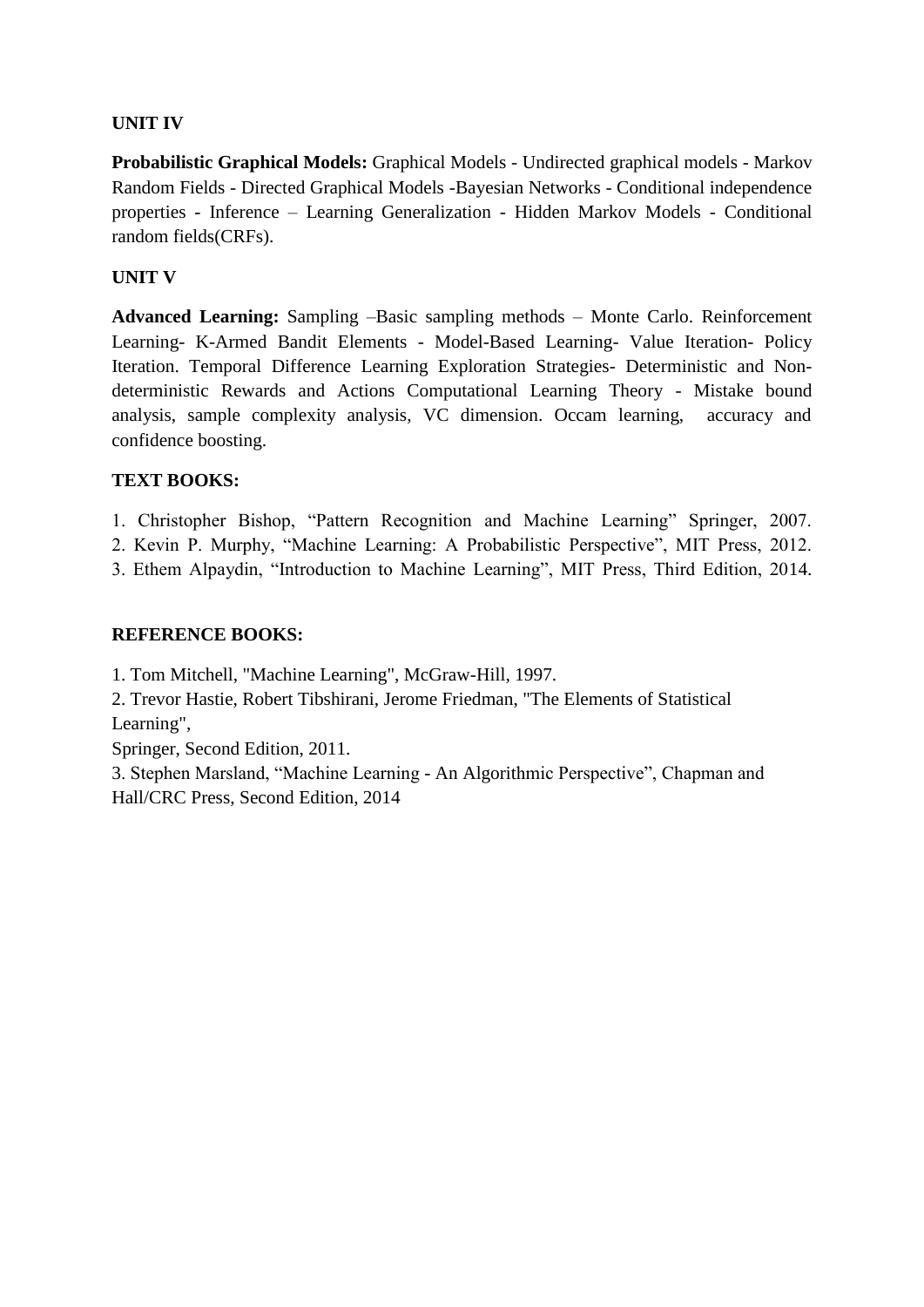# **(1855104) WIRELESS SENSOR NETWORKS (Elective-I)**

| L | T            | C. |
|---|--------------|----|
| 3 | $\mathbf{0}$ | 3  |

#### **Course Objectives:**

- 1. To make the students to learn the basic concepts of wireless sensor networks, challenges and applications of WSNs.
- 2. To explain the hardware component overview & modular architecture of WSN and QoS issues.
- 3. To explain the MAC layer protocols and topology control protocols, routing protocols in WSN.
- 4. To make the students to learn WSN platforms and tools and security related issues.

#### **Course Outcomes:**

At the end of the course the students will able to:

- 1. Understand the basic concepts of wireless sensor networks, constraints and challenges of sensor networks, advantages and disadvantages of WSNs.
- 2. Understand the modular architecture of WSNs, Energy model and communication topology and Quality of Service issues.
- 3. Understand the MAC addresses in WSNs, MAC protocols, location driven protocols, Energy aware routing.
- 4. Understand the challenges and design issues in WSNs, routing protocols, routing efficient protocols.
- 5. Understand platforms and simulation tools for WSN and security related issues in WSNs.

#### **UNIT I**

**Introduction:** Sensor Definition, Sensor Node, Wireless Sensor Networks, WSN design Issues, WSN model, WSN Network model, Constraints and Challenges of Sensor Networks, Advantages and Disadvantages of Sensor Networks, Sensor Networks applications.

#### **UNIT II**

**Architecture and Hardware:** Node architecture, Analog-to-Digital converter, Modular Architecture for Wireless Sensor Network nodes, Hardware component overview, Hardware Platform categories, Energy consumption of Sensor nodes, Energy model and Communication Topology.

**Optimization goal and merit:** Quality of Service, Energy Efficiency, Scalability, Robustness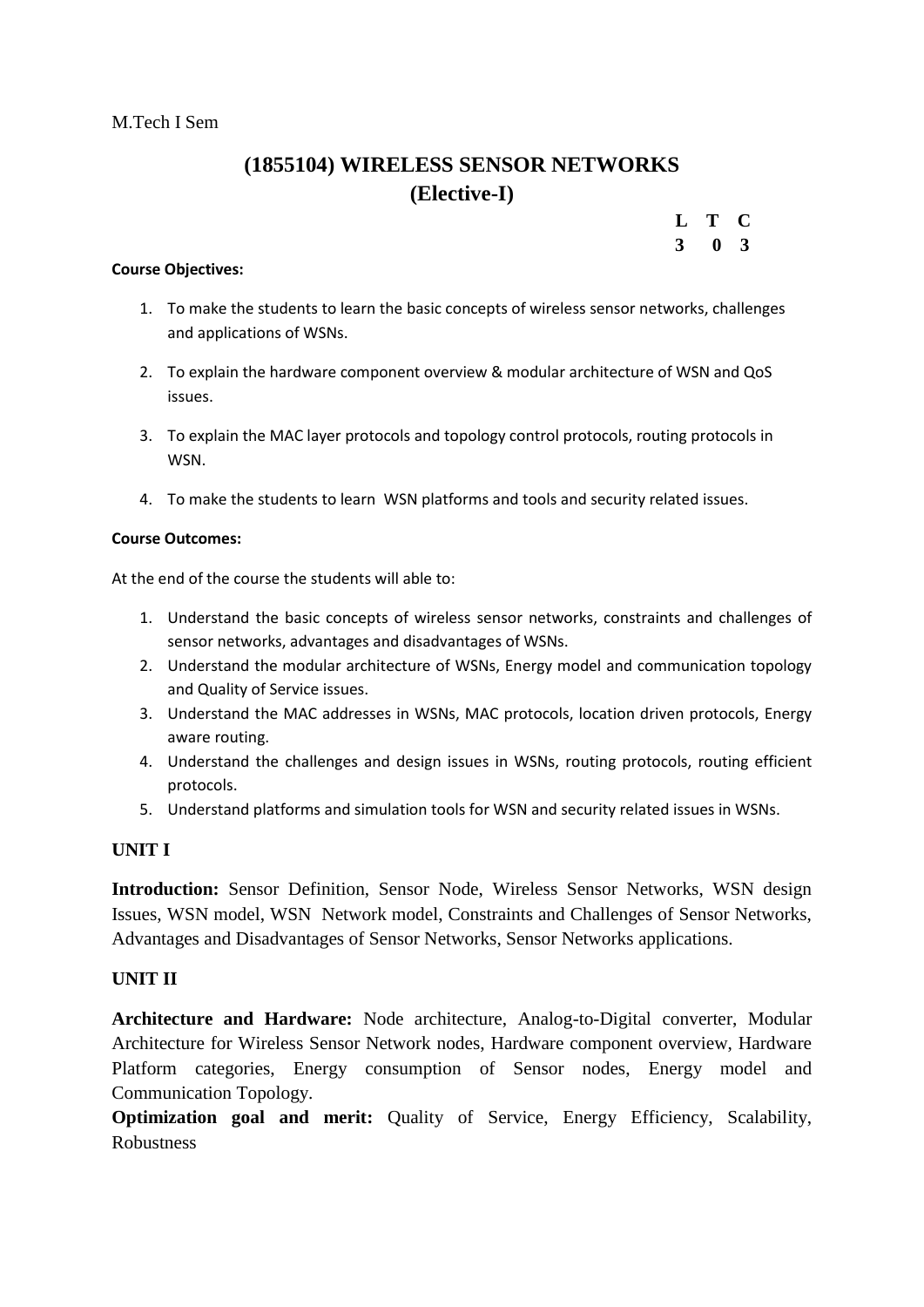## **UNIT III**

**Topology Control:** Introduction, Location Driven Protocols, Geographic Adaptive Fidelity (GAF), Geographic Random Forwarding(GeRaF), Geographic Energy Aware Routing(GEAR), SPAN.

MAC Layer, MAC protocols for WSN, Address and Name Management, Assignment of MAC Addresses, Network addresses in Sensor networks, MAC Addresses in Sensor Networks.

#### **UNIT IV**

**Routing Protocols:** Challenges and Design Issues, Network-Structure-Based protocols, Routing protocols based on protocol operation

**Energy efficient Routing:** Data-centric Routing techniques, SPIN, Direct Diffusion, Rumour Routing, ACQUIRE, Gradient Routing, Hierarchical Routing, LEACH, PEGASIS, Location based routing techniques, MECN, GPSR, Geographic Routing.

#### **UNIT V**

**Platforms and Tools:** Introduction, Sensor Node Hardware, Berkeley Motes, Sensor Network Programming Challenges, Node-Level Software platforms, Node-Level Simulators Security: Secure Communication, Security Prerequisite, Security vulnerabilities, Security Attack, Intrusion Detection Techniques, Constraints in Sensor Networks.

#### **TEXT BOOKS:**

1. Sunil Gupta, Dr Harsh K.Verma, Wireless Sensor Networks, Kataria Publishers, First Edition,2014

#### **REFERENCE BOOKS:**

- 1. W. Dargie and C.Poellabauer,"Fundamentals of Wireless Sensor Networks- theory and Practice", Wiley 2010
- 2. KazemSohraby, Daniel Minoli and TaiebZnati, "Wirelees Sensor Networks-Technology, Protocols, and Appplications", Wiley Interscience 2007.
- 3. Takahiro Hara, Vladimir I.Zadorozhny and Erik Buchmann, :" Wireless Sensor Network Technologies for the Information Explosion Era", Springer 2010.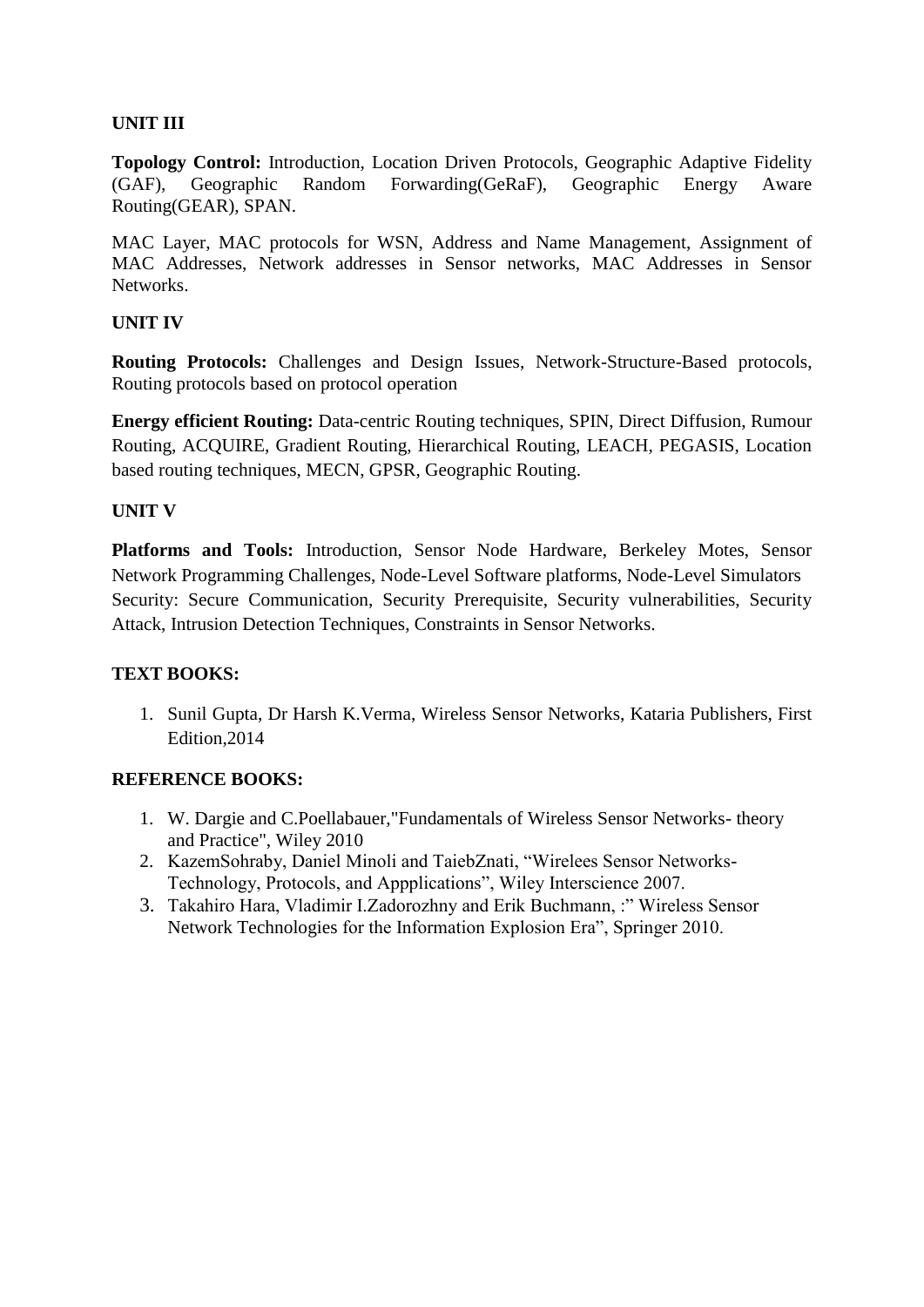# **(1855105) INTRODUCTION TO INTELLIGENT SYSTEMS (Elective-I)**

#### **L T C 3 0 3**

#### **Objectives:**

- An ability to apply knowledge of computing and mathematics appropriate to discipline.
- An ability to anlyse a problem and identify and define the computing requirements appropriate to its solution.
- An ability to use current techniques skills and tools necessary for computing practice.

#### **Course Outcomes:**

- Understand different types of AI agents.
- Known various AI Search algorithms.
- Understand the fundamentals of knowledge representation, inference and theorem proving.
- Known how to build simple knowledge based systems.

#### **UNIT I**

**Intelligent Agents:** Agents and Environments, The nature of Environments, The structure of Agents.

**Solving problems by Searching:** Problem Solving agents, Example Problems, Searching for Solutions, Uniformed search strategies, Informed (Heuristic) search strategies, Heuristic Functions.

#### **UNIT II**

**Constraint Satisfaction Problems (CSPs):** Definition, Inference in CSPs, Backtraking search for CSPs, Local search for CSPs.

**Logical Agents:** Knowledge-based Agents, The wumpus world, Propositional Logic, Agents based on Propositional Logic.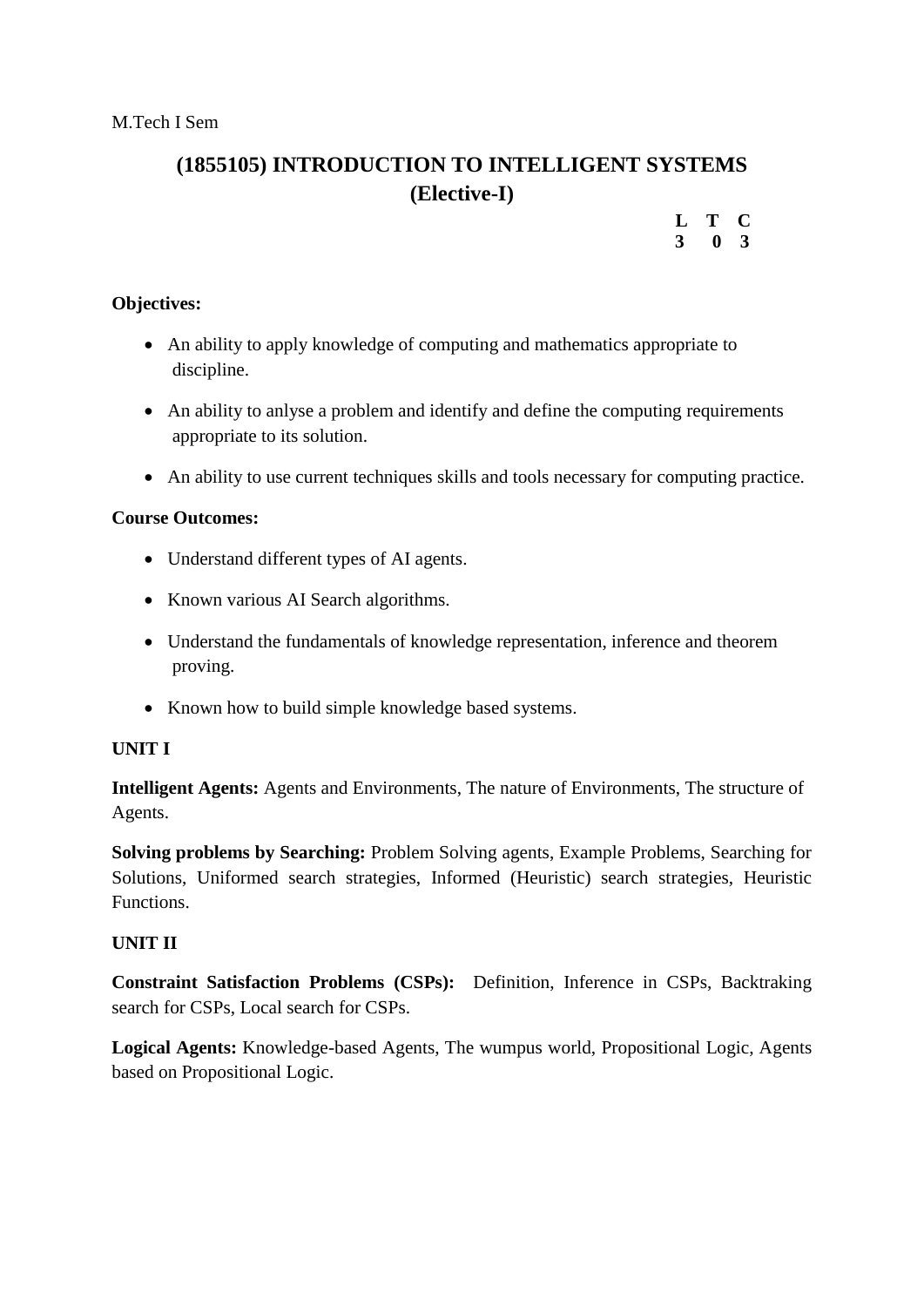## **UNIT III**

**First-Order Logic:** Syntax and semantics of First-Order Logic, Using First-Order Logic, Knowledge Engineering in First-Order Logic.

**Inference in First-Order Logic:** Propositional Vs Fist-Order Logic, Unification and Lifting, Forward Chaining, Backward Chaining, Resolution.

### **UNIT IV**

**Planning and Acting in the Real World:** Time, Schedules and Resources, Hierarchical Planning, Planning and Acting in Non-deterministic domains, Multi Agent Planning.

**Knowledge Representation:** Ontological Engineering, Categories and Objects, Events, Mental Events and Mental Objects.

#### **UNIT V**

**Learning:** Forms of Learning, Supervised Learning, Learning Decision Trees, Artificial Neural networks, Support vector machines.

**Robotics:** Robot Hardware, Robot Perception, Planning to move, Planning Uncertain movements, Moving, Robotic Software Architectures, Application Domains.

## **TEXT BOOKS:**

- 1. Russell S and Norvig P. (2009), " Artificial Intelligence: A Modern Approach", Prentice-Hall, 3rd Edition.
- 2. Luger G.F and Stubfield W.A. (2008), " Artificial Intelligence: Structures and Strategies for Complex Problem Solving, Addision Wesley, 6<sup>th</sup> Edition.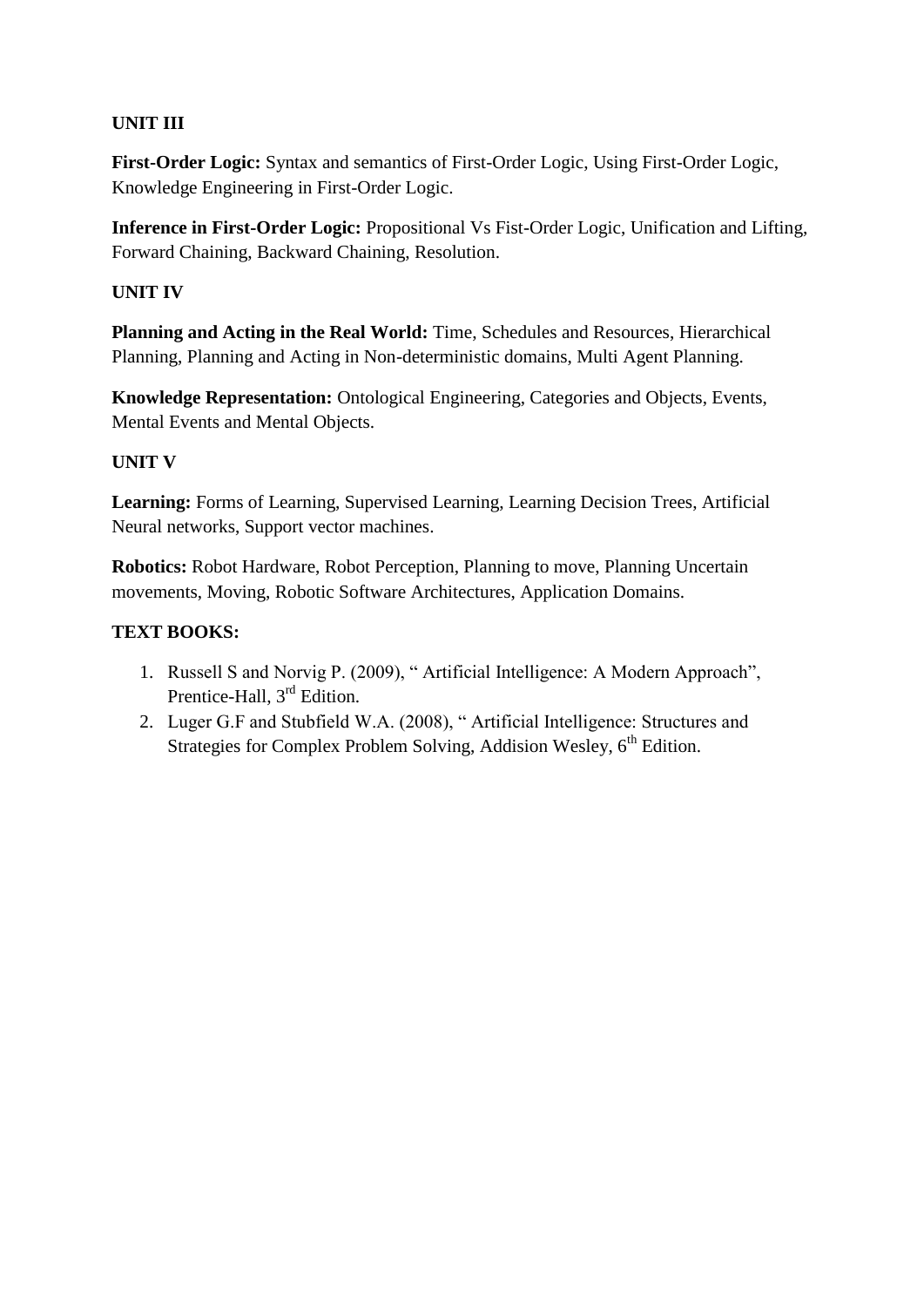#### M.Tech I Sem

# **(1855106) DATA SCIENCE (Elective-II)**

**L T C**

**3 0 3**

#### **Course Objective:**

- Provide you with the knowledge and expertise to become a preficent data scientist.
- R-Programming code to statistically anlyse a dataset.
- Evaluating Data visualizations.

#### **Course OutComes:**

On Completion of the course the student should be able to

- Understanding how data is collected, managed and stored for data science.
- Understanding the key concepts in data science.
- Learning R-Programming.
- Understanding social networks.

#### **UNIT I**

**Introduction:** What Is Data Science? Big Data and Data Science Hype, Getting Past the Hype, Why Now? The Current Landscape (with a Little History), A Data Science Profile, Thought Experiment: Meta-Definition, What Is a Data Scientist, Really?

**Statistical Inference, Exploratory Data Analysis, and the Data Science Process:** Statistical Thinking in the Age of Big Data, Exploratory Data Analysis, The Data Science Process, Thought Experiment: How Would You Simulate Chaos? Case Study: RealDirect

#### **UNIT II**

**Algorithms:** Machine Learning Algorithms, Three Basic Algorithms : Linear Regression, k-Nearest Neighbors (k-NN), k-means.

**Spam Filters, Naive Bayes, and Wrangling:** Learning by Example: Why Won"t Linear Regression Work for Filtering Spam? How About k-nearest Neighbors? Naive Bayes: Bayes Law, A Spam Filter for Individual Words, A Spam Filter That Combines Words: Naive Bayes, Comparing Naive Bayes to k-NN, Web APIs and Other Tools.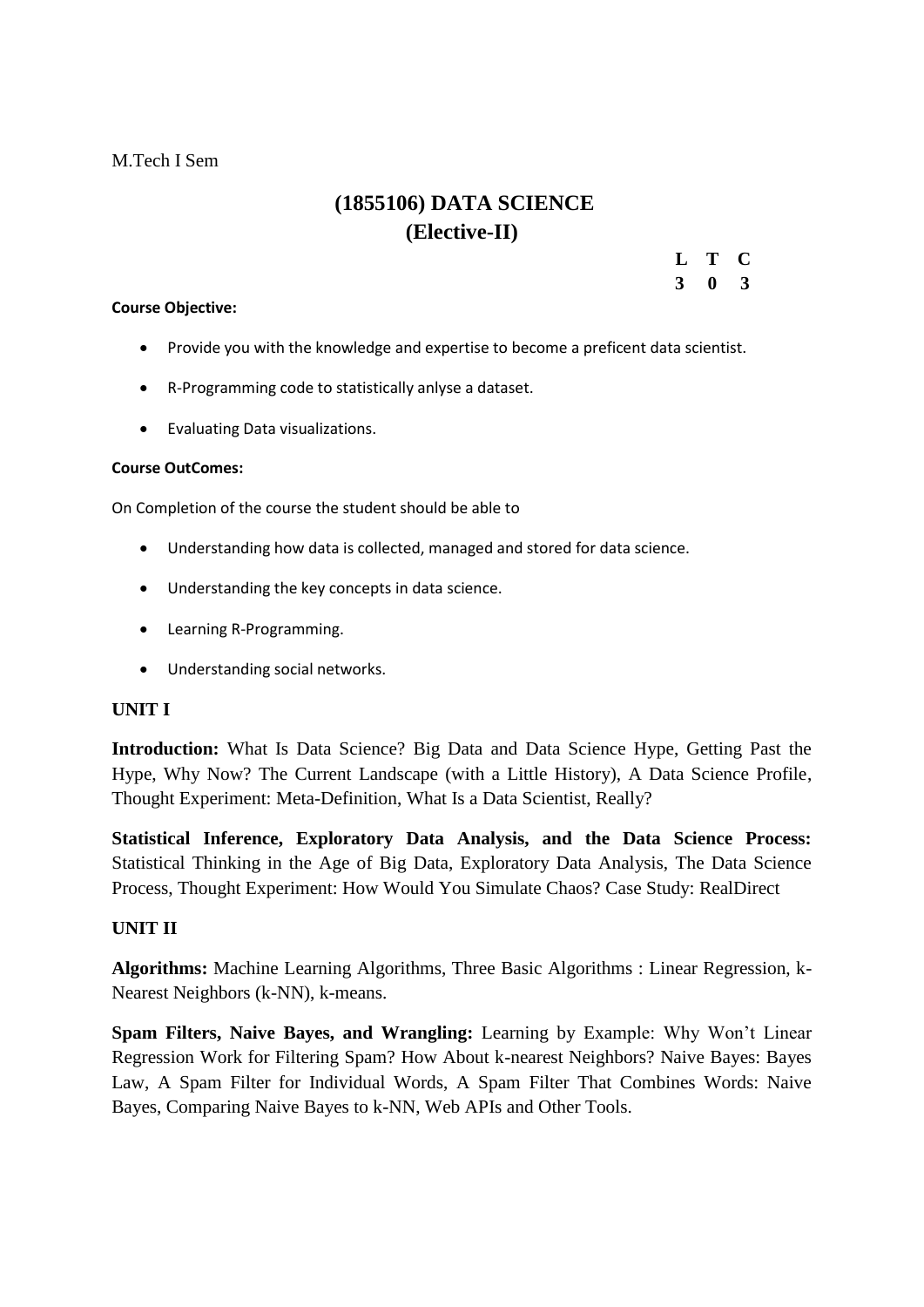### **UNIT III**

**Data Visualization and Fraud Detection**: Data Visualization History, What Is Data Science, Redux? A Sample of Data Visualization Projects, Mark's Data Visualization Projects, Data Science and Risk, Data Visualization at Square, Ian"s Thought Experiment Data Visualization for the Rest of Us.

#### **UNIT IV**

**R-Programming** : What is R? Why use R for analytics? How to run R? First R example, functions a short Programming example, some important R data structures, vectors, matrices, lists, R programming structures.

## **UNIT V**

**Social Networks and Data Journalism:** Social Network Analysis at Morning Analytics, Social Network Analysis, Terminology from Social Networks, Thought Experiment Morningside Analytics, More Background on Social Network Analysis from a Statistical Point of View, Data Journalism.

## **TEXT BOOKS:**

1. Cathy O'Neil and Rachel Schutt. Doing Data Science, Straight Talk From The Frontline. O'Reilly.

2. Norman matloff ,"The art of R programming". No Starch Press, 2009.

# **REFERENCE BOOKS:**

1. Thomas A. Runkler, "Data Analytics: Models and Algorithms for Intelligent Data Analysis", Springer Science & Business Media, 2012.

2. Mark Gardener, "Beginning R- The Statistical Programming Language", John Wiley & Sons, Inc.,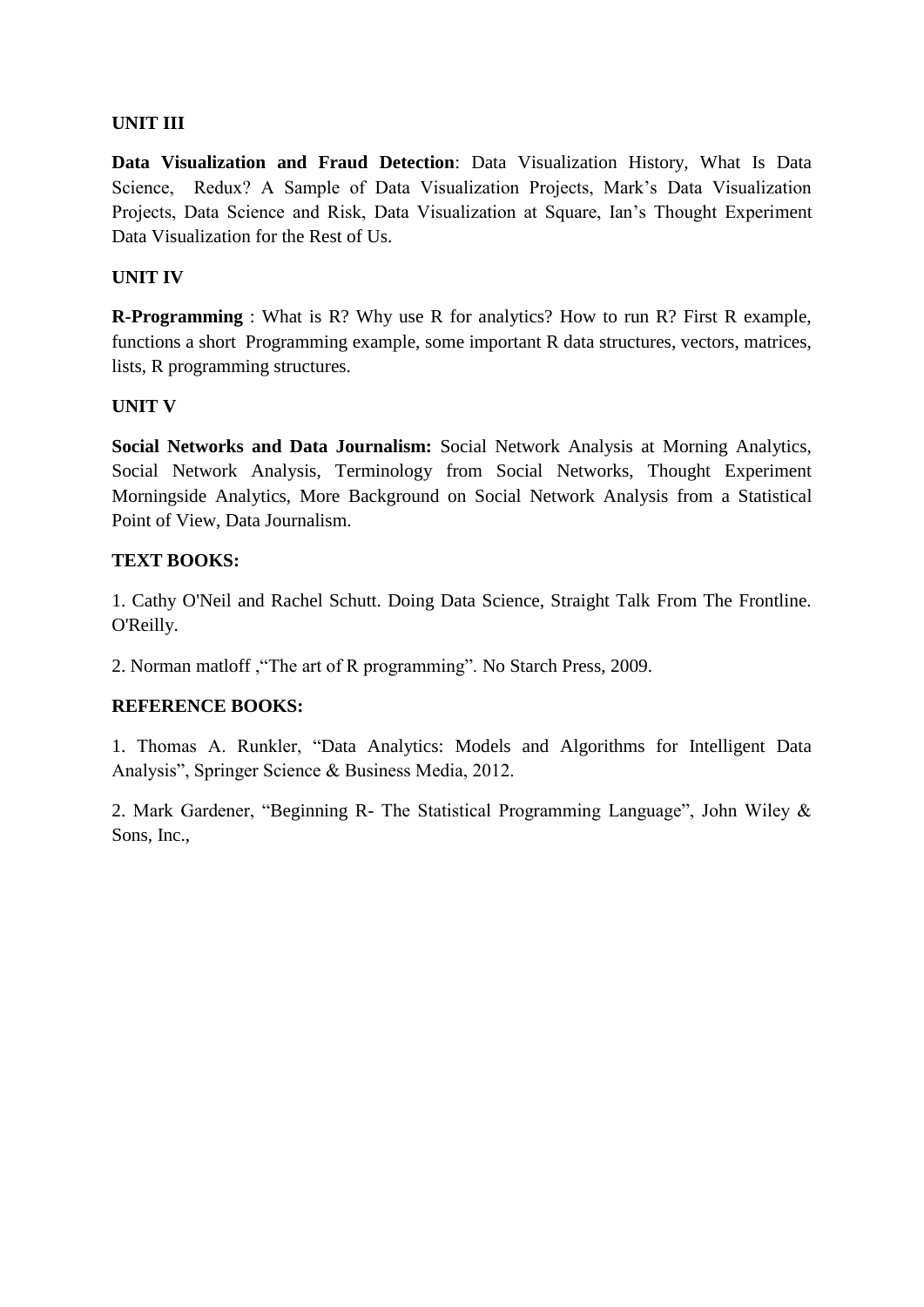M.Tech I Sem

# **(1855107) DISTRIBUTED SYSTEMS (Elective-II)**

# **L T C**

#### **3 0 3**

**Course Objective:** To introduce the fundamental concepts and issues of managing large volume of shared data in a parallel and distributed environment, and to provide insight into related research problems.

#### **Course Outcomes:**

#### **After completion of course, students would be:**

- Design trends in distributed systems.
- Apply network virtualization.
- Apply remote method invocation and objects.

#### **UNIT I**

**Introduction:** Distributed Data Processing, What is a Distributed Database System?, Data Delivery Alternatives, Promises of DDBSs, Distributed DBMS Architecture.

**Background:** Overview of Relational DBMS, Review of Computer Networks.

#### **UNIT II**

**Distributed Database Design:** Top-Down Design Process, Distribution Design Issues, Fragmentation, Allocation, Data Directory.

**Database Integration:** Bottom-Up Design Methodology, Schema Matching, Schema Integration, Schema mapping, Data Cleaning, Conclusion, Bibliographic Notes.

**Overview of Query Processing:** Query Processing Problem, Objectives of Query Processing, Complexity of Relational Algebra Operations, Characterization of Query Processors, Layers of Query Processing.

#### **UNIT III**

**Introduction to Transaction Management:** Definition of a Transaction, Properties of Transactions, Types of Transactions, Architecture Revisited.

**Distributed Concurrency Control:** Serializability Theory, Taxonomy of Concurrency Control Mechanisms, Locking-Based Concurrency Control Algorithms, Timestamp- Based Concurrency Control Algorithms, Optimistic Concurrency Control Algorithms, Deadlock Management, "Relaxed" Concurrency Control.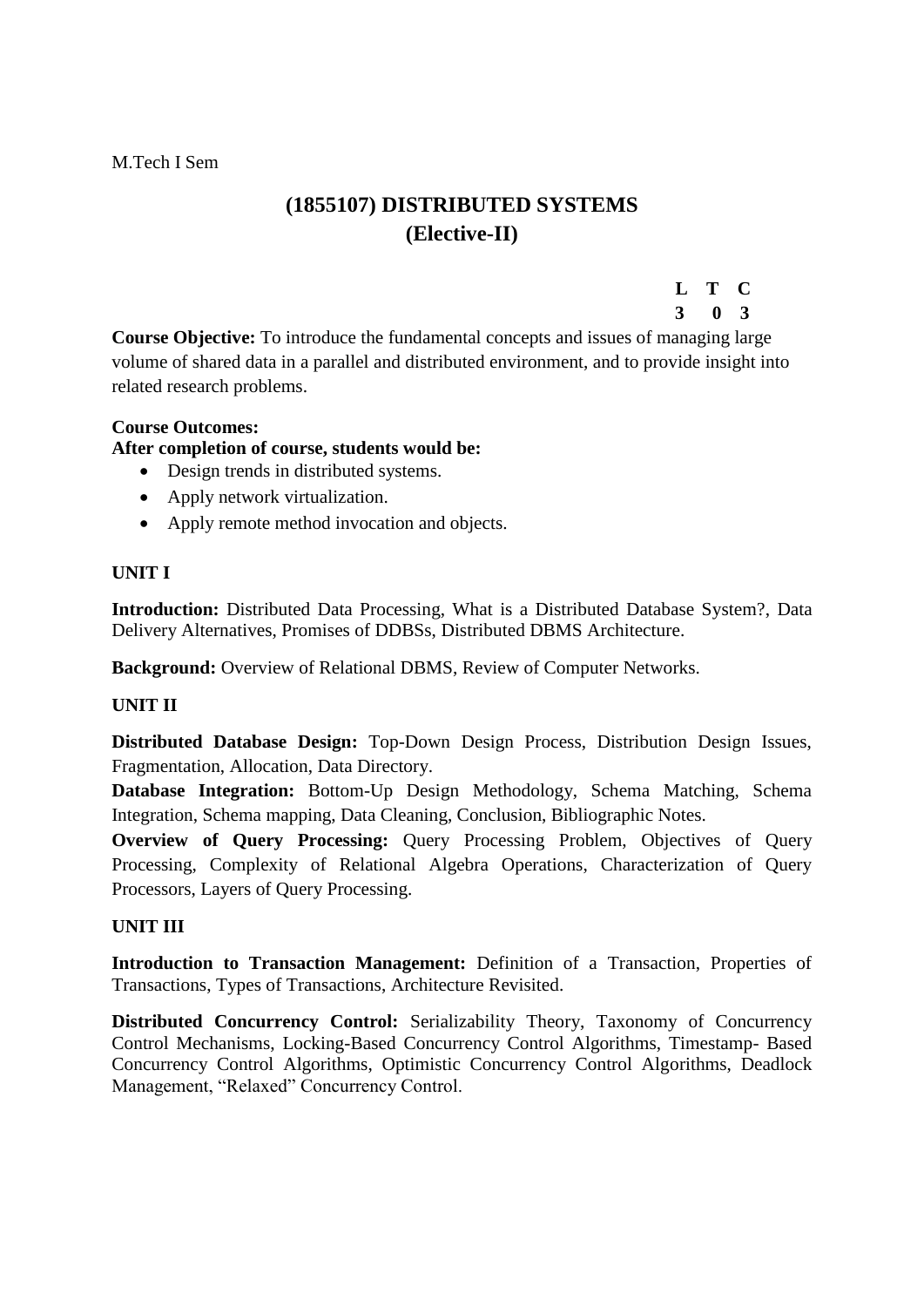#### **UNIT IV**

**Distributed DBMS Reliability:** Reliability Concepts and Measures, Failures in Distributed DBMS, Local Reliability Protocols, Distributed Reliability Protocols, Dealing with Site Failures, Network Partitioning, Architectural Considerations.

**Data Replication:** Consistency of Replicated Databases, Update Management Strategies, Replication Protocols, Group Communication, Replication and Failures, Replication Mediator Service.

#### **UNIT V**

**Parallel Database Systems:** Parallel Database System Architectures, Parallel Data Placement, Parallel Query Processing, Load Balancing, Database Clusters.

**Distributed Object Database Management:** Fundamental Object Concepts and Object Models, Object Distribution Design, Architectural Issues, Object Management, Distributed Object Storage, Object Query Processing, Transaction Management.

#### **TEXT BOOKS:**

1. M.T. Ozsu and P. Valduriez, Principles of Distributed Database Systems, 3<sup>rd</sup> Edition, Springer.

#### **REFERENCE BOOKS:**

1. M.T. Ozsu and P. Valduriez , "Principles of Distributed Database Systems" , Prentice-Hall, 1991.

2. D. Bell and J. Grimson , "Distributed Database Systems", Addison-Wesley, 1992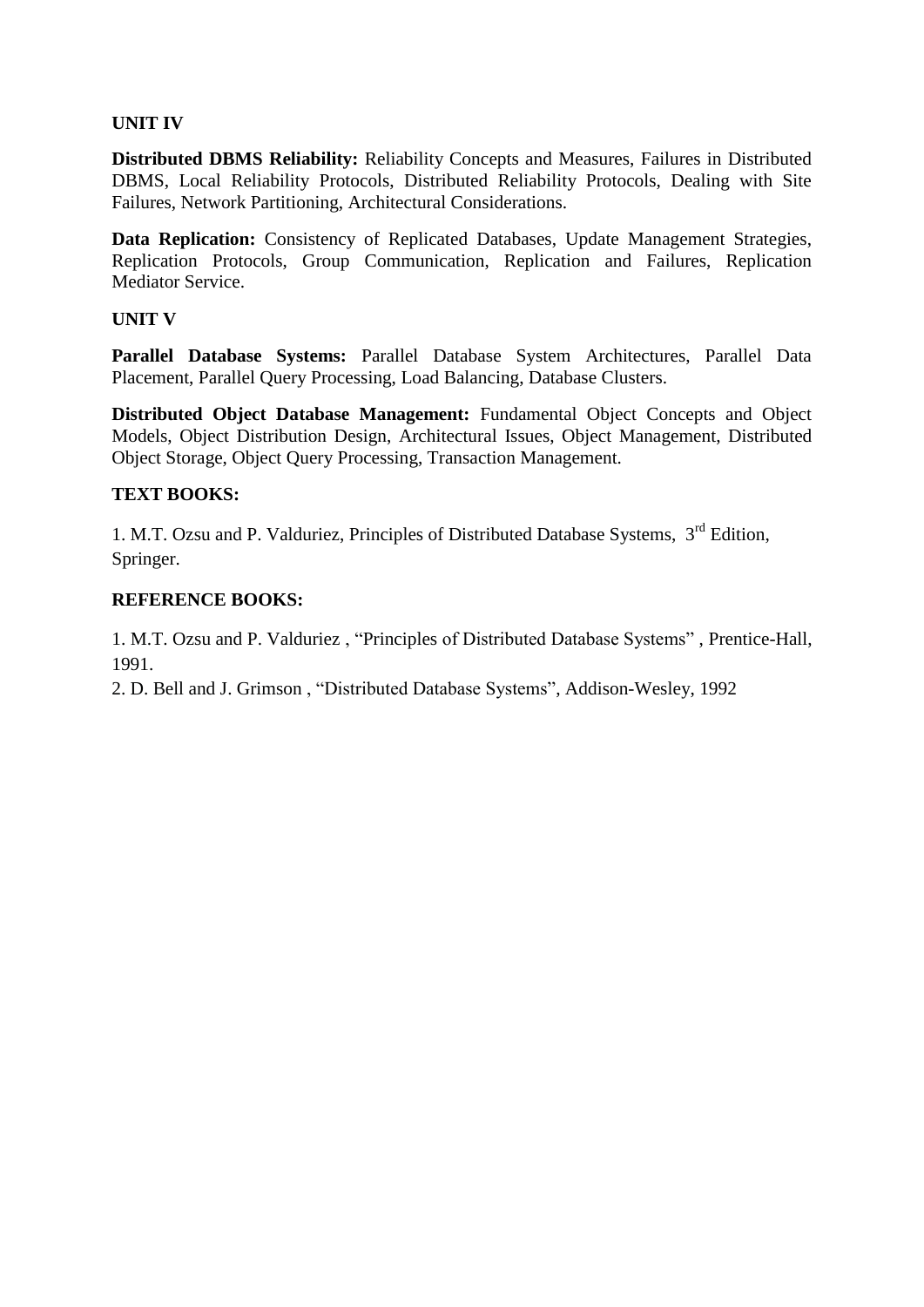# **(1855108) ADVANCED WIRELESS AND MOBILE NETWORKS (Elective-II)**

#### **L T C 3 0 3**

#### **Course Objectives:**

- 1. To make the students to learn basic concepts of wireless communication technology.
- 2. To explain the principles and generations of cellular wireless sensors.
- 3. To make the students to learn the concepts of Mobile IP, Mobile Communications, telecommunication systems.
- 4. To explain Infrared vs radio transmission vs Mobile Adhoc networks.

#### **Course Outcomes:**

At the end of the course the students will be able to

- 1. Understand the basic concepts of wireless communication technologies.
- 2. Understand the principles of cellular networks, generation of cellular wireless networks.
- 3. Understand wireless application protocol, architecture, services.
- 4. Understand the concepts of mobile telecommunications, telecommunication systems.
- 5. Understand the concepts of Infrared vs Radio transmission vs Adhoc networks

#### **UNIT I**

Wireless Communication Technology: Introduction, Antennas, Propagation Modes, Signal

Encoding Criteria, Digital Data-Analog Signals, Analog Data,-Analog Signals, Analog Data,- Digital Signals.

#### **UNIT II**

Cellular Wireless Networks : Principles of Cellular Networks, First-Generation Analog, Second-Generation TDMA, Second-Generation CDMA, Third Generation Systems.

Cordless systems, Wireless Local Loop, Wimax and IEEE 802.16

#### **UNIT III**

Mobile IP, Wireless Application Protocol

IEEE 802Protocol Architecture

IEEE 802.11 : Architecture and Services, Medium Access Control, Physical Layer, other standards.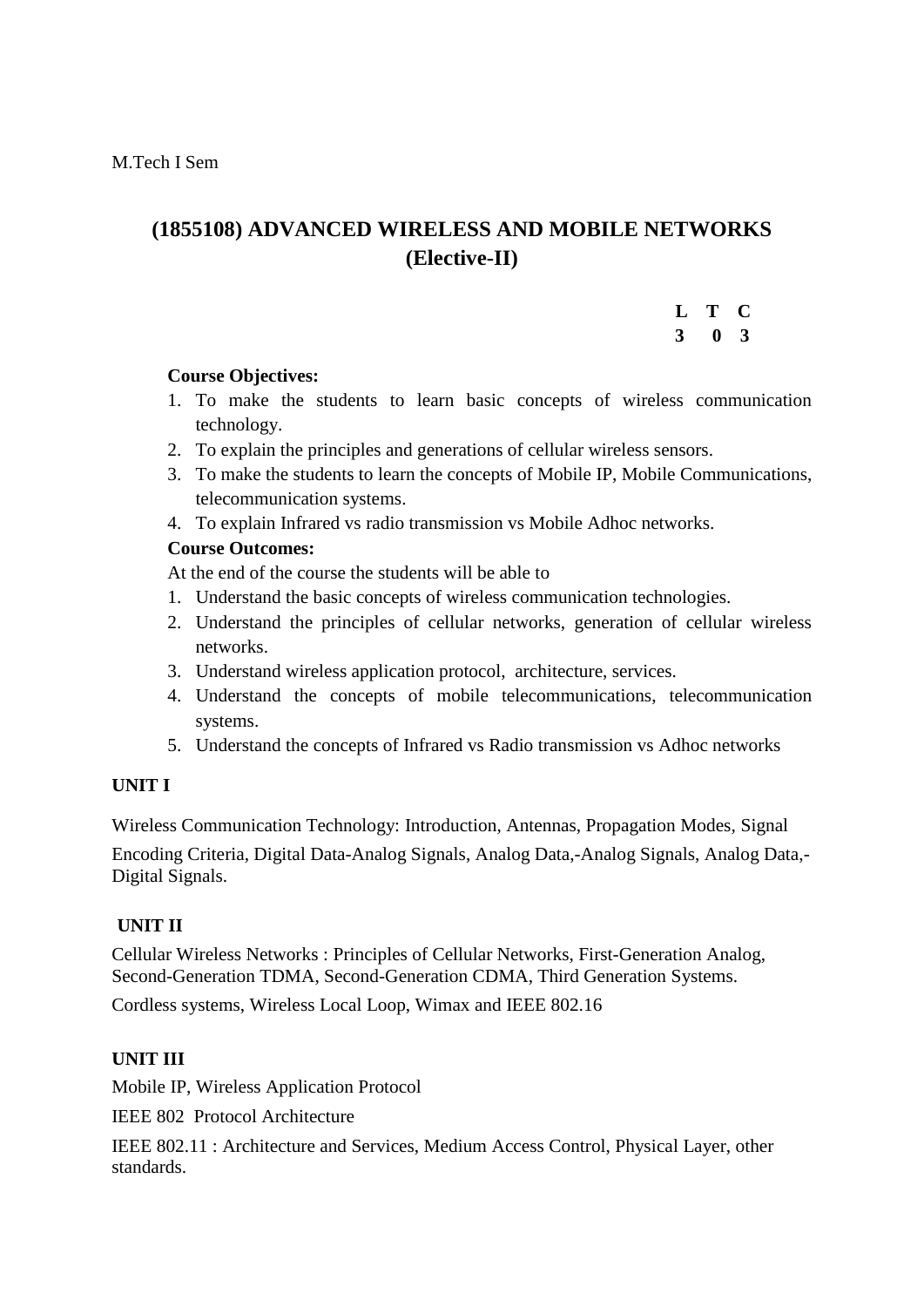# **UNIT-IV**

Mobile Communications : Multiplexing, Modulation, Spread Spectrum Telecommunication Systems **:** GSM, DECT, TETRA, UMTS

## **UNIT-V**

Infrared Vs Radio Transmission, Infrared Vs Adhoc Network, HIPER LAN, Bluetooth, Mobile Adhoc Networks.

# **TEXT BOOKS :**

1. Schiller J., Mobile Communications, Addison Wesley 2000 (for I ,II and III Units)

2. Stallings W., Wireless Communications and Networks, Pearson Education 2005 (for IV and V units)

3. Stojmenic Ivan, Handbook of Wireless Networks and Mobile Computing, John Wiley and Sons Inc 2002

#### **REFERENCE BOOKS:**

1. Yi Bing Lin and Imrich Chlamtac, Wireless and Mobile Network Architectures, John Wiley and Sons Inc 2000

2. Pandya Raj, Mobile and Personal Communications Systems and Services, PHI 200.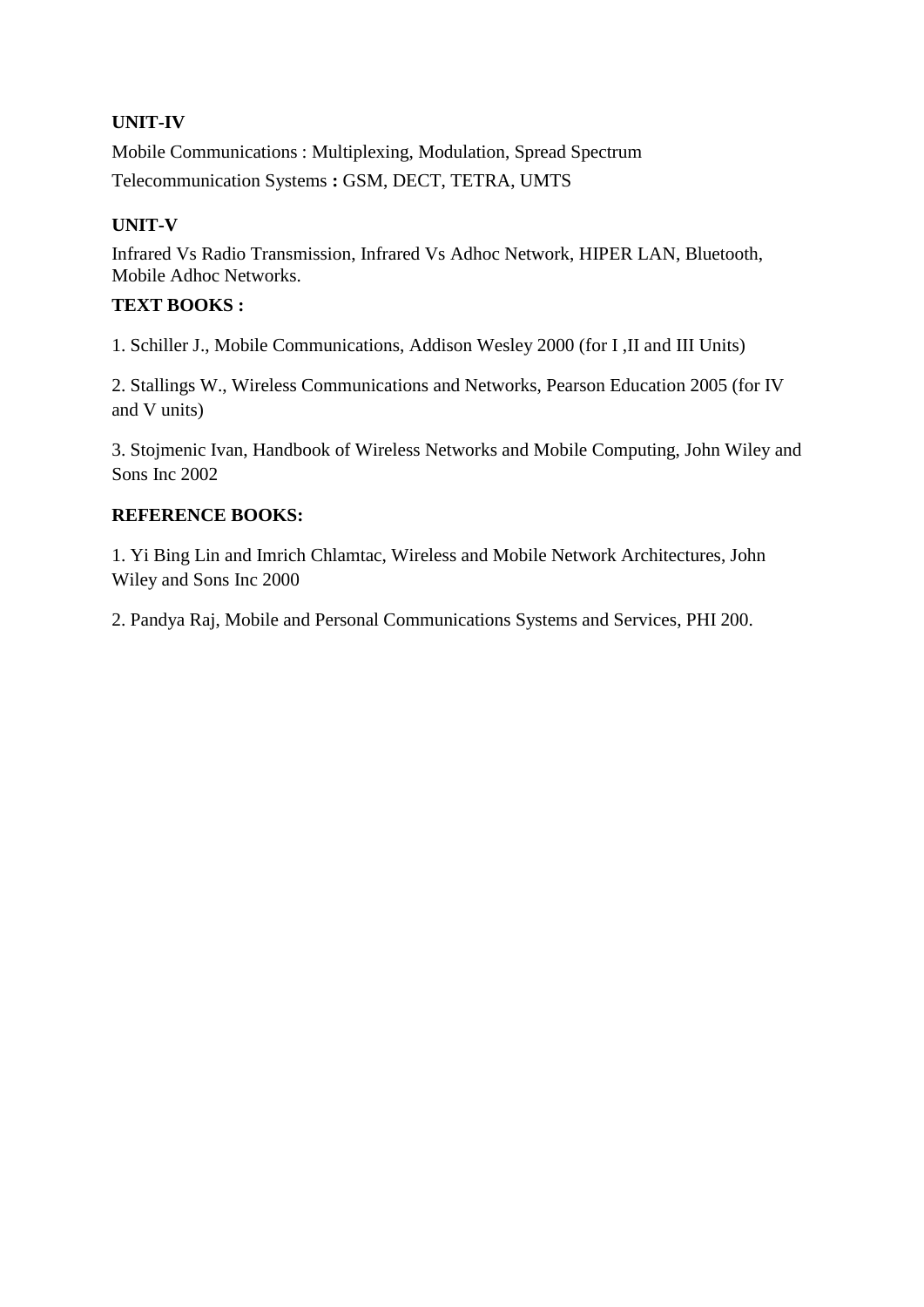# **(1855109) RESEARCH METHODOLOGY AND IPR**

#### **L T C**

#### **2 0 2**

#### **Course Objectives:**

- Understand research technology.
- Be aware of the technical principles of research, ethical challenges and approval processes.
- Describe quantitative, qualitative and mixed methods approaches to research
- Identifying the components of a literature review process.

#### **Course Outcomes:**

At the end of this course, students will be able to

- Understand research problem formulation.
- Analyze research related information
- Follow research ethics
- Understand that today"s world is controlled by Computer, Information Technology, but tomorrow world will be ruled by ideas, concept, and creativity.
- Understanding that when IPR would take such important place in growth of individuals & nation, it is needless to emphasis the need of information about Intellectual Property Right to be promoted among students in general & engineering in particular.
- Understand that IPR protection provides an incentive to inventors for further research work and investment in R & D, which leads to creation of new and better products, and in turn brings about, economic growth and social benefits

#### **UNIT I**

Meaning of research problem, Sources of research problem, Criteria Characteristics of a good research problem, Errors in selecting a research problem, Scope and objectives of research problem.

Approaches of investigation of solutions for research problem, data collection, analysis, interpretation, Necessary instrumentations

#### **UNIT II**

Effective literature studies approaches, analysis Plagiarism, Research ethics.

#### **UNIT III**

Effective technical writing, how to write report, Paper Developing a Research Proposal, Format of research proposal, a presentation and assessment by a review committee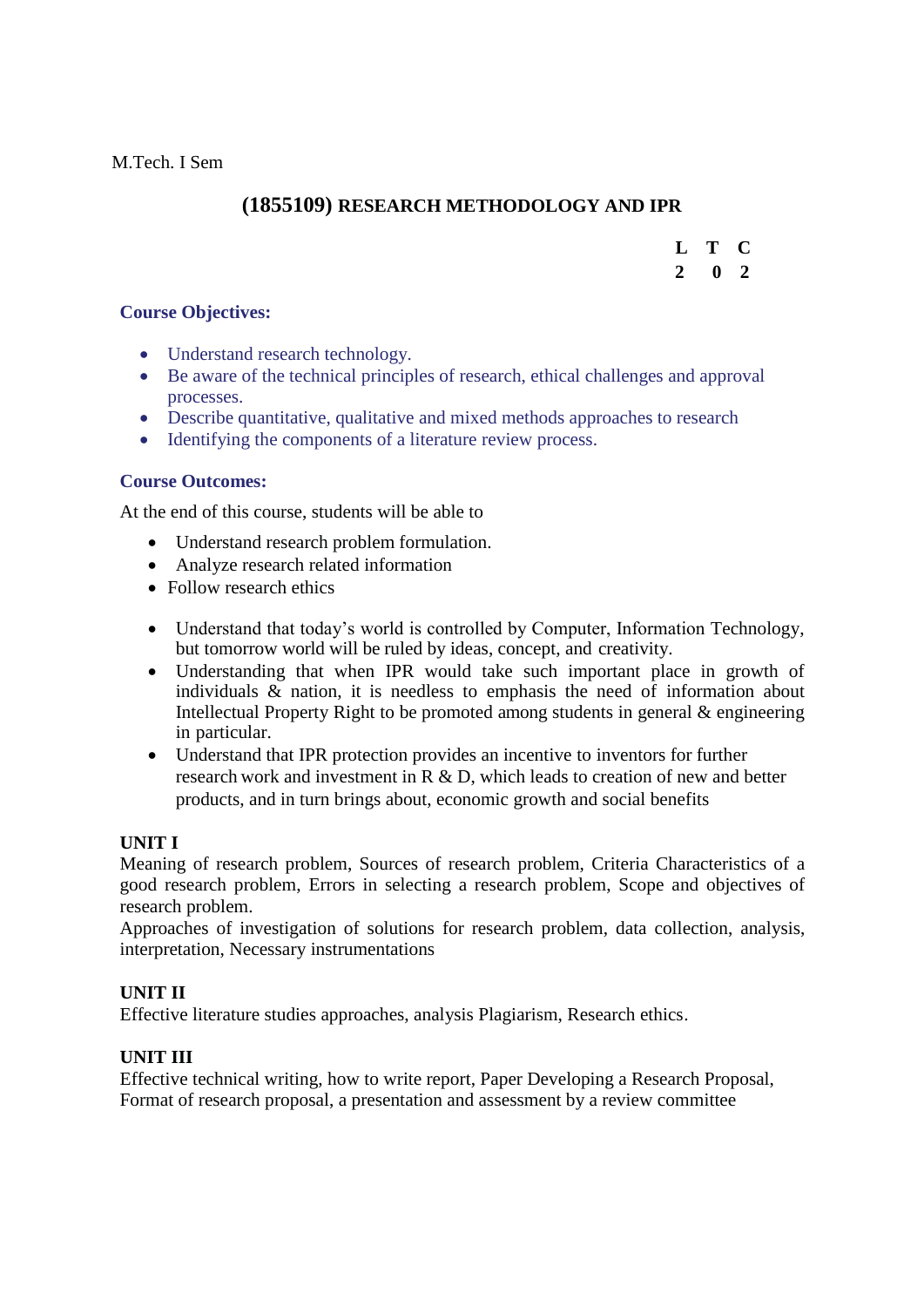### **UNIT IV**

Nature of Intellectual Property: Patents, Designs, Trade and Copyright. Process of Patenting and Development: technological research, innovation, patenting, development. International Scenario: International cooperation on Intellectual Property. Procedure for grants of patents, Patenting under PCT.

#### **UNIT V**

Patent Rights: Scope of Patent Rights. Licensing and transfer of technology. atent information and databases. Geographical Indications.New Developments in IPR: Administration of Patent System. New developments in IPR; IPR of Biological Systems, Computer Software etc. Traditional knowledge Case Studies, IPR and IITs

## **TEXT BOOKS:**

1. Stuart Melville and Wayne Goddard, "Research methodology: an introduction for science & engineering students"

- 2. Wayne Goddard and Stuart Melville, "Research Methodology: An Introduction"
- 3. Ranjit Kumar, 2nd Edition, "Research Methodology: A Step by Step Guide for beginners".
- 4. Halbert, "Resisting Intellectual Property", Taylor & Francis Ltd ,2007.
- 5. Robert P. Merges, Peter S. Menell, Mark A. Lemley, " Intellectual Property in New Technological Age", 2016.

## **REFERENCE BOOKS:**

- 1. Mayall , "Industrial Design", McGraw Hill, 1992.
- 2. Niebel , "Product Design", McGraw Hill, 1974.
- 3. Asimov , "Introduction to Design", Prentice Hall, 1962.
- 4. T. Ramappa, "Intellectual Property Rights Under WTO", S. Chand, 2008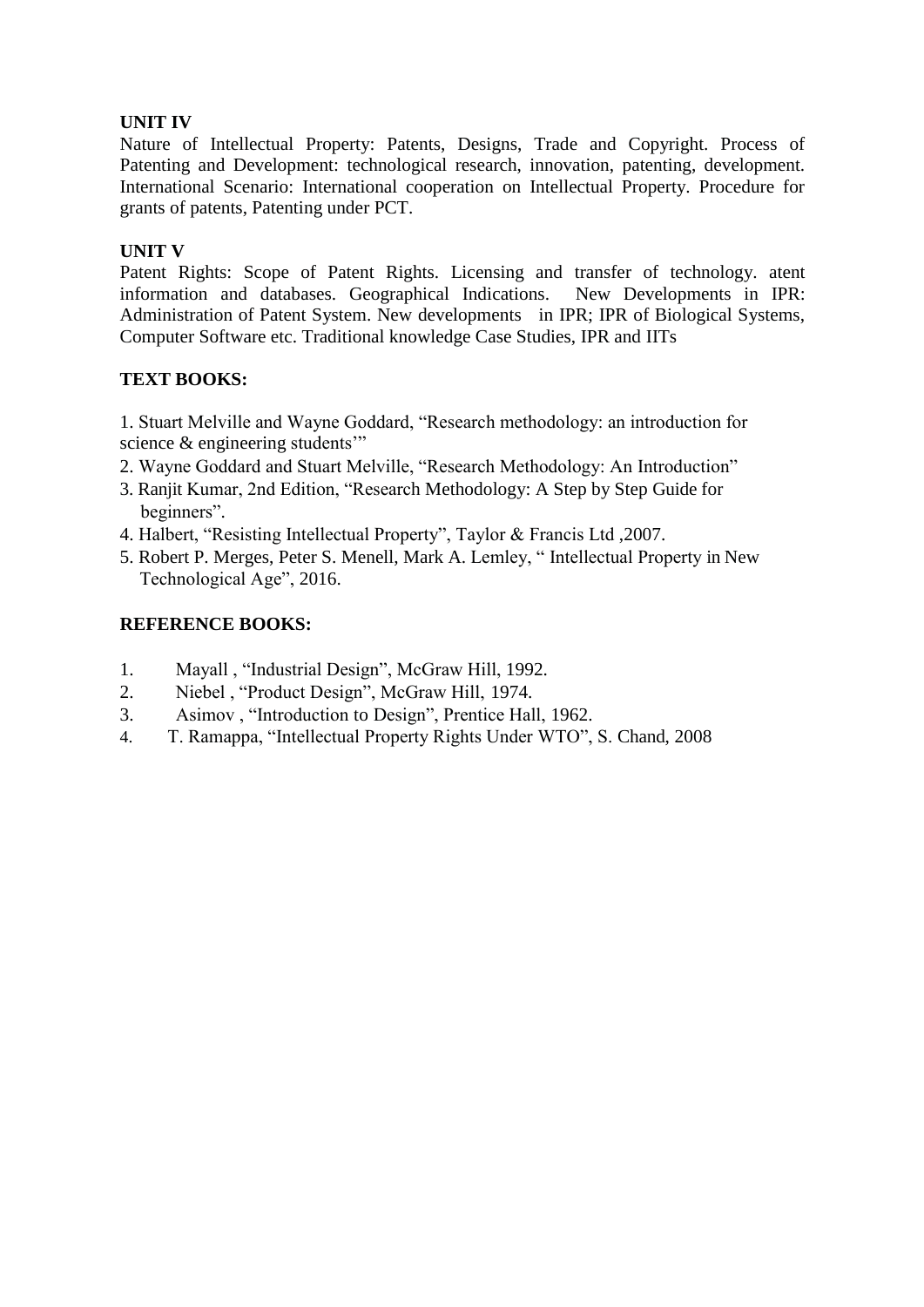# **(1855111) ADVANCED DATA STRUCTURES LAB**

| Т.           | T           | O            |
|--------------|-------------|--------------|
| $\mathbf{0}$ | $\mathbf 0$ | $\mathbf{2}$ |

#### **Objectives:**

- To develop skills to design and analyses simple linear and nonlinear data structures.
- To strengthen the ability to identify and apply the suitable data structure for the given real world problem.
- To gain knowledge in practical applications of data structure**.**

#### **Outcomes:**

- Understand the basic data structures such as arrays, linked list, stacks and queues.
- Be able to design and analyze the time and space efficiency of the data structure.
- Be capable to identify the appropriate data structure for given problem.
- Solving problems in graphs and trees.

#### **List of Experiments**

- 1. Write a program to implement stack operations.
- 2. Write a program to implement queue operations.
- 3. Write a program to implement singly linked list.
- 4. Write a program to implement doubly linked list.
- 5. Write a program to convert given infix expression into postfix expression.
- 6. Write a program to implement binary search tree
- 7. Write a program to count the number of nodes in the binary search tree
- 8. Write a program to implement skip list.
- 9. Write a program to implement Red-Black tree
- 10. Write a program to implement basic operations on AVL tree
- 11. Write a program to implement hashing.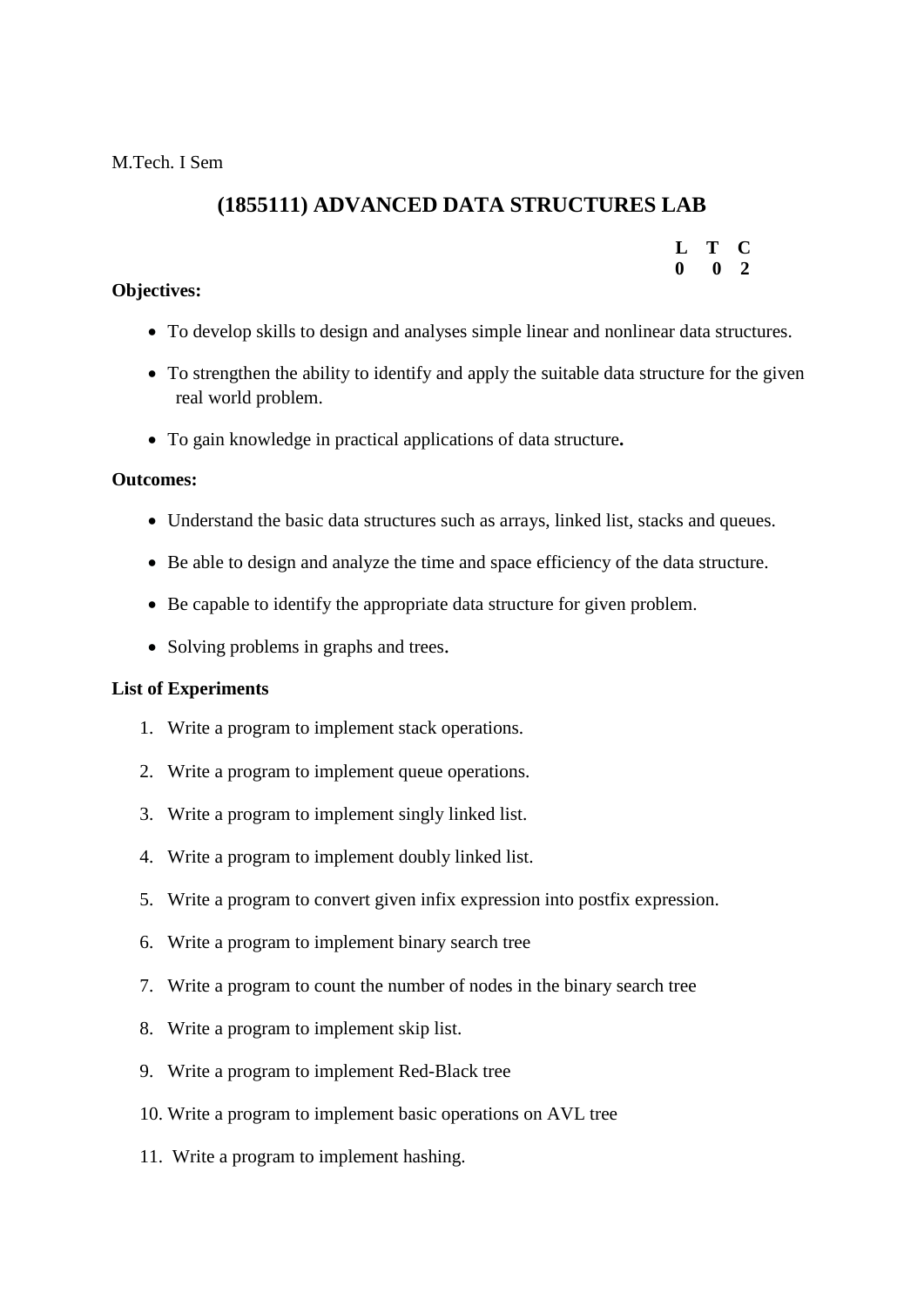- 12. Write a program to perform insertion operation into a B-tree.
- 13. Write a program for sorting of numbers using Quick sort.
- 14. Write a program for sorting of numbers using Merge sort.
- 15. Write a program for linear and binary search.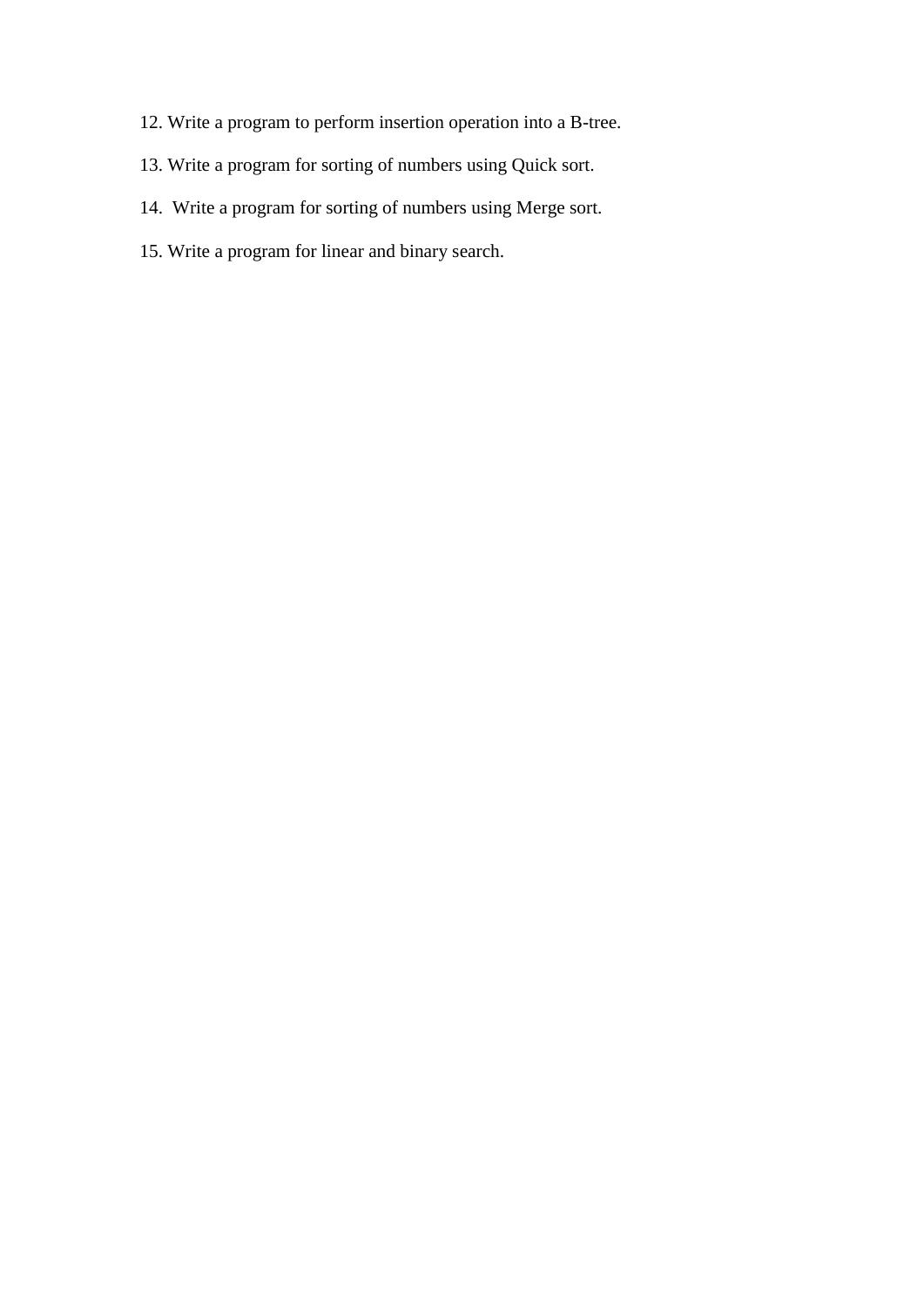# **(1855112) SOFTWARE LAB - I**

**L T C 0 0 2**

#### **Objectives**

• To make students understand learn about a Big Data –R Programming , way of solving problems.

• Working with R Studio tool.

#### **Course Outcomes:**

- $\bullet$  Installation of R-Studio
- Getting Knowledge in R-Programming.
- Using R-Data Structures
- R-Programming using functions
- 1. Write an R program to evaluate the following expression ax+b/ax-b.
- 2. Write an R program to read input from keyboard(hint: readLine()).
- 3. Write an R program to find the sum of n natural numbers: 1+2+3+4+….n
- 4. Write an R program to read n numbers.
	- (i) Sum of all even numbers
	- (ii) Total number of even numbers.
- 5. Write an R program to obtain

(i)sum of two matrices A and B

- (ii) subtraction of two matrices A and B
- (iii) Product of two matrices.
- 6. Write an R program for "declaring and defining functions "
- 7. Write an R program that uses functions to add n numbers reading from keyboard
- 8. Write an R program uses functions to swap two integers.

9. Write an R program that use both recursive and non-recursive functions for implementing the Factorial of a given number, n .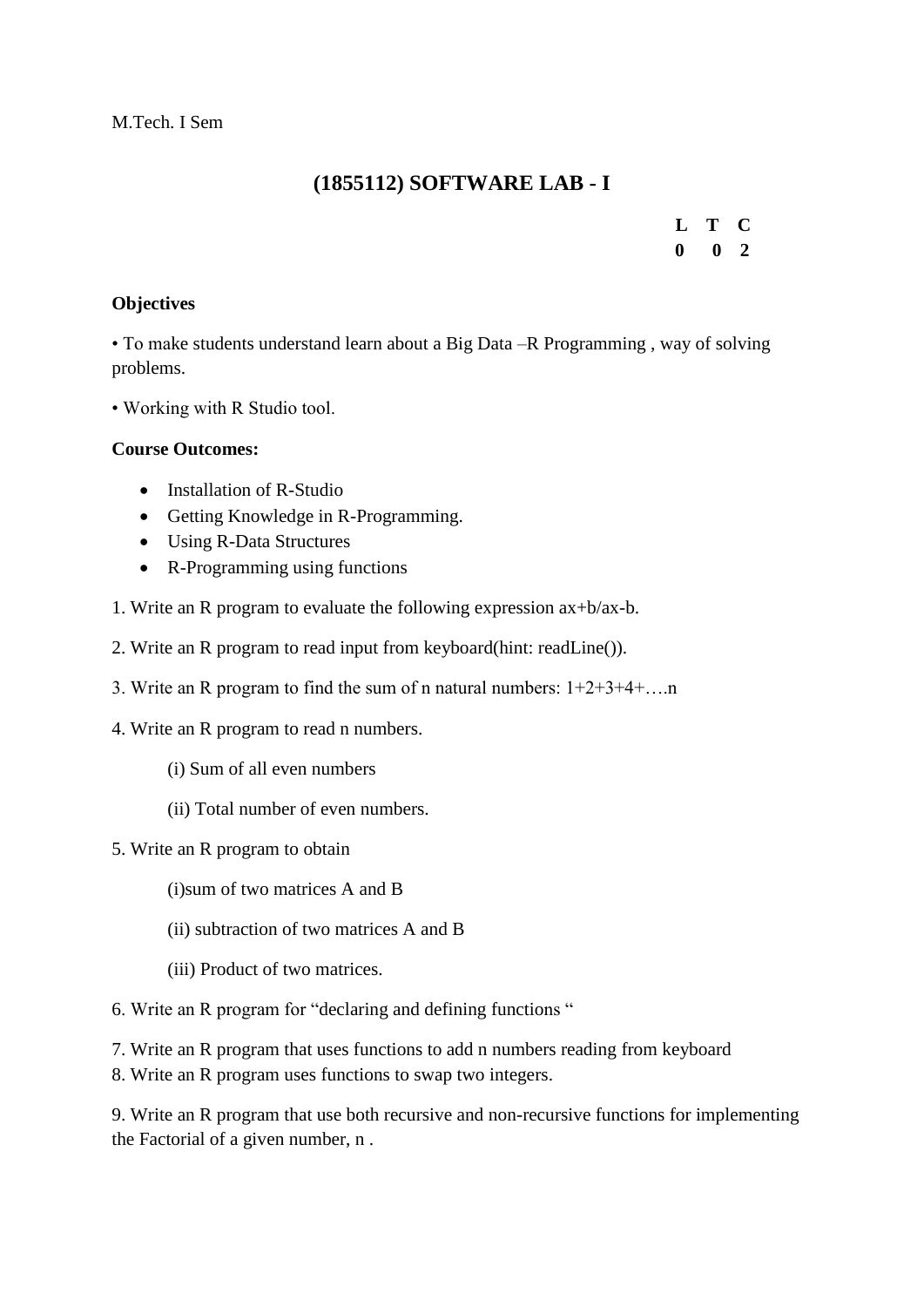10. Write an R program to reverse the digits of the given number .{ example 1234 to be written as 4321 }

11. Write an R program to implement

(i)Linear search (ii) Binary Search.

12. Write an R program to implement

(i)Bubble sort (ii) selection sort .

13. Write a R program to implement the data structures

(i) Vectors (ii) Array (iii) Matrix (iv) Data Frame (v) Factors

14. Write a R program to implement the data structures

(i) Vectors (ii) Array (iii) Matrix (iv) Data Frame (v) Factors

15. Write a R program to implement scan(),merge(), read.csv() and read.table() commands.

16. Write an R program to implement " Executing Scripts" written on the note pad, by calling to the R console.

17. Write a R program, Reading data from files and working with datasets

(i) Reading data from csv files, inspection of data.

- (ii) Reading data from Excel files.
- 18. Write a R program to implement Graphs
- (i) Basic high-level plots (ii) Modifications of scatter plots
- (iii) Modifications of histograms, parallel box plots.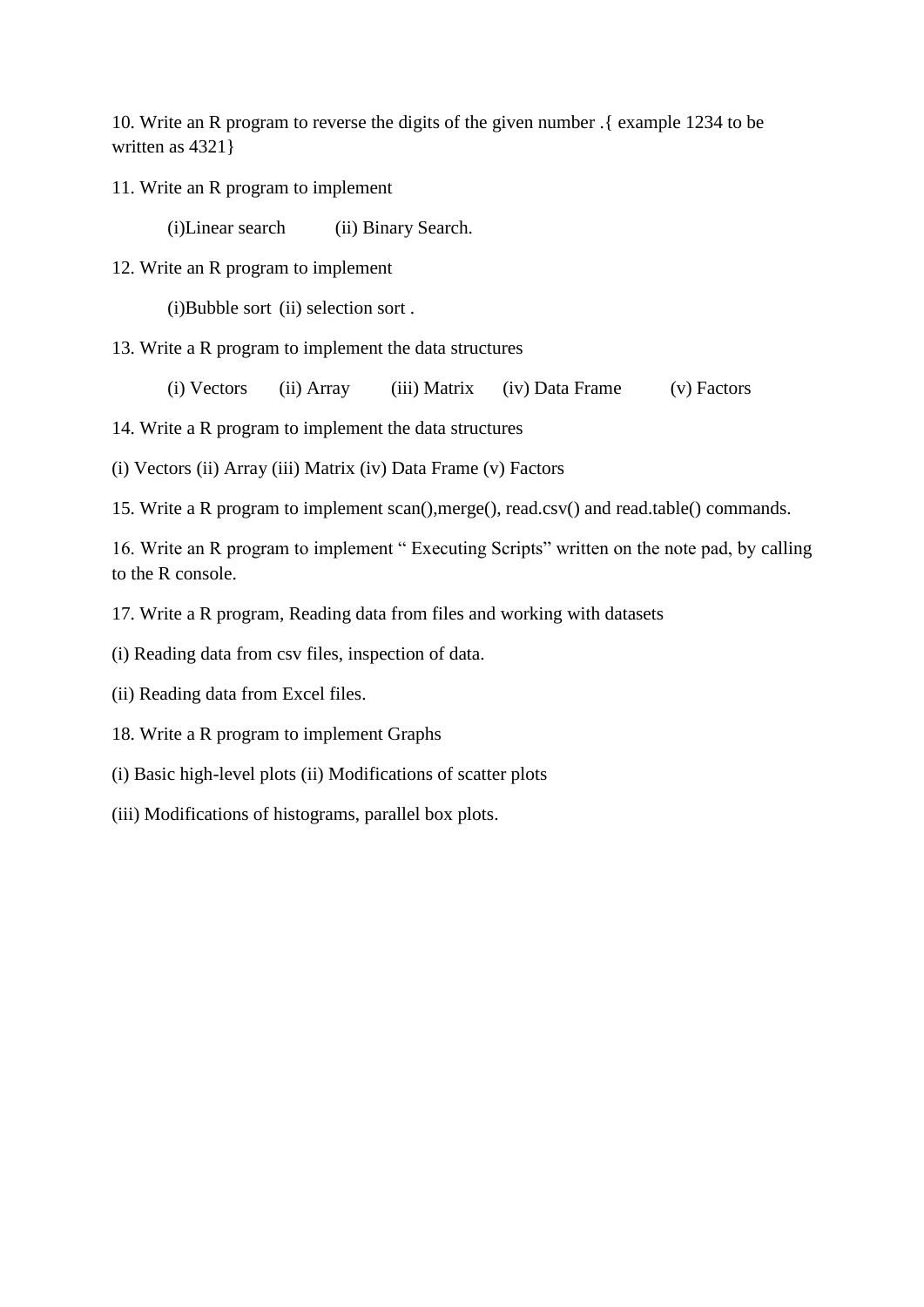M.Tech. II Sem

# **(1855201) MOBILE APPLICATIONS AND SERVICES**

# **L T C**

#### **3 0 3**

#### **Course Objective:**

- This course presents the Android platform and its ecosystems.
- It explores emerging technologies and tools used to design and implement feature-rich mobile applications for smartphones and tablets.
- It also take into account both the techinical constraints relative to storage capacity, processing capacity, display screen, communication interfaces, and the user interface, context and profile.

#### **Course Outcomes:**

On Completion of the course the student should be able to

- Installing and using Android Studio.
- Identify the target platform and users and be able to define and sketch a mobile application.
- Understand the fundamentals, frameworks and development lifecycle of mobile application platforms.
- Design and develop a mobile application prototype in one of the platform.

#### **UNIT I**

**What is Android?** Android Versions, Features of Android, Architecture of Android, Android Devices in the Market, The Android Market.

**Obtaining the Required Tools:** Eclipse, Android SDK, Android Development Tools (ADT), Creating Android Virtual Devices (AVDs), Creating Your First Android Application, Anatomy of an Android Application.

#### **UNIT II**

**Activities and Intents**: Understanding Activities, Linking Activities Using Intents, Calling Built-in Applications Using Intents, Display Notifications.

**Android User Interface**: Understanding the Components of a Screen, Adapting to Display Orientation, Managing Changes to Screen Orientation, Creating the User Interface Programmatically, Listening for UI Notifications.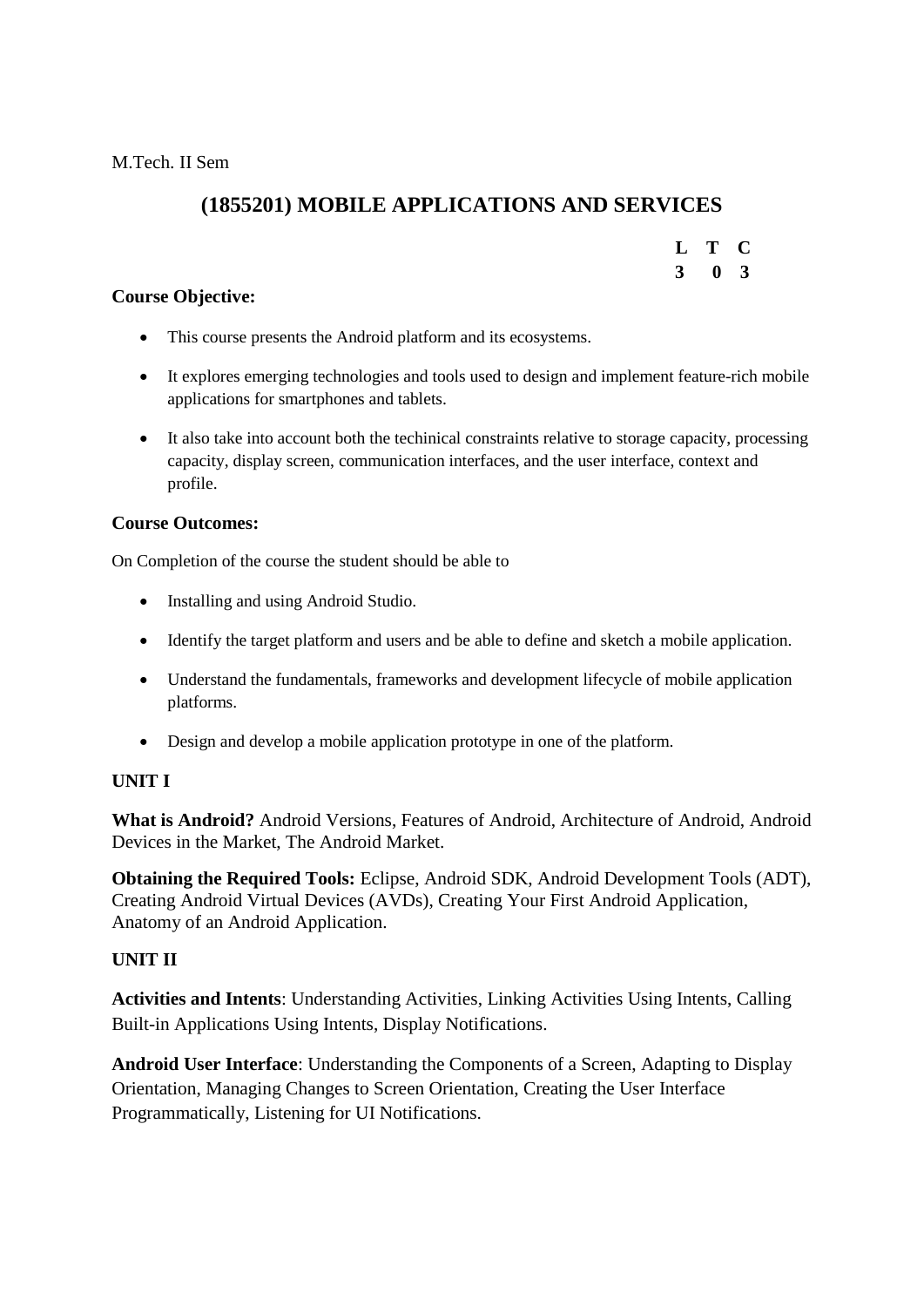## **UNIT III**

**Designing User Interface using Views**: Basic Views, Picker Views, List Views.

**Displaying Pictures and Menus with Views**: Using Image Views to Display Pictures, Using Menus with Views, Some Additional Views.

#### **UNIT IV**

**Data Persistence**: Saving and Loading User Preferences, Persisting Data to Files, Creating and Using Databases.

**Messaging and Networking**: SMS Messaging, Sending E-Mail, Networking

#### **UNIT V**

**Location Based Services**: Displaying Maps, Getting Location Data. **Developing Android Services**: Creating Your Own Services, Communicating between a Service and an Activity, Binding Activities to Services. **TEXT BOOKS:**

1. Wei-Meng Lee, Beginning Adroid Application Development, 2012 by John Wiley & Sons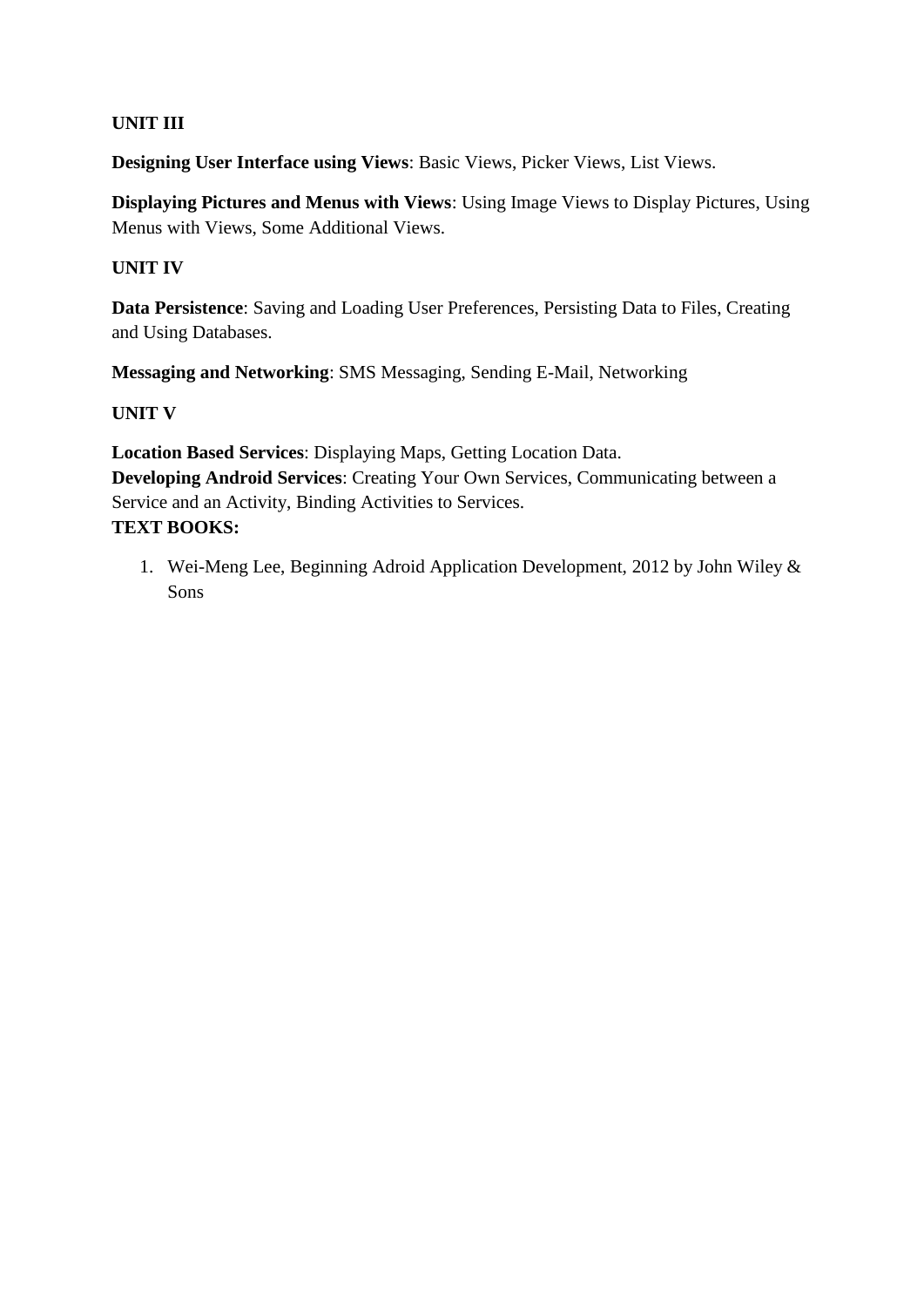# **(1855202) HUMAN COMPUTER INTERACTION**

# **L T C 3 0 3**

#### **Course Objectives:**

- Learn the foundations of Human Computer Interaction
- Be familiar with the design technologies for individuals and persons with disabilities
- Be aware of mobile Human Computer interaction
- Learn the guidelines for user interface.

#### **Course Outcomes:**

- Understand the structure of models and theories of human computer interaction and vision.
- Design an interactive web interface on the basis of models studied
- Understanding Software Process and Designing rules
- Understanding Communication and Collaborations in HCI.

#### **UNIT I**

**The Human:** Introduction, Input-output channels, Human Memory, Thinking: reasoning and problem solving.

**The Computer:** Introduction, Text entry devices, Positioning, pointing and drawing, Display devices, Devices for virtual reality and 3D interaction, Physical controls, sensors and special devices, Paper: printing and scanning, Memory, Processing and networks.

#### **UNIT II**

**The Interaction:** Introduction, Model of interaction**,** Framework and HCI**,** Ergonomics**,**  Interaction styles**,** Elements of the WIMP interface**,** Interactivity.

**Interaction design basics:** Introduction**,** What is design**,** the process of design**,** Scenarios**,**  Navigation design**,** Screen design and layout**,** Iteration and prototyping.

#### **UNIT III**

**HCI in the software process:** Introduction, The software life cycle**,** Usability engineering**,**  Iterative design and prototyping**,** Design rationale.

**Design rules:** Introduction**,** Principles to support usability**,** Standards**,** Guidelines**,** Golden rules and heuristics.

#### **UNIT IV**

**Evaluation techniques:** What is evaluation?, Goals of evaluation, Evaluation through expert analysis**,** Evaluation through user participation**,** Choosing and evaluation method. **Universal design:** Introduction**,** Universal design principles**,** Multi-modal interaction.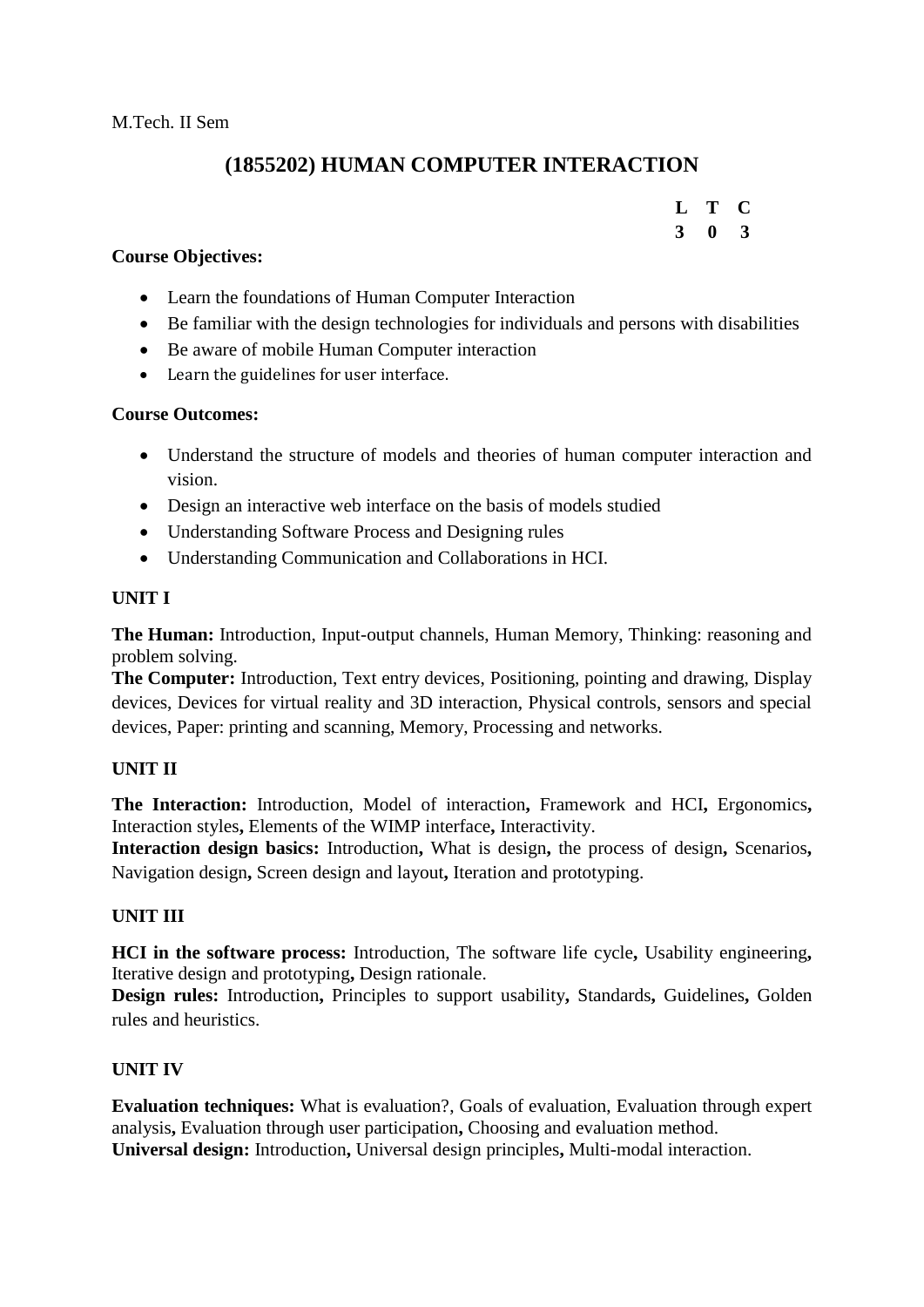### **UNIT V**

**Cognitive models:** Introduction**,** Goal and task hierarchies, Linguistic models**,** The challenge of display-based systems**,** Physical and device models**,** Cognitive architectures

**Socio-organizational issues and stakeholder requirements:** Introduction, Organizational issues**,** capturing requirements.

**Communication and collaboration models:** Introduction**,** Face-to-face communication**,**  Conversation**,** Text based communication**,** Group working.

### **TEXT BOOKS:**

1. Alan Dix, Janet Finlay, Gregory D. Abowd, Russel Beale, " Human- Computer Interaction". 3rd Edition, Pearson Education.

#### **REFERENCE BOOKS:**

1. Brian Fling, "Mobile Design and Development", First Edition , OReilly Media Inc., 2009

2. Bill Scott and Theresa Neil, "Designing Web Interfaces", First Edition, OReilly, 2009.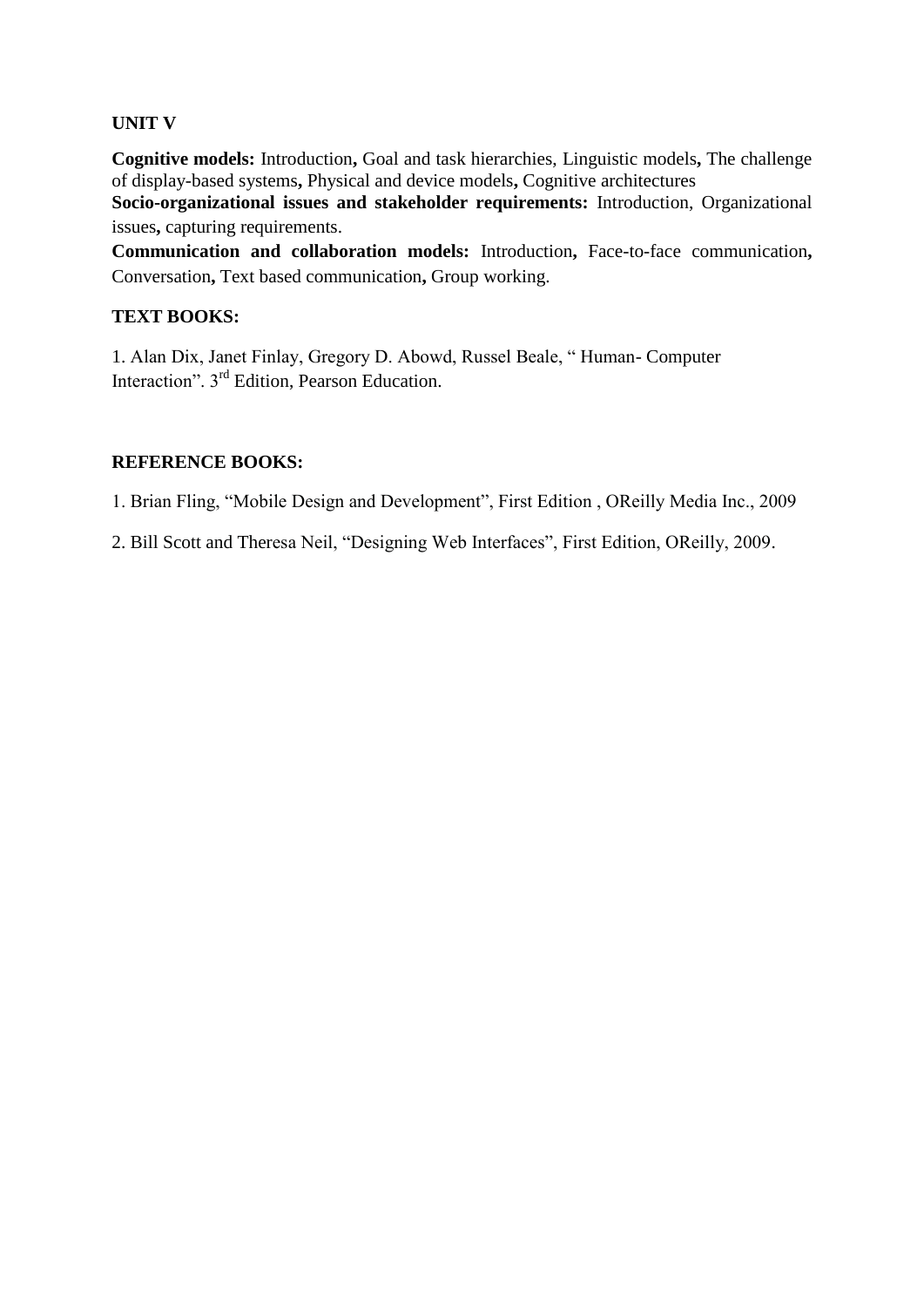M.Tech. II Sem

# **(1855203) INTERNET OF THINGS (Elective – III)**

### **L T C**

 **3 0 3**

# **Objectives:**

- To introduce the terminology, technology and its applications.
- To introduce the concept of M2M (machine to machine) with necessary protocols.
- To introduce the Python Scripting Language which is used in many IoT devices.
- To introduce the Raspberry PI platform, that is widely used in IoT applications.
- To introduce the implementation of web based services on IoT devices.

## Outcomes:

- Understanding IoT technology
- Learning basic IoT System Management.
- Understanding basics of python programming.
- Working with Raspberry pi board.

### **UNIT I:**

**Introduction to Internet of Things**: Definition and Characteristics of IoT, Physical Design of IoT – IoT Protocols, IoT communication models, Iot Communication APIs IoT enabaled Technologies – Wireless Sensor Networks, Cloud Computing, Big data analytics, Communication protocols, Embedded Systems, IoT Levels and Templates Domain Specific IoTs – Home, City, Environment, Energy, Retail, Logistics, Agriculture, Industry, health and Lifestyle.

# **UNIT II :**

**IoT and M2M:** Software defined networks, network function virtualization, difference between SDN and NFV for IoT Basics of IoT System Management with NETCOZF, YANG-NETCONF, YANG, SNMP NETOPEER.

# **UNIT III:**

**Introduction to Python:** Language features of Python, Data types, data structures, Control of flow, functions, modules, packaging, file handling, data/time operations, classes, Exception handling Python packages - JSON, XML, HTTPLib, URLLib, SMTPLib.

# **UNIT IV:**

**IoT Physical Devices and Endpoints**: Introduction to Raspberry PI-Interfaces (serial, SPI, I2C) Programming – Python program with Raspberry PI with focus of interfacing external gadgets, controlling output, reading input from pins.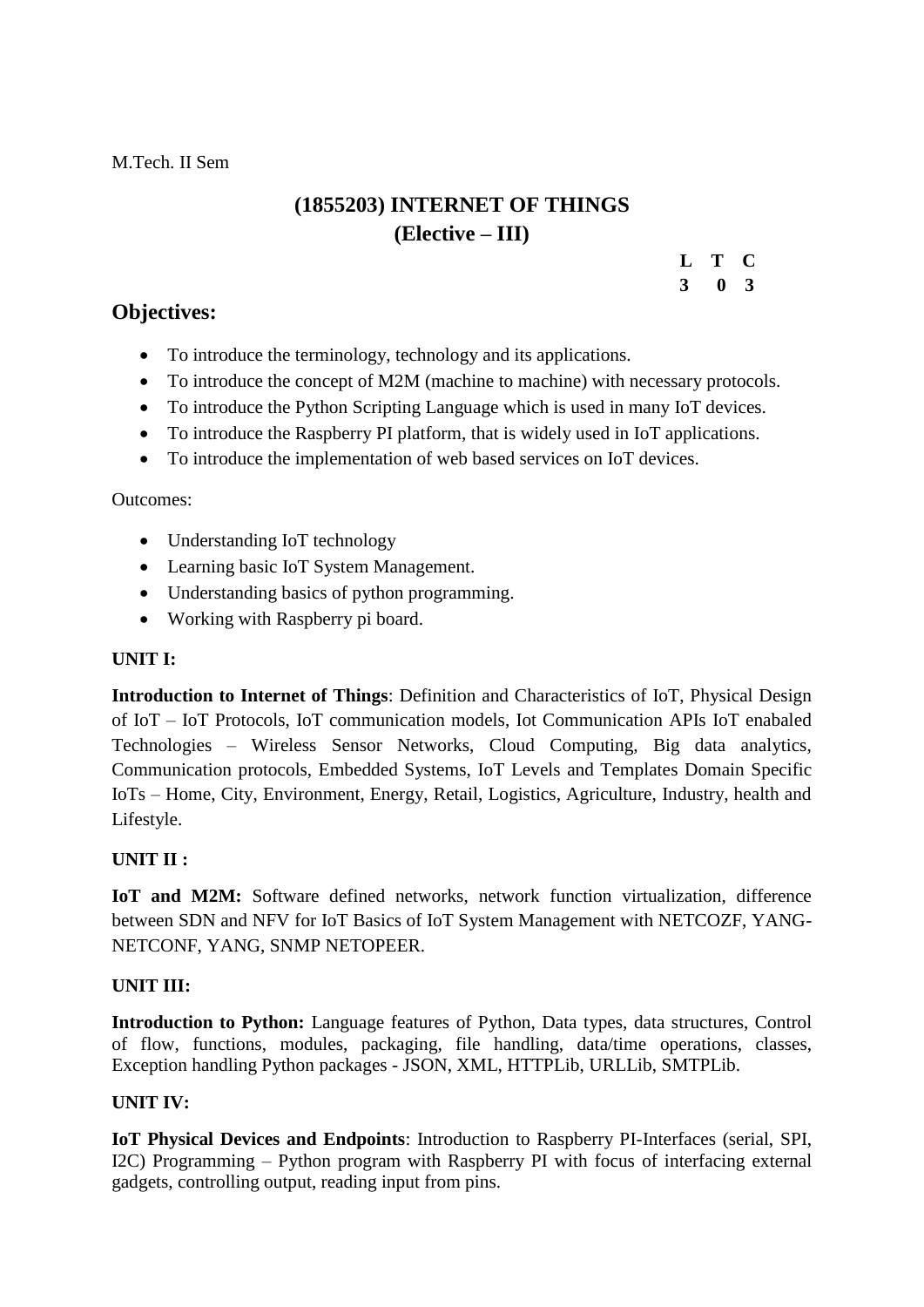#### **UNIT V:**

**IoT Physical Servers and Cloud Offerings**: Introduction to Cloud Storage models and communication APIs Web server – Web server for IoT, Cloud for IoT, Python web application framework designing a RESTful web API.

#### **TEXT BOOKS:**

1. Arshdeep Bahga and Vijay Madisetti, Internet of Things - A Hands-on Approach, Universities Press, 2015.

#### **REFERENCE BOOKS:**

1. Matt Richardson & Shawn Wallace , Getting Started with Raspberry Pi, O'Reilly (SPD), 2014.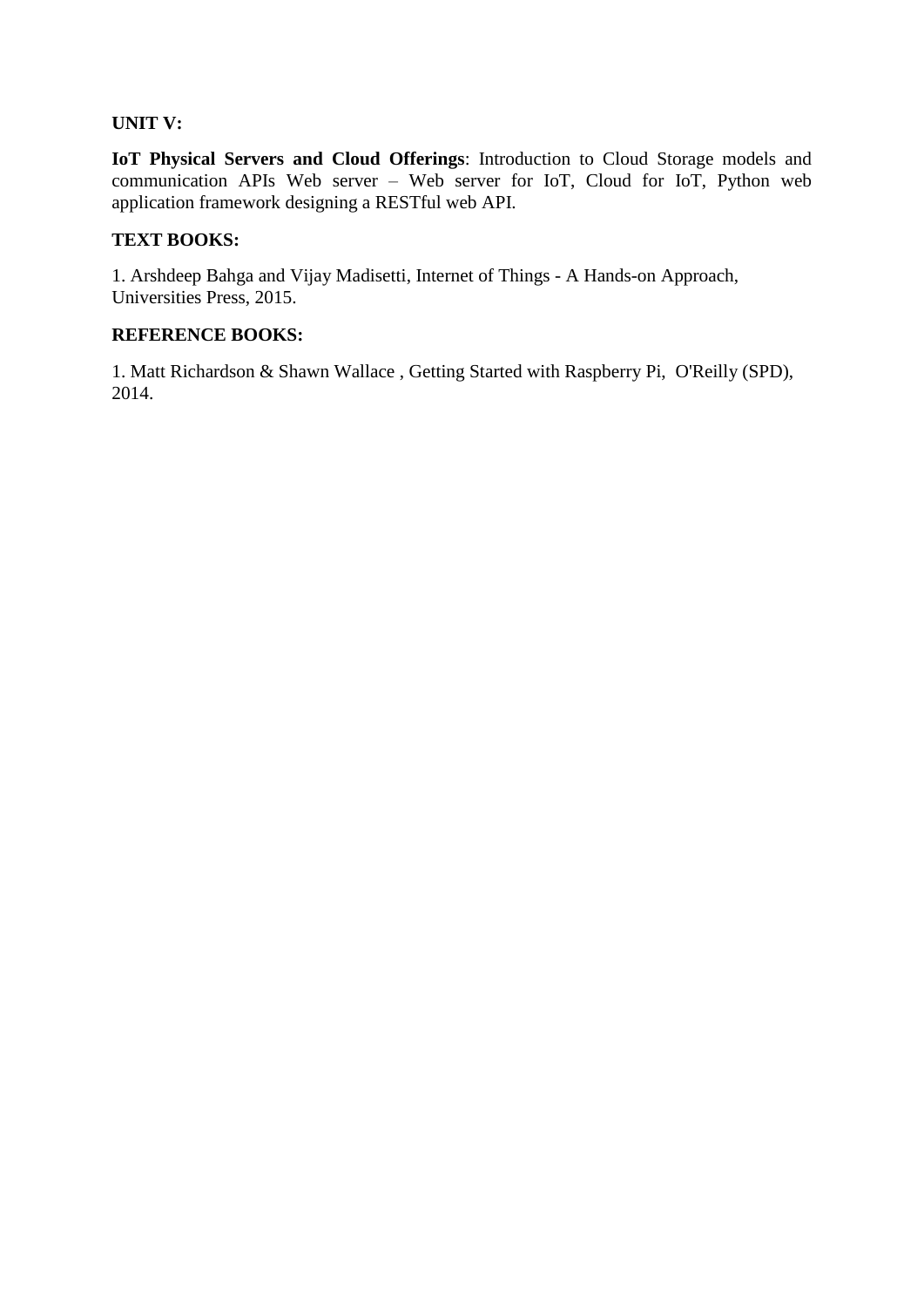# **(1855204) DATA PREPARATION AND ANALYSIS (Elective-III)**

#### **Course Objective:**

- To make the students learn source of data and describing data.
- To explain the cleaning data and preparing the data tables.
- To explain the relationships between variables, and calculating metrics about relationships.
- To explain about identifiers and understanding groups and building models from data.

#### **Course Outcomes:**

At the end of course the students will able to:

- Understand the source of data and describing data.
- Understand preparing data table and relationships
- Understand clustering, association rules, and decision trees
- Understand building models from data.

#### **UNIT I**

**Introduction:** Overview, Sources of Data, Process of making sense of data.

**Describing data:** Overview, Observations and Variables, Types of variables, Central Tendency, Distribution of data, Hypothesis tests.

#### **UNIT II**

**Preparing Data Tables:** Overview, Cleaning the data, Generating Consistent Scales across variables, Converting text to numbers, Converting continuous data to categories, Combining variables, Generating groups.

#### **UNIT III**

**Understanding Relationships:** Overview, Visualizing relationships between variables, Calculating metrics about relationships.

#### **UNIT IV**

**Identifying and Understanding Groups:** Overview, Clustering, Association rules, Learning decision trees from data

#### **L T C 3 0 3**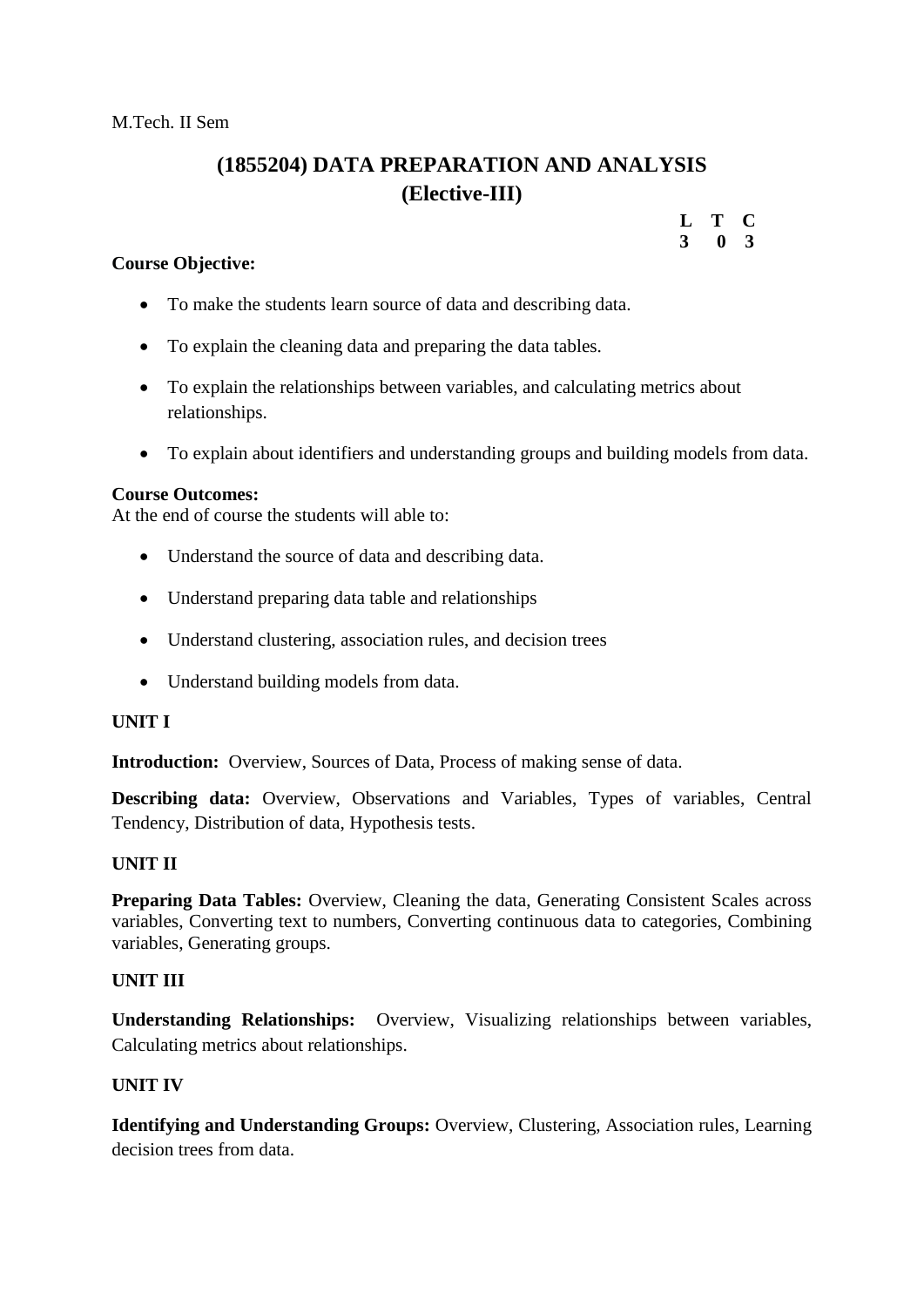#### **UNIT V**

**Building Models From Data:** Overview, Linear regression, Logistic regression, k-Nearest Neighbors, Classification and Regression trees.

#### **TEXT BOOKS:**

1. Glenn J. Myatt, Making Sense of Data: A Practical Guide to Exploratory Data Analysis and Data Mining.

#### **REFERENCE BOOKS:**

1. Glenn J. Myatt, Making Sense of Data: A Practical Guide to Exploratory Data Analysis and Data Mining.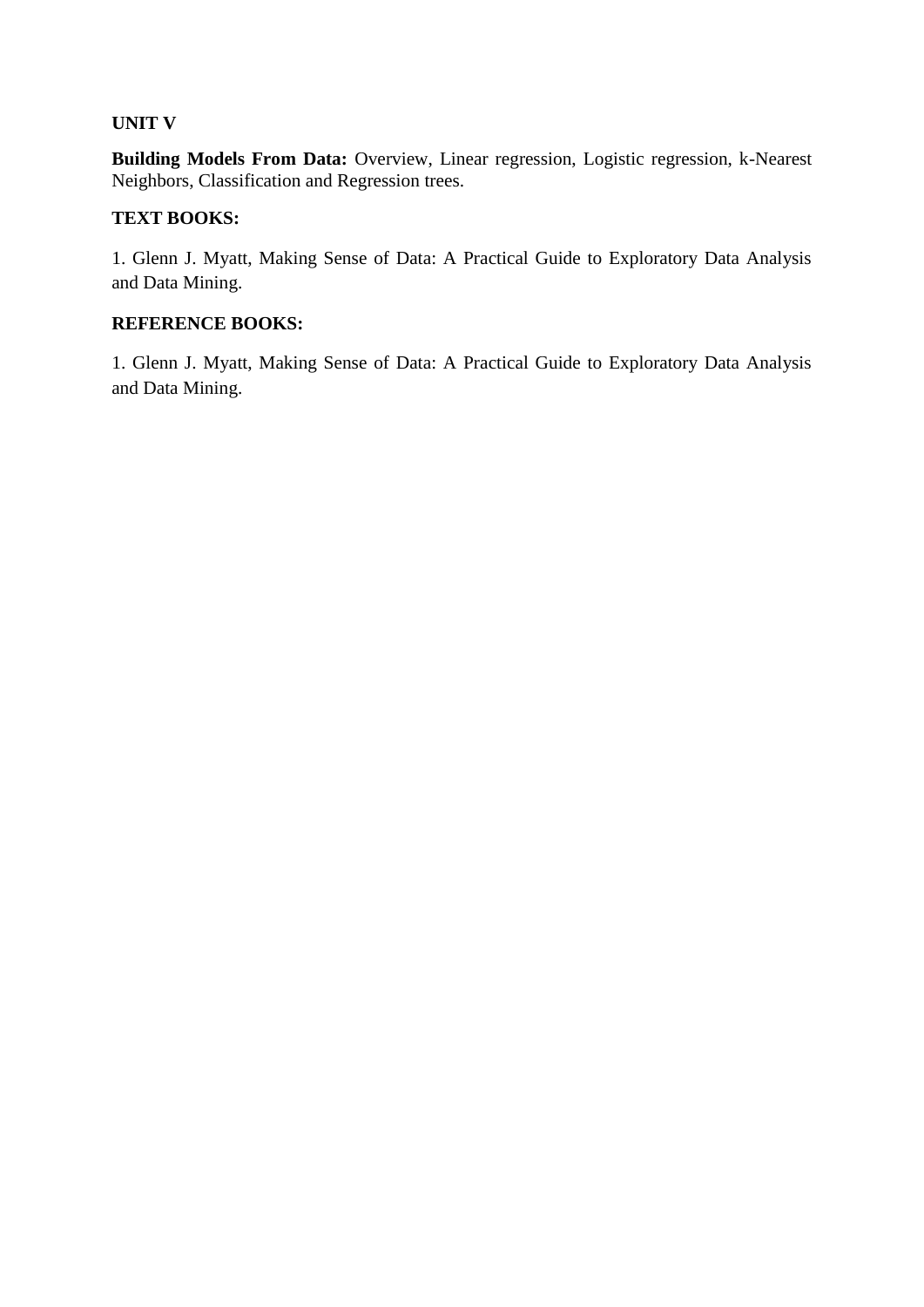M.Tech. II Sem

# **(1855205) COMPUTER VISION (Elective-III)**

**L T C 3 0 3**

**C**ourse objectives:

- Be familiar with both the theoretical and practical aspects of computing with images
- Have described the foundation of image formation, measurment and analysis.
- Understand the geometric relationships between the 2D and the 3D world.
- Grasp the principles of state-of-the-art deep neural networks

Course Outcomes:

- Unstanding Fundamentals of image formation, camera imaging geomentry
- Basic methods for finding known models in images, depth recovery from stereo.
- Understanding splitting and merging images.
- Use low to middle level algorithms to 3D based algorithms**.**

#### **UNIT I**

**Introduction to Computer vision, Image formation :** Geometric primitives and transformations , Photometric image formation , The digital camera 3 Image processing :Point operators ,Linear filtering , More neighborhood operators , Fourier transforms ,Geometric transformations

#### **UNIT II**

**Feature detection and matching:** Points and patches-Feature detectors, Feature matching, Feature tracking. Edges-Edge Detection, Edge linking, edge editing and enhancement. Lines-Hough transform, vanishing points, rectangle detection.

#### **UNIT III**

**Segmentation:** Active contours, Split and merge, Mean shift and mode finding Normalized cuts ,Graph cuts and energy-based methods

#### **UNIT IV**

**Feature-based alignment:** 2D and 3D feature-based alignment, Pose estimation Geometric intrinsic calibration

#### **UNIT V**

Recent trends in Activity Recognition, Biometrics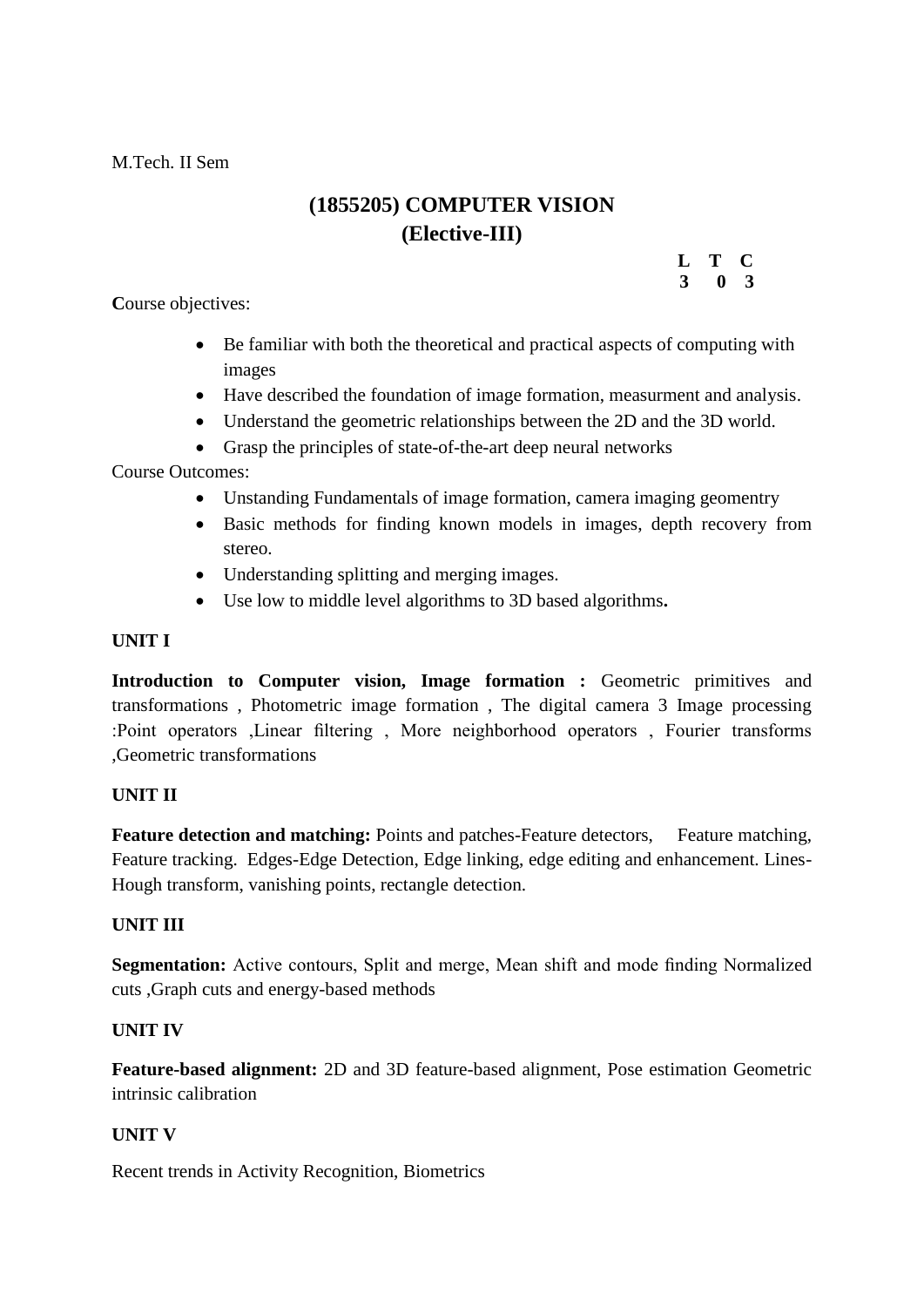#### **TEXT BOOKS:**

- 1. Richard Szeliski,"Computer Vision: Algorithms and Applications".,Springer.
- 2. Goodfellow, Bengio, and Courville, "Deep Learning"., United Press..

# **REFERENCE BOOKS:**

1. Fisher et al , "Dictionary of Computer Vision and Image Processing"., Wiley.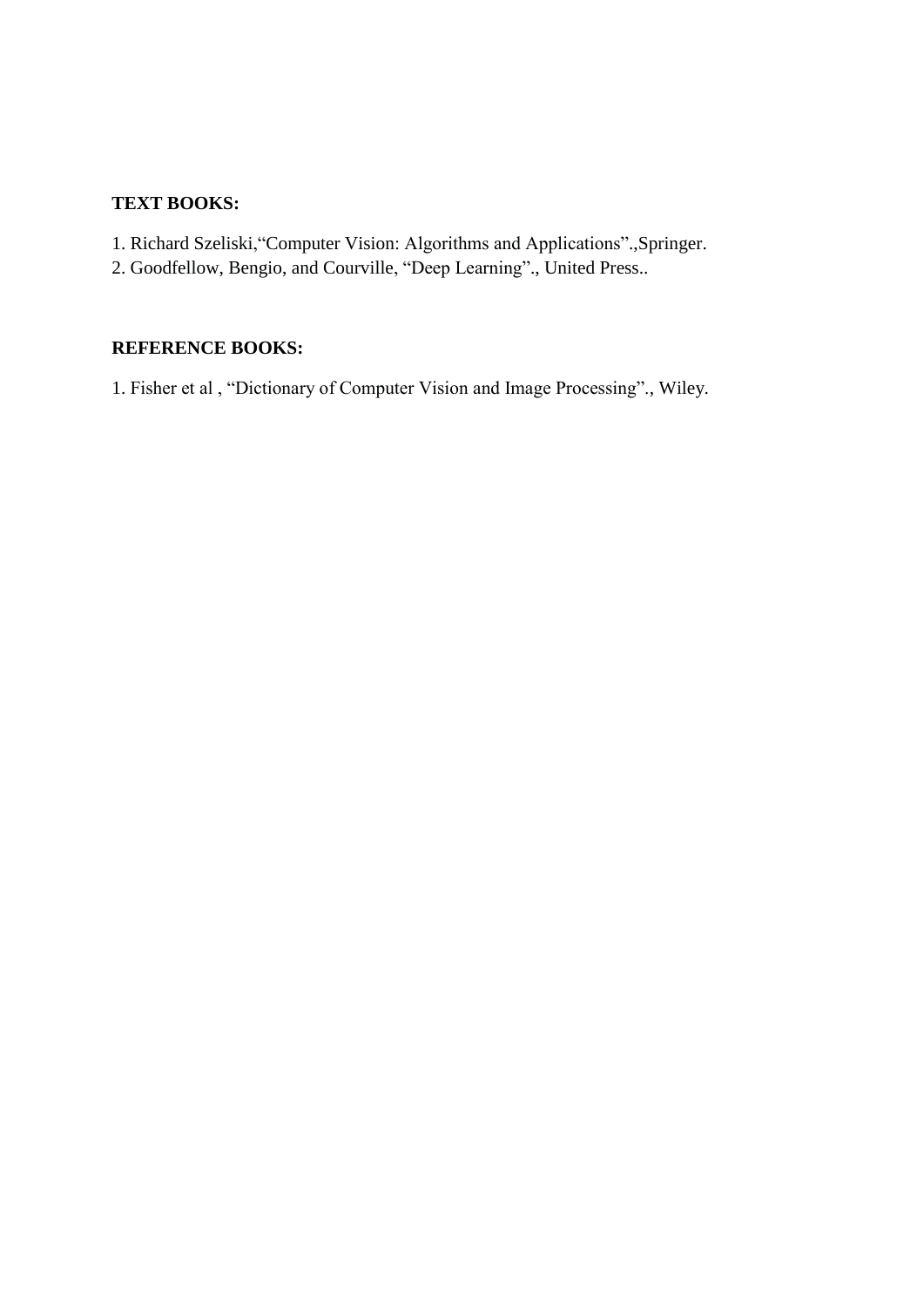M Tech. II Sem

# **(1855206) CLOUD COMPUTING (Elective-IV)**

#### **Course Objective:**

**L T C 3 0 3**

- To explain the cloud paradigms.
- To introduce the various levels of services that can be achieved by cloud.
- To know about service providers of cloud.

#### **Course Outcomes:**

- Understand the evolution of cloud computing paradigm and its architecture.
- Explain and characterize different cloud deployment models and service models.
- Understanding different cloud applications.
- Identify the service providers in cloud computing.

#### **UNIT I**

#### **Computing Paradigms:**

High-Performance Computing, Parallel Computing, Distributed Computing, Cluster Computing, Grid Computing, Cloud Computing, Biocomputing, Mobile Computing, Quantum Computing, Optical Computing, Nano computing, Network Computing.

#### **Cloud Computing Fundamentals:**

Motivation for Cloud Computing: The Need for Cloud Computing. Defining Cloud Computing: NIST Definition of Cloud Computing, Computing Is a Service, Cloud Computing Is a Platform. Principles of Cloud computing: Five Essential Characteristics, Four Cloud Deployment Models, Three Service Offering Models, Cloud Ecosystem, Requirements for Cloud Services, Cloud Application, Benefits and Drawbacks.

#### **UNIT II**

**Cloud Computing Architecture and Management:** Cloud Architecture, Anatomy of the Cloud, Network Connectivity in Cloud Computing, Applications on the Cloud, Managing the Cloud, Migrating Application to Cloud.

# **UNIT III**

**Cloud Deployment Models**: Private Cloud, Public Cloud, Community Cloud, Hybrid Cloud

**Cloud Service Models:** Infrastructure as a Service, Platform as a Service, Software as a Service, Other Cloud Service Models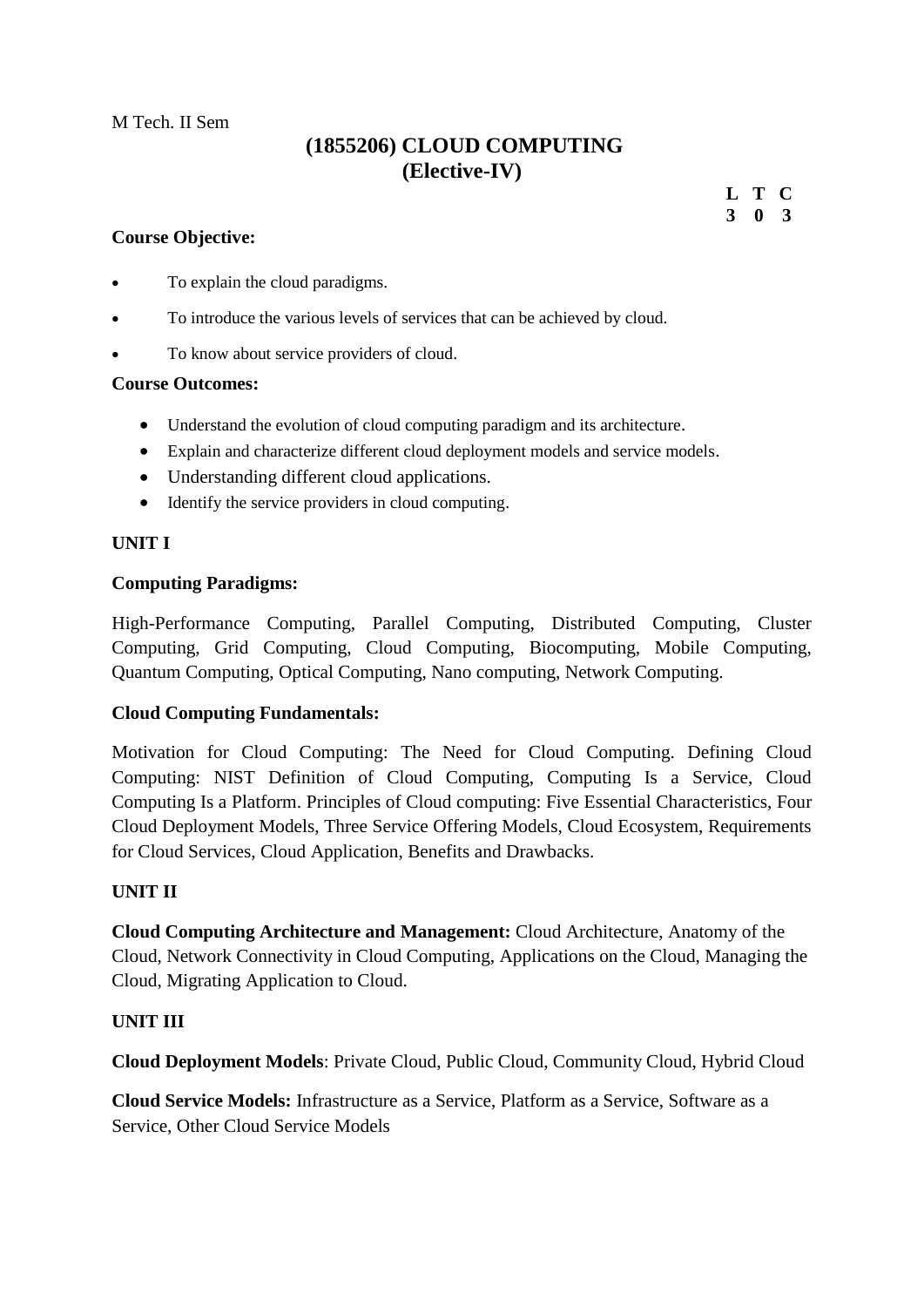# **UNIT IV**

**Programming Models in Cloud :** Cloud Application Development Platforms: Windows Azure, Google App Engine, Force.com, Manjrasoft Aneka

**Cloud Computing APIs**: Rackspace, IBM, Intel

**Software Development in Cloud** : Introduction, Different perspectives on SaaS development, New challenges, Cloud aware software development using PaaS technology.

# **UNIT V**

**Networking for Cloud Computing**: Introduction, Overview of Data Center Environment, Networking Issues in Data Centers.

**Cloud Service Providers:** Introduction, EMC, Google, Amazon Web Services, Microsoft, IBM, Salesforce, Rackspace

# **TEXT BOOKS:**

1. K. Chandrasekaran, Essentials of Cloud Computing, CRC Press, 2015

# **REFERENCE BOOKS:**

1. Barrie Sosinsky, Cloud Computing Bible, Wiley-India, 2010

2. RajkumarBuyya, James Broberg, Andrzej M. Goscinski, Cloud Computing: Principles and Paradigms, Wiley, 2011

3. Nikos Antonopoulos, Lee Gillam, Cloud Computing: Principles, Systems and Applications, Springer, 2012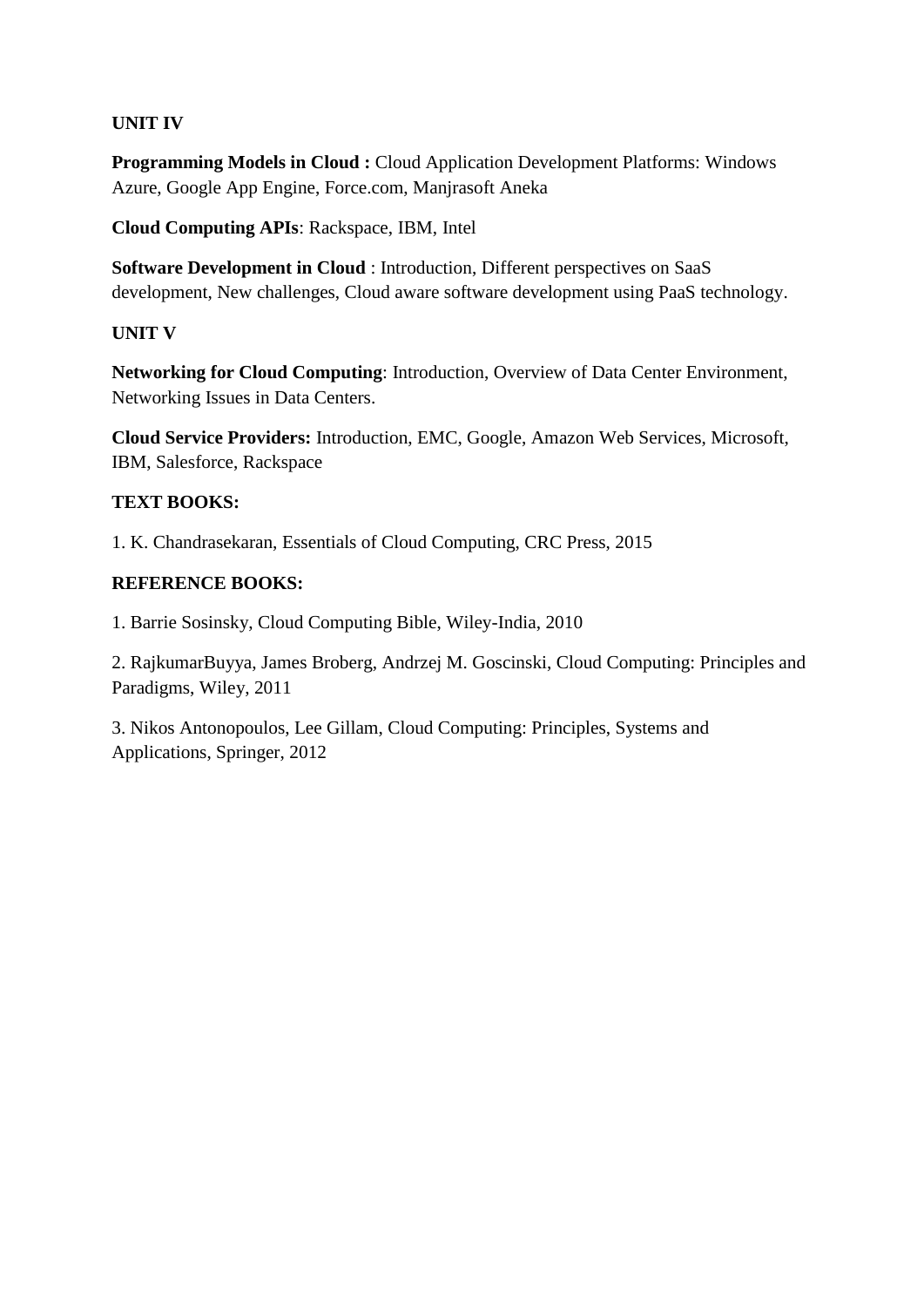M.Tech. II Sem

# **(1855207) SOFT COMPUTING (Elective-IV)**

**L T C 3 0 3**

#### **OBJECTIVES:**

- To learn the key aspects of Soft computing and Neural networks
- To study the fuzzy logic components
- To gain insight onto neuro fuzzy modeling and control
- To know about the components and building block hypothesis of genetic algorithm
- To gain knowledge in machine learning through Support Vector Machines

#### **OUTCOMES:**

#### **Upon completion of this course, the student should be able to**

- Discuss on machine learning through neural networks
- Apply knowledge in developing a Fuzzy expert system
- Model Neuro Fuzzy system for clustering and classification
- Discover knowledge to develop Genetic Algorithm and Support vector machine based machine learning system

#### **UNIT I**

**Introduction to Soft Computing:** Evolution of Computing - Soft Computing Constituents – From Conventional AI to Computational Intelligence - Machine Learning Basics.

#### **UNIT II**

**Genetic Algorithms:** Introduction to Genetic Algorithms (GA) – Applications of GA - Building block hypothesis- Representation – Fitness Measures – Genetic Operators-. GA based Machine Learning.

#### **UNIT III**

**Neural Networks:** Machine Learning using Neural Network, Adaptive Networks – Feed Forward Networks – Supervised Learning Neural Networks – Radial Basis Function Networks - Reinforcement Learning – Unsupervised Learning Neural Networks – Adaptive Resonance Architectures – Advances in Neural Networks.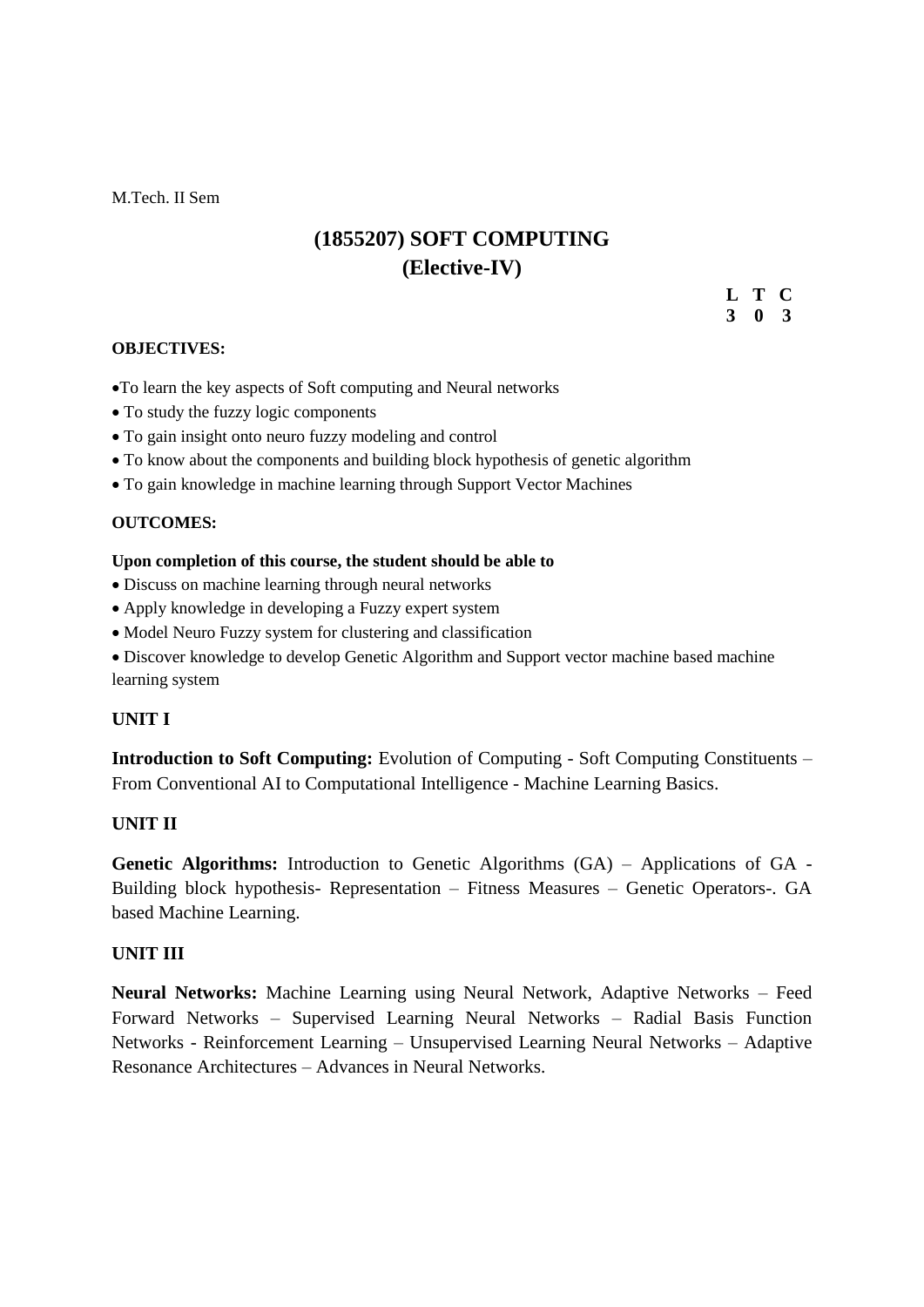# **UNIT IV**

**Fuzzy Logic:** Fuzzy Sets – Operations on Fuzzy Sets – Fuzzy Relations – Membership Functions-Fuzzy Rules and Fuzzy Reasoning – Fuzzy Inference Systems – Fuzzy Expert Systems – Fuzzy Decision Making.

# **UNIT V**

**Neuro-Fuzzy Modeling:** Adaptive Neuro-Fuzzy Inference Systems – Coactive Neuro-Fuzzy Modeling – Classification and Regression Trees – Data Clustering Algorithms – Rule base Structure Identification – Neuro-Fuzzy Control – Case Studies.

# **TEXT BOOKS:**

1. Jyh-Shing Roger Jang, Chuen-Tsai Sun, Eiji Mizutani, "Neuro-Fuzzy and Soft Computing",

Prentice-Hall of India, 2002.

2. Kwang H.Lee, "First course on Fuzzy Theory and Applications", Springer, 2005.

3. George J. Klir and Bo Yuan, "Fuzzy Sets and Fuzzy Logic-Theory and Applications", Prentice Hall,1996.

# **REFERENCE BOOKS:**

1. James A. Freeman and David M. Skapura, "Neural Networks Algorithms, Applications, and Programming Techniques", Addison Wesley, 2003.

2. David E.Goldberg, "Genetic Algorithms in Search, Optimization and Machine Learning", Addison Wesley, 1989.

3. Mitchell Melanie, "An Introduction to Genetic Algorithm", MIT Press, 1996.

4. S.N.Sivanandam, S.N.Deepa, "Introduction to Genetic Algorithms", Springer, 2008 edition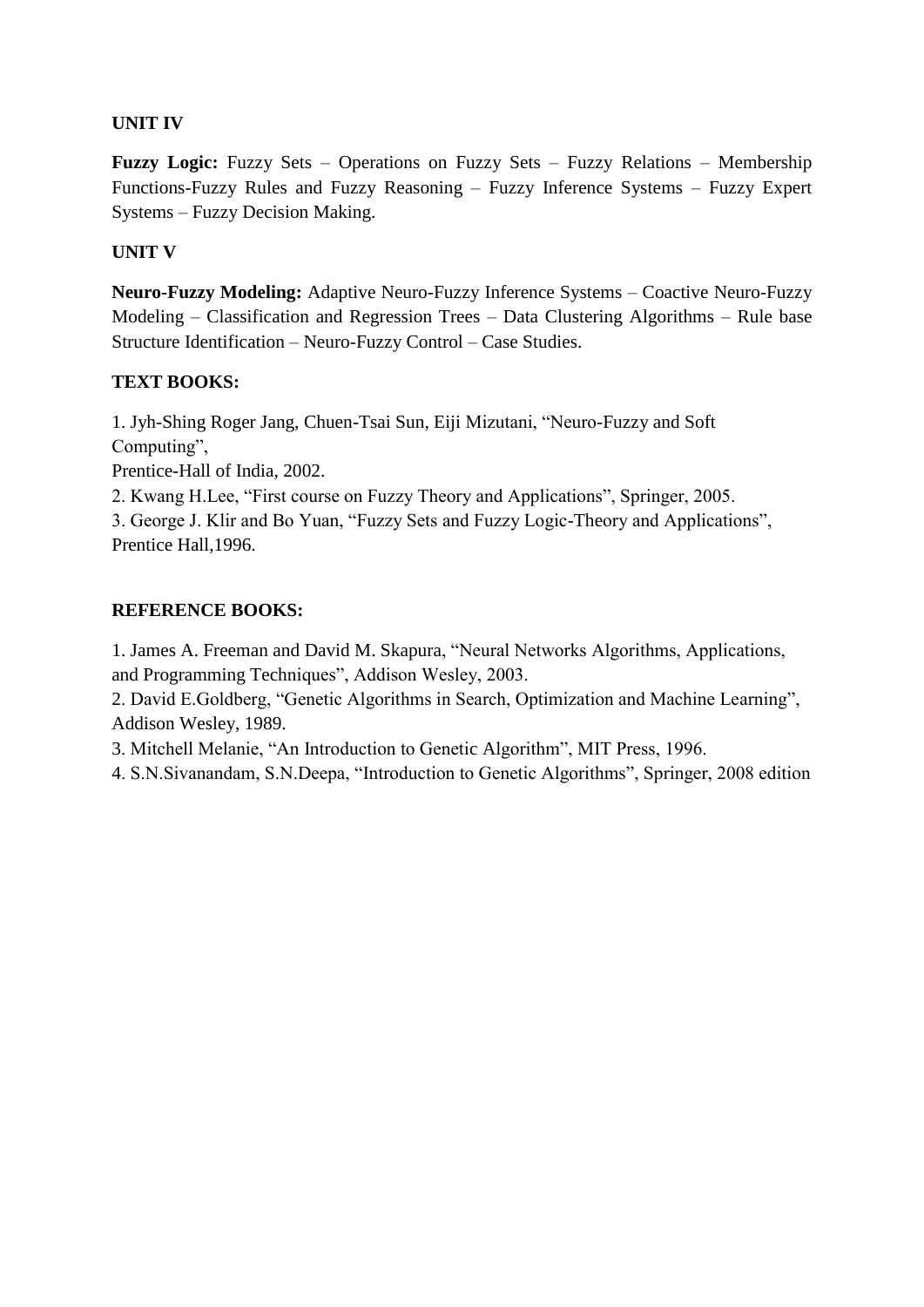M.Tech. II Sem

# **(1855208) DIGITAL FORENSICS (Elective-IV)**

**L T C 3 0 3**

# **Course Objectives:**

- Provides an in-depth study of the rapidly changing and fascinating field of computer Forensics.
- Combines both the technical expertise and the knowledge required to investigate, detect and prevent digital crimes.
- Knowledge on digital forensics legislations, digital crime, forensics processes and procedures, data acquisition and validation, e-discovery tools
- E-evidence collection and preservation, investigating operating systems and file systems, network forensics, art of steganography and mobile device forensics.

# **Course Outcomes:**

- Understand relevant legislation and codes of ethics
- Computer forensics and digital detective and various processes, policies and procedures
- E-discovery, guidelines and standards, E-evidence, tools and environment.
- Email and web forensics and network forensics

# **UNIT I**

**Introduction**: Introduction, Users of Digital Forensics, Locard"s Exchange principle, Scientific method, Organizations of Note, Role of the Forensics Examiner in the judicial system.

**Key Technical Concepts:** Introduction, Bits, Bytes and Numbering schemes, File Extensions, File Signatures, Storage and Memory, Computing Environments, Data types, File Systems, Allocated and Unallocated Space.

# **UNIT II**

Labs and Tools: Introduction, Forensic Laboratories, Policies and Procedures, Quality Assurance, Digital Forensic Tools, Accreditation.

**Collecting Evidence:** Introduction, Crime Scenes and Collecting Evidence, Documenting the Scene, Chain of the Study, Cloning, Live System versus Dead System, Hashing.

# **UNIT III**

**Anti-forensics:** Introduction, Hiding Data, Password Attacks, Steganography, Data **Destruction**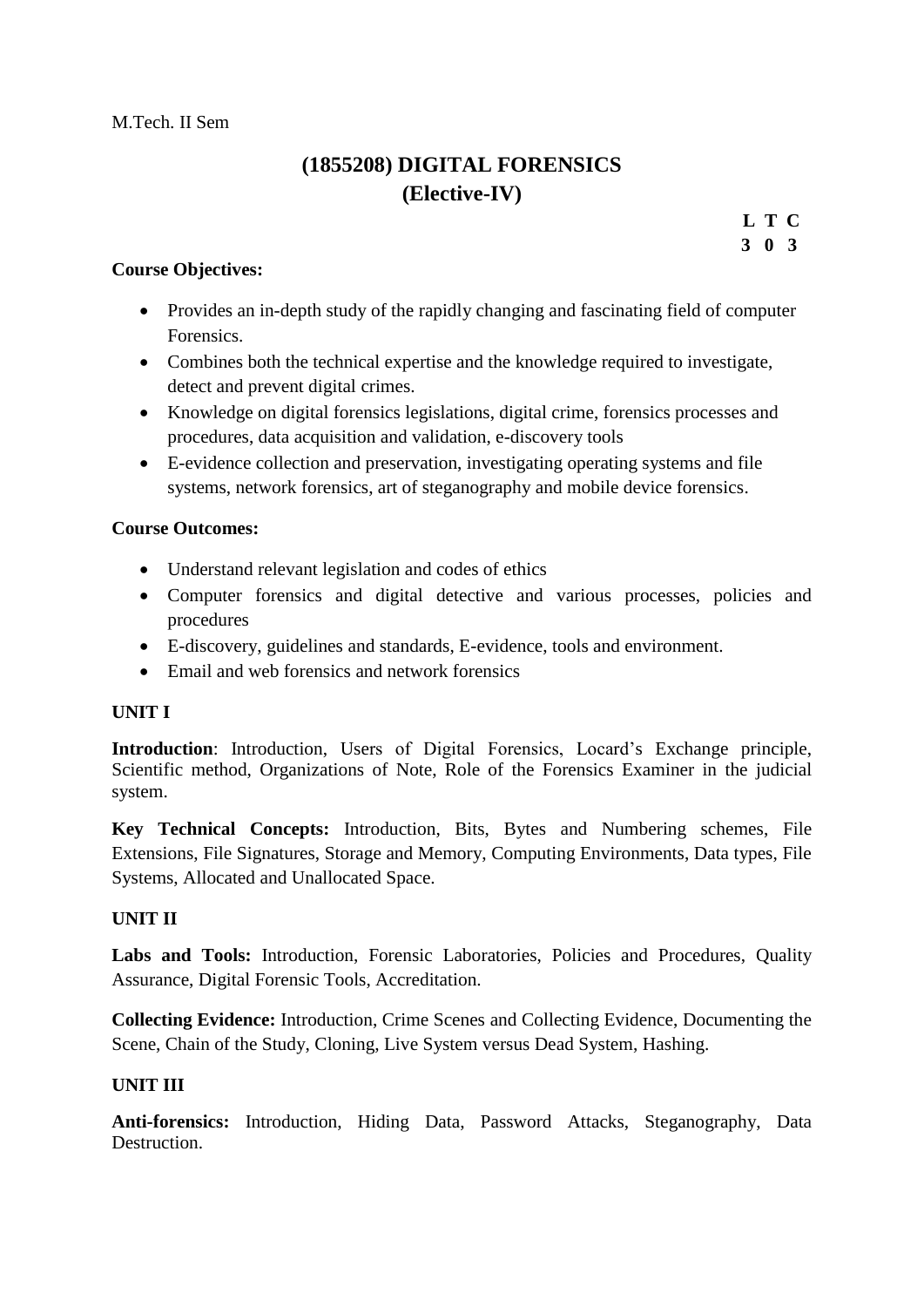**Legal:** Introduction, The Fourth Amendment, Criminal Law, Searching with a warrant, Electronic Discovery.

#### **UNIT IV**

**Internet and E-mail:** Introduction, Internet Overview, Web Browsers, Email, Social Networking Sites.

**Network Forensics:** Introduction, Network Fundamentals, Network Security tools, Network Attacks, Incident Response, Network Evidence and Investigations.

#### **UNIT V**

**Mobile Device Forensics:** Introduction, Cellular Networks, Operating Systems, Cell phone Evidence, Cell Phone Forensic Tools, Global Positioning System (GPS).

**Looking Ahead: Challenges and Concerns:** Introduction, Standards and Controls, Cloud Forensics, Solid State Drives (SSD), Speed of Change.

#### **TEXT BOOKS:**

.

1. John Sammons, The Basics of Digital Forensics, 2<sup>nd</sup> edition, Elsevier.

#### **REFERENCE BOOKS:**

1. John R VACCA , Computer Forensics : Computer crime scene and investigation, First Edition, Laxmi publications.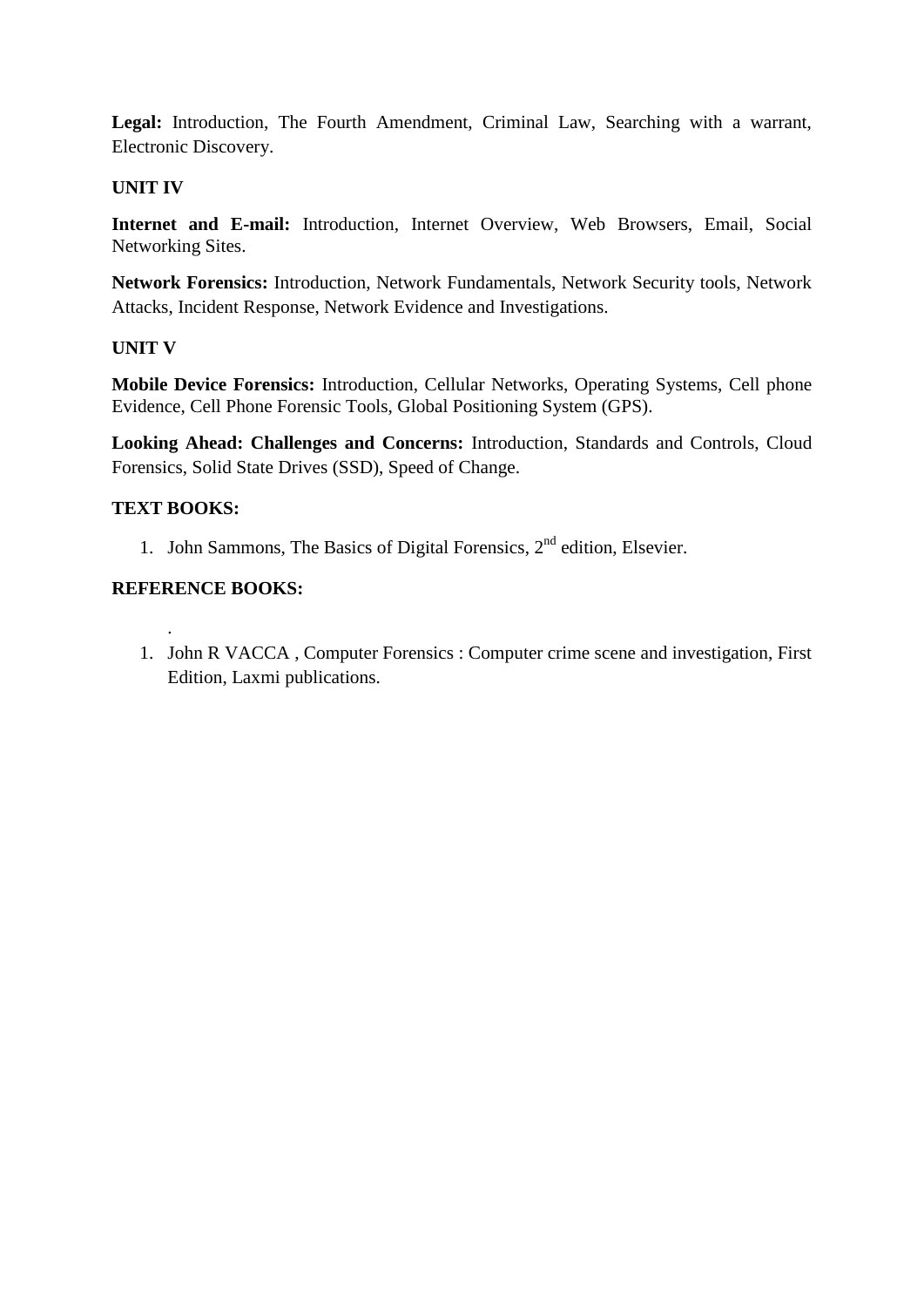M.Tech. II Sem

# **(1855210) MOBILE APPLICATION SERVICES LABORATORY**

**L T C**

**0 0 2**

# **Course Objectives:**

- To understand fundamentals of android operating systems.
- Illustrate the various components, layouts and views in creating android applications.
- To understand fundamentals of android programming.

# **Course Outcomes:**

- Create data sharing with different applications.
- Develop applications using services and publishing android applications.
- To demonstrate their skills of using Android software development tools.
- Working with text files to store data.

# 1. Setting up the Development Environment

1.1 Installation of JDK and Setting path

1.2 Downloading and Installing Android Studio

2. (a) Create an Android application that shows Hello + name of the user and run it on an emulator.

 (b) Create an application that takes the name from a text box and shows hello message along with the name entered in text box, when the user clicks the OK button.

3. Creating the Application by using Activity class

- i) onCreate()
- ii) onStart()
- iii) onResume()
- iv) onPause()
- v) onStop()
- vi) onDestroy()
- vii) onRestart()

4. Create the Application using the Edit Text control.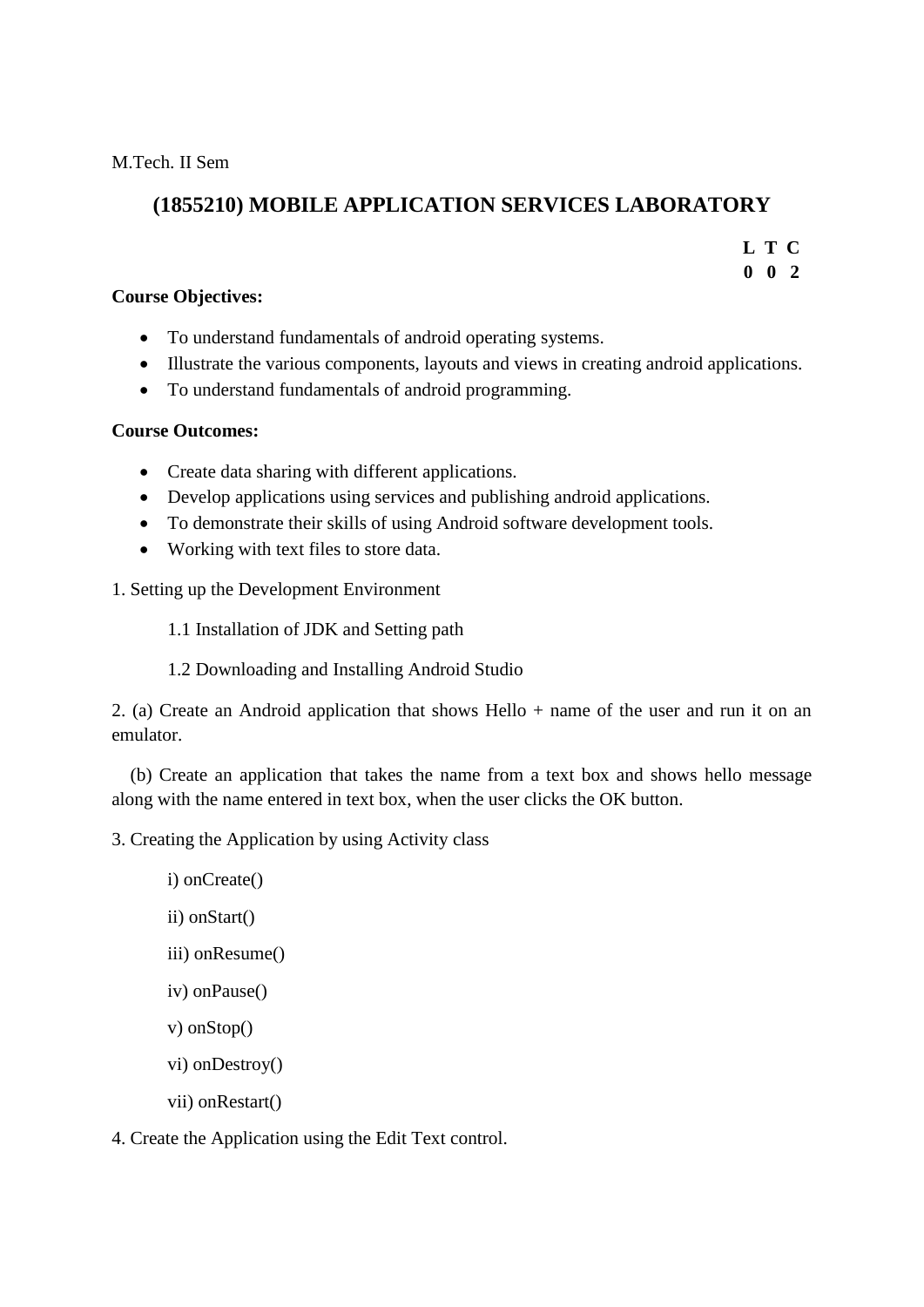5. Create a screen that has input boxes for User Name, Password, Address, Gender (radio buttons for male and female), Age (numeric), Date of Birth (Date Picket), State (Spinner) and a Submit button. On clicking the submit button, print all the data below the Submit Button. Use (a) Linear Layout (b) Relative Layout and (c) Grid Layout or Table Layout.

6. Develop an application that shows names as a list and on selecting a name it should show the details of the candidate on the next screen with a "Back" button. If the screen is rotated to landscape mode (width greater than height), then the screen should show list on left fragment and details on right fragment instead of second screen with back button. Use Fragment transactions and Rotation event listener.

7. Create the application for doing arithmetic operations. (Calculator)

8. Develop an application that uses a menu with 3 options for dialing a number, opening a website and to send an SMS. On selecting an option, the appropriate action should be invoked using intents.

9. Develop an application that inserts some notifications into Notification area and whenever a notification is inserted, it should show a toast with details of the notification.

10. Create an application that uses a text file to store user names and passwords (tab separated fields and one record per line). When the user submits a login name and password through a screen, the details should be verified with the text file data and if they match, show a dialog saying that login is successful. Otherwise, show the dialog with Login Failed message.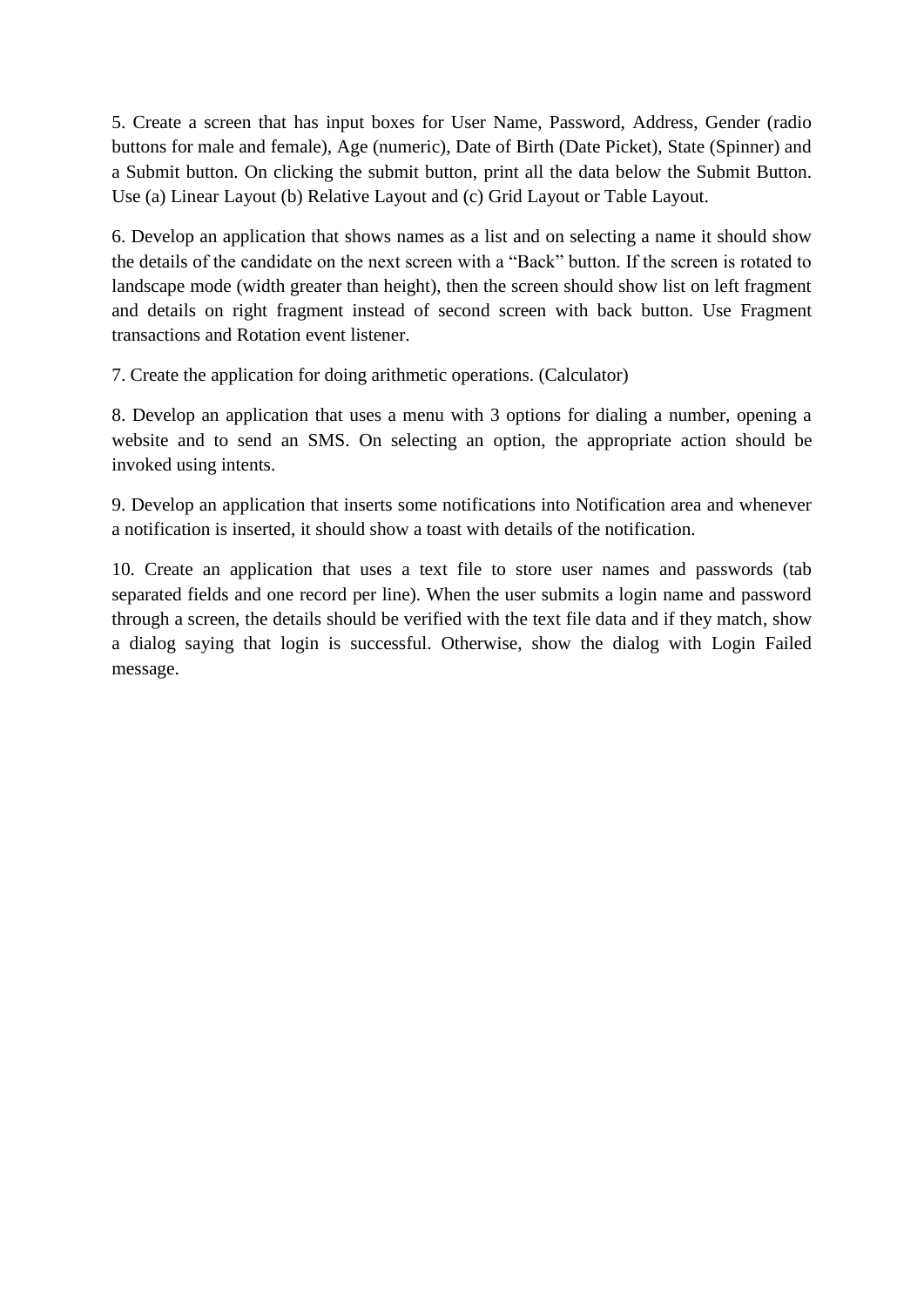#### M.Tech. II Sem

# **(1855211) SOFTWARE LAB-II**

# **L T C**

**0 0 2**

#### **Course Objectives:**

- Student should get the knowledge of Python and Eclipse background.
- Student should get the knowledge of Control statements in python
- Student should get the knowledge of Raspberry Pi
- Be familiar with developing web services/Applications

# **Course Outcomes:**

- Student will be aware of Python and Eclipse background.
- Student will develop basic programs in python.
- Student will get knowledge on Raspberry Pi.
- Design and Implement applications on the Cloud.

# **Experiments:-**

- 1. Study and Install Python in Eclipse and data types in python.
- 2. Write a Program for arithmetic operation in Python.
- 3. Write a Program for looping statement in Python.
- 4. Study and Install IDE of Arduino and different types of Arduino.
- 5. Digital Output (Blinking of LED).
- 6. Digital Input (Push Button).
- 7. Analog Output (Fading).
- 8. Communication between Computer and Arduino.
- 9. Displaying messages on LCD.
- 10. Servo Motor Control.
- 11. Study and Configure Raspberry Pi.
- 12. Write a Program for LED blink using Raspberry Pi.
- 13. Create an word document of your class time table and store locally and on the cloud with doc and pdf format. ( use www.zoho.com and docs.google.com).

14. Create a spread sheet which contains employee salary information and calculate gross and total salary using the formula.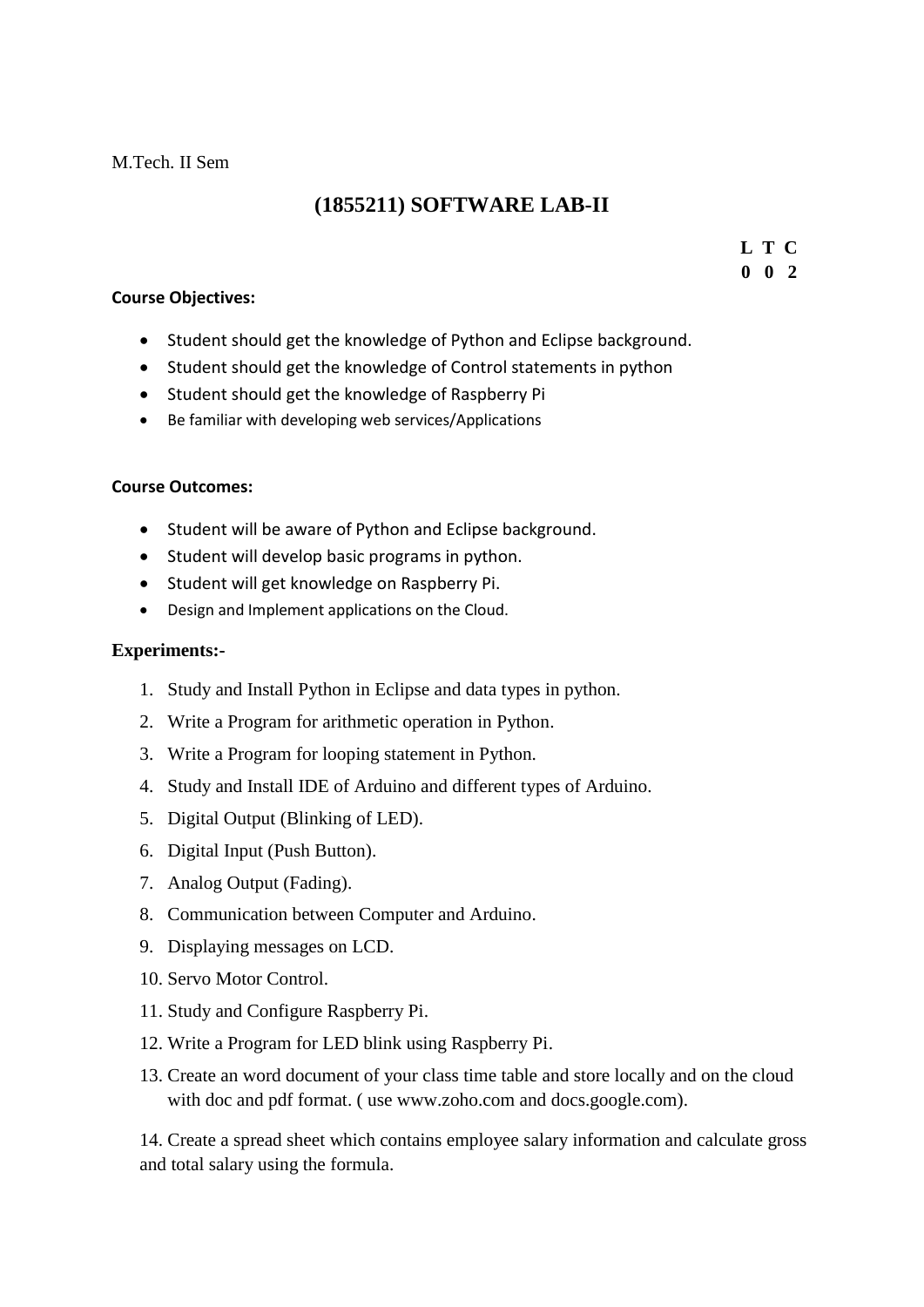DA=10% OF BASIC

HRA=30% OF BASIC

PF=10% OF BASIC IF BASIC<=3000

12% OF BASIC IF BASIC>3000

TAX=10% OF BASIC IF BASIC<=1500

 $=11\%$  OF BASIC IF BASIC>1500 AND BASIC< $=2500$ 

 $=12\%$  OF BASIC IF BASIC $>2500$ 

( use www.zoho.com and docs.google.com)

NET\_SALARY=BASIC\_SALARY+DA+HRA-PF-TAX

15. Prepare a ppt on cloud computing –introduction, models, services and architecture.

**(Ppt should contain explanations, images and at least 20 pages)** ( use www.zoho.com and docs.google.com)

16. Create your resume in a neat format using google and zoho cloud.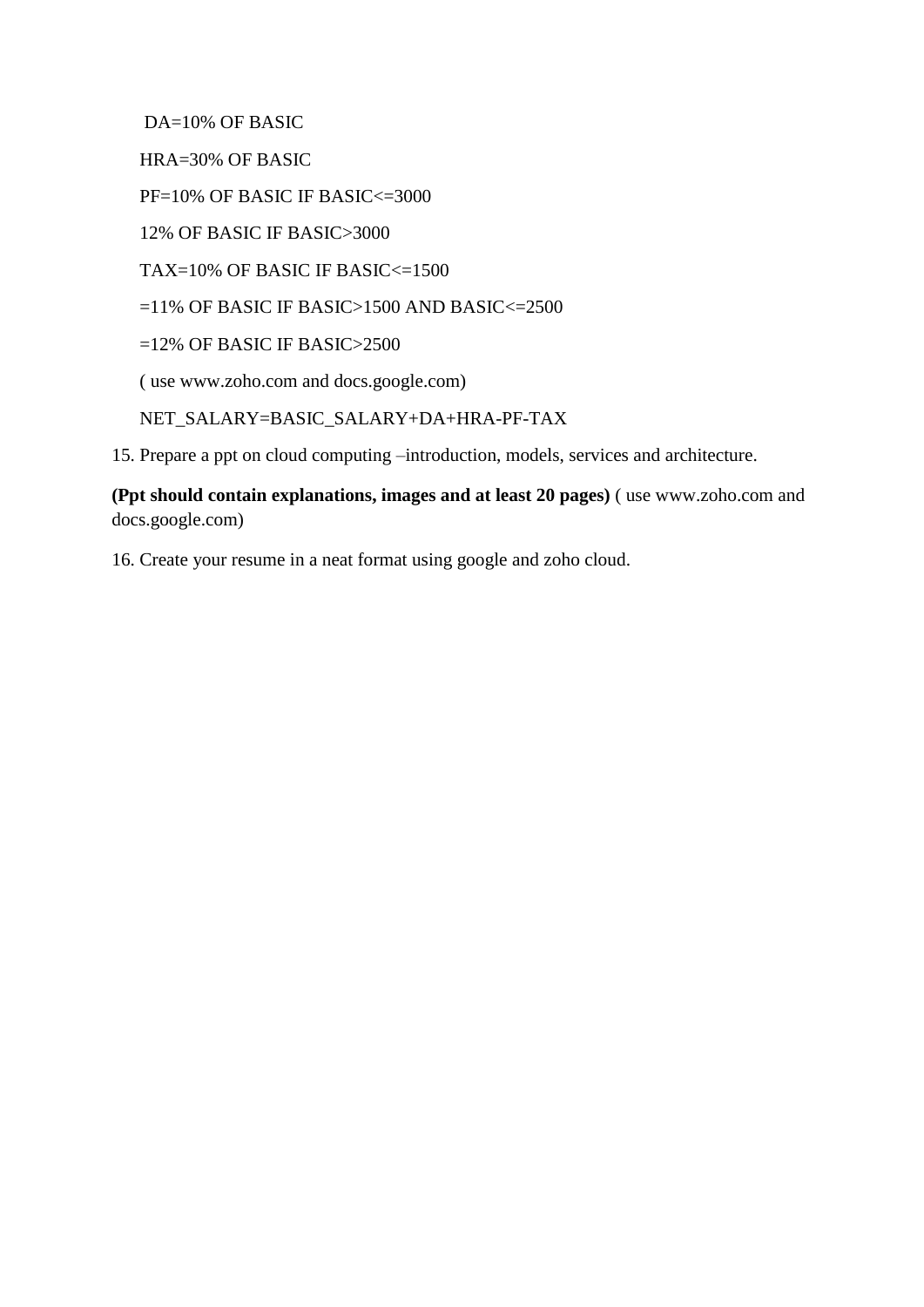M.Tech. III Sem

# **(1855301) BIG DATA ANALYTICS (Elective-V)**

**L T C 3 0 3**

# **Course Objective:**

 Understand big data for business intelligence. Learn business case studies for big data analytics. Understand nosql big data management. Perform map-reduce analytics using Hadoop and related tools.

#### **Course Outcomes:**

- Describe big data and use cases from selected business domains
- Explain NoSQL big data management
- Install, configure, and run Hadoop and HDFS
- Perform map-reduce analytics using Hadoop
- Use Hadoop related tools such as HBase, Cassandra, Pig, and Hive for big data analytics

#### **UNIT I**

**Big Data in the Enterprise:** Sentiment analysis, Exploratory analytics, Operational analytics, Opportunities from big data, Taming the big data. The New Information Management Paradigm: Enterprise information system, New approach to management of big data, Implications of big data to enterprise IT.

# **UNIT II**

**Big Data Implementations for Industry:** Big data analytics for telecom, Big data analytics forbanking.

**Emerging Database Landscape:** Database evolution, Scale-out architecture, Database workloads, Database technologies for managing the workloads, Columnar databases, Requirements for next generation data warehouses, Polyglot Persistence – The next generation database architecture.

# **UNIT III**

**Application Architecture for Big Data and Analytics:** Big data warehouse and analytics, Big data warehouse requirements, Hybrid architectures, Enterprise data platform ecosystem – BDW and EDW, Introduction to Hadoop – Technical components, merits and demerits, Hadoop suitability test, Additional considerations for Big Data Warehouse, Big data and Master Data Management, Data quality implications for big data, A conceptual BDW architecture.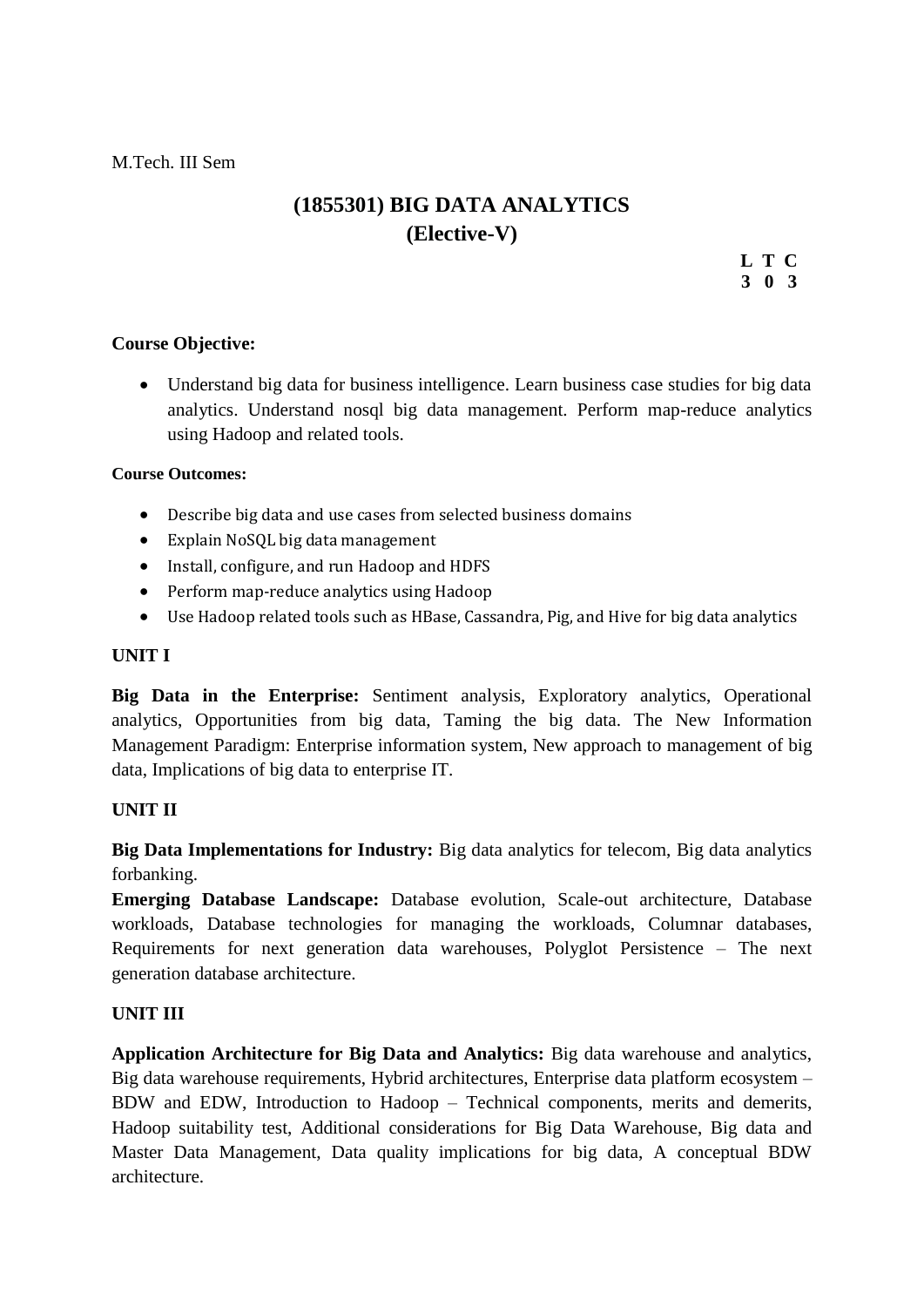Data Modeling – Map-Reduce Patterns, Algorithms, and Use Cases: Basic map-reduce patterns, Distributed task execution, Advanced map-reduce patterns.

# **UNIT IV**

**Data Modeling – NoSQL Data Modeling Techniques:** Types of NoSQL stores, Choice of database system, JSON, Column family databases, Operations on column family databases, Understanding Cassandra data model, Designing Cassandra data structures, Schema migrationapproach using ETL.

**Big Data Analytics Methodology:** Challenges in big data analysis, Big data analytics methodology, Analysis and evaluation of business use case, Development of business hypotheses.

# **UNIT V**

**Extracting Value from Big Data:** In-memory computing technology, Real-time analytics, CAP theorem, Use of in-memory data grid, Map-reduce and real-time processing, Real-time analysis of machine generated data, Building a recommendation system. **Data Scientist:** Definition, Big data flow, Design principles for contextualizing big data, Nature of work of a data scientist.

# **TEXT BOOK:**

1. Mohanthy S, Jagadeesh M, Srivatsa H, Big Data Imperatives: Enterprise Big Data Warehouse, BI Implementations and Analytics, Apress/Springer(India), 2013.

# **REFERENCE BOOKS:**

1. Berman J J, Principles of Big Data: Preparing, Sharing, and Analyzing Complex Information, Morgan Kaufmann, 2013.

2. Manoochehri M, Data Just Right: Introduction to Large Scale Data & Analytics, Pearson Education, 2014.

3. Fung K, Numbersense: How to Use Big Data to Your Advantage, McGraw-Hill, 2013.

4. Srinivasa S, Bhatnagar V (Eds.), Big Data Analytics: First International Conference Proceedings, Bda 2012, New Delhi, India, Springer, 2012.

5. Runkler T A, Data Analytics - Models and Algorithms for Intelligent Data Analysis, Vieweg+teubner Verlag, 2012.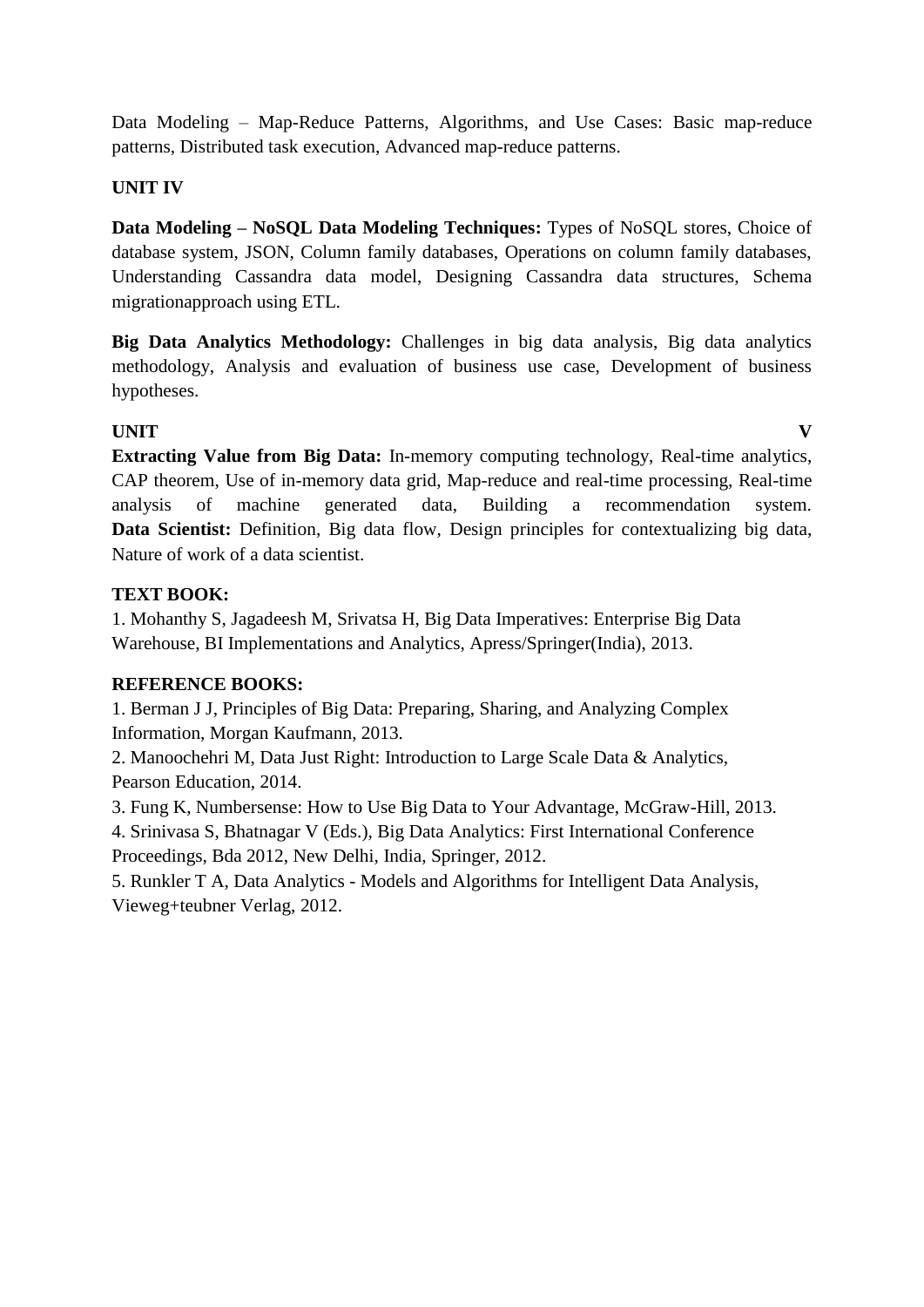M.Tech. III Sem

# **(1855302) COMPILER FOR HIGH PERFORMANCE COMPUTING (Elective-V)**

**L T C**

**3 0 3**

# **Course Objective:**

The objective of this course is to introduce structure of compilers and high performance compiler design for students. Concepts of cache coherence and parallel loops in compilers are included.

# **Course Outcomes:**

- Familiar with the structure of compiler.
- Parallel loops, data dependency and exception handling and debugging in compiler.
- Be autonomous in finding tools to assist with the generation of high performance code.
- Known how to write optimized code.

# **UNIT I**

**High Performance Systems:** Structure of a Compiler, Programming Language Features, Languages for High Performance.

# **UNIT II**

**Data Dependence:** Data Dependence in Loops, Data Dependence in Conditionals, Data Dependence in Parallel Loops, Program Dependence Graph.

**Scalar Analysis with Factored Use-Def Chains:** Constructing Factored UseDef Chains, FUD Chains for Arrays, Induction Variables Using FUD Chains, Constant Propagation with FUD Chains, Data Dependence for Scalars. Data Dependence Analysis for Arrays.

# **UNIT III**

Array Region Analysis, Pointer Analysis, I/O Dependence, Procedure Calls, Inter-procedural Analysis.

**Loop Restructuring:** Simple Transformations, Loop Fusion, Loop Fission, Loop Reversal, Loop Interchanging, Loop Skewing, Linear Loop Transformations, Strip-Mining, Loop Tiling, Other Loop Transformations, and Inter-procedural Transformations.

**Optimizing for Locality:** Single Reference to Each Array, Multiple References, General Tiling, Fission and Fusion for Locality.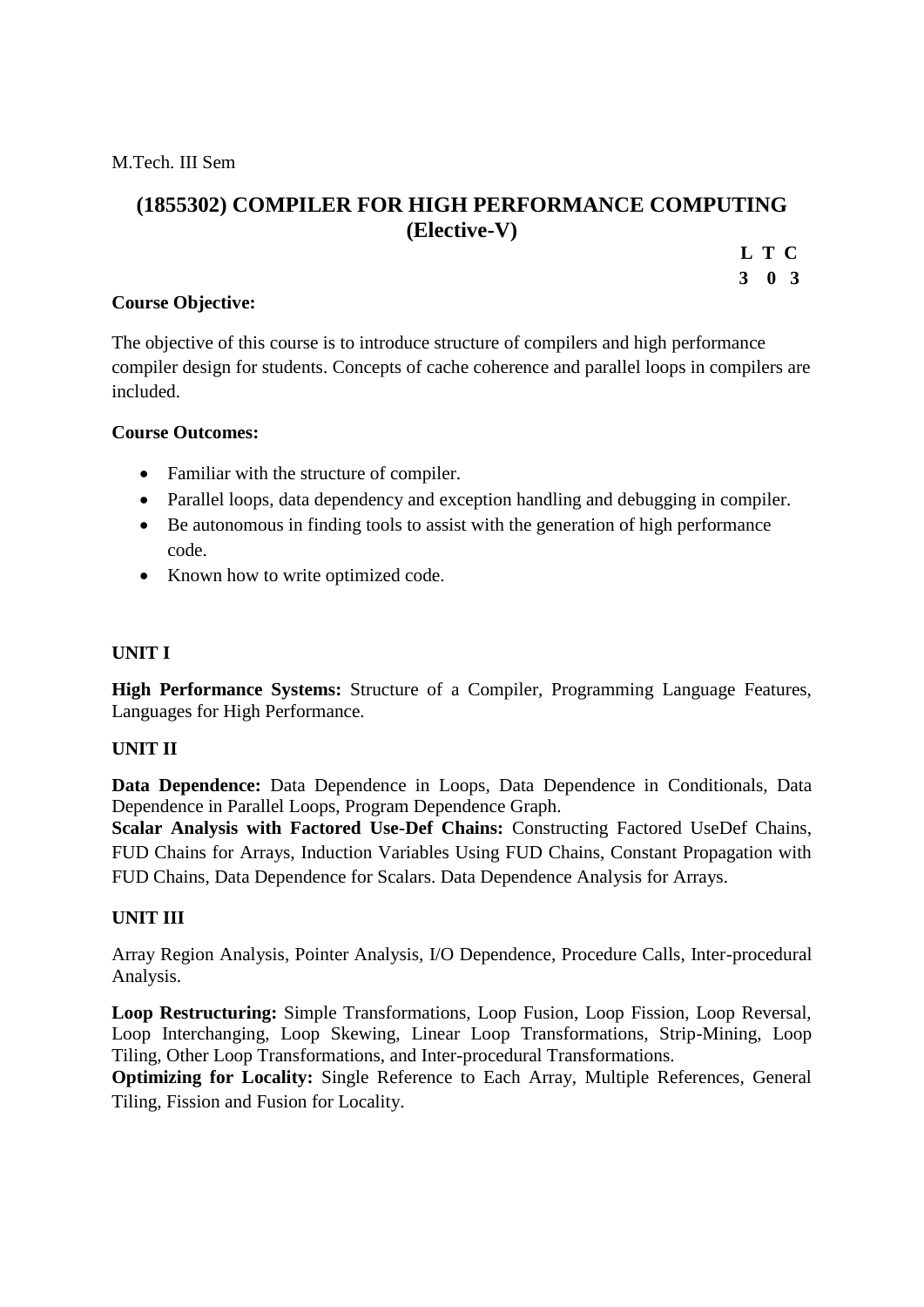#### **UNIT IV**

**Concurrency Analysis:** Concurrency from Sequential Loops, Concurrency from Parallel Loops, Nested Loops, Round off Error, Exceptions and Debuggers.

**Vector Analysis:** Vector Code, Vector Code from Sequential Loops, Vector Code from For all Loops, Nested Loops, Round off Error, Exceptions, and Debuggers, Multi-vector Computers.

# **UNIT V**

**Message-Passing Machines:** SIMD Machines, MIMD Machines, Data Layout, Parallel Code for Array Assignment, Remote Data Access, Automatic Data Layout, Multiple Array Assignments, Other Topics.

**Scalable Shared-Memory Machines:** Global Cache Coherence, Local Cache Coherence, Latency Tolerant Machines.

#### **TEXT BOOKS:**

1. Michael Wolfe, High-Performance Compilers for Parallel Computing, Pearson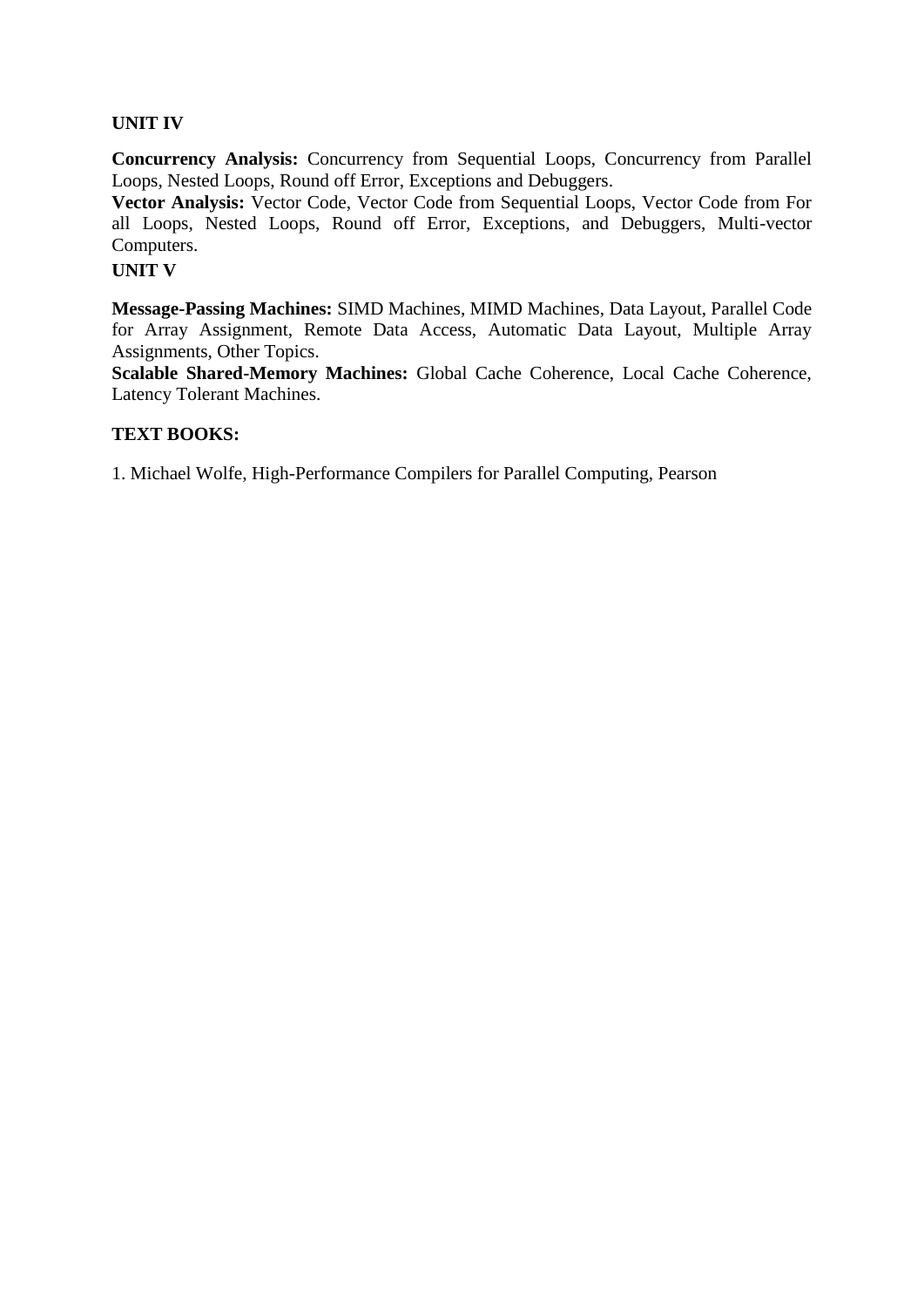# **(1855303) ADVANCED ALGORITHMS (Elective-V)**

**L T C**

**3 0 3**

#### **Course Objective:**

- Introduce students to the advanced methods of designing and analyzing algorithms.
- The student should be able to choose appropriate algorithms and use it for a specific problem.
- To familiarize students with basic paradigms and data structures used to solve advanced algorithmic problems.
- Students should be able to understand different classes of problems concerning their computation difficulties.
- To introduce the students to recent developments in the area of algorithmic design

#### **Course Outcomes:**

- Analysis best and worst case running times of algorithms using asymptotic analysis.
- Derive and solve recurrences describing the performance of divide-and-conquer algorithms
- Synthesize greedy algorithms, and analyze them.
- Analyze graphs algorithms. Employ graphs to model engineering problems, when appropriate.

# **UNIT I**

**The Role of Algorithms in Computing**: Algorithms, Algorithms as a technology, Analyzing algorithms, Designing algorithms.

**Growth of Functions**: Asymptotic notation Standard notations.

**Sorting:** Heap sort, Quick sort, Medians and Order Statistics.

# **UNIT II**

**Elementary Graph Algorithms**: Representations of graphs, Breadth-first search, Depth-first search, Topological sort, strongly connected components, minimum spanning algorithms.

**Single-Source Shortest Paths**: The Bellman-Ford algorithm, Single-source shortest paths in directed acyclic graphs, Dijkstra's algorithm.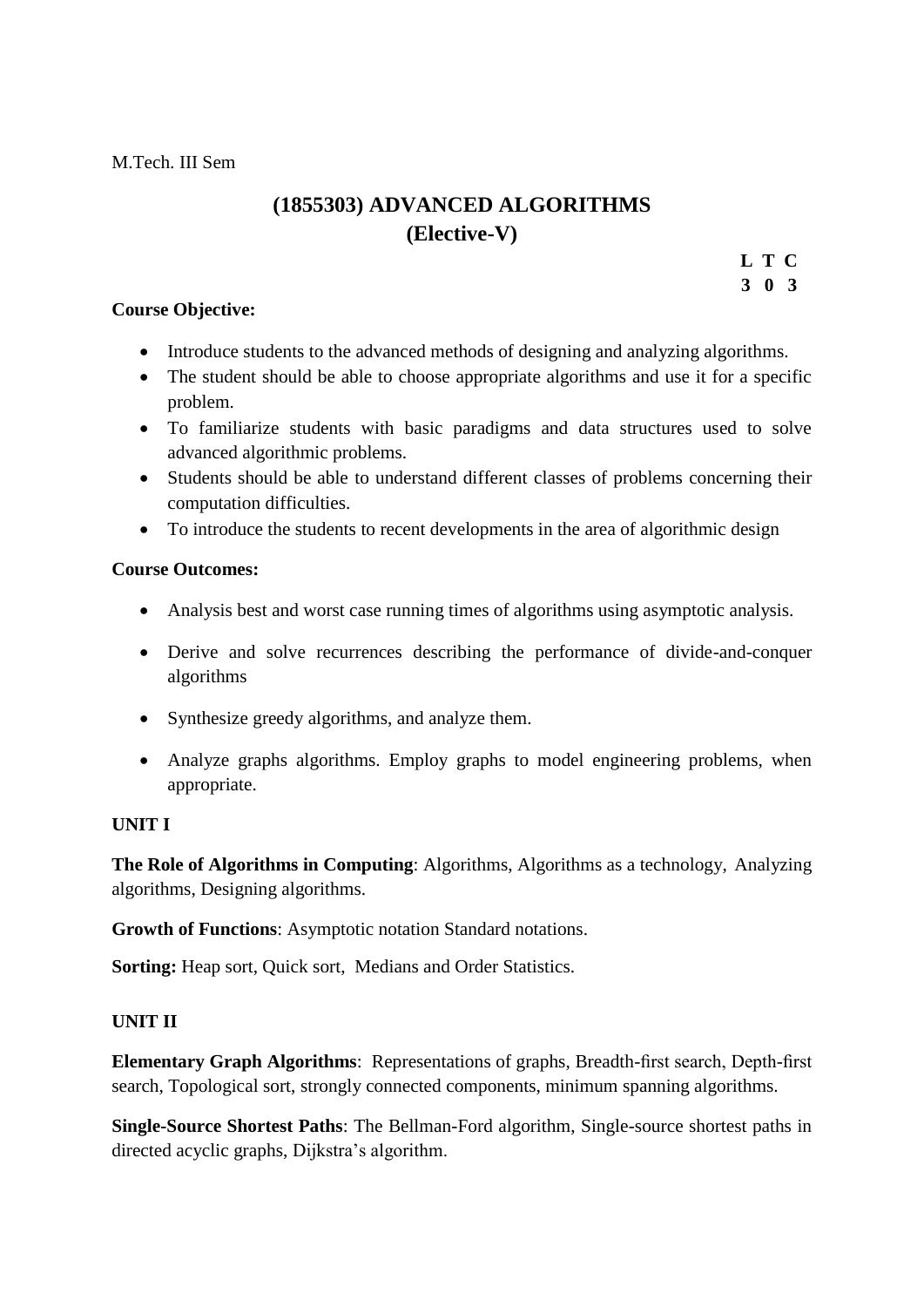# **UNIT III**

All-Pairs Shortest Paths: The Floyd-Warshall algorithm, Johnson's algorithm for sparse graphs

**Maximum Flow:** Flow networks, The Ford-Fulkerson method

**Matrix Multiplication and Related Operations**: Stassen's matrix-multiplication algorithm, Solving systems of linear equations.

# **UNIT IV**

**Number-Theoretic Algorithms**: Elementary number-theoretic notions, Greatest common divisor, Modular arithmetic, solving modular linear equations.

**String Matching**: The naive string-matching algorithm, The Rabin-Karp algorithm, String matching with finite automata, The Knuth-Morris-Pratt algorithm.

# **UNIT V**

**Computational Geometry**: Line-segment properties, Determining whether any pair of segments intersects, Finding the convex hull, Finding the closest pair of points.

**NP-Completeness:** Polynomial time, Polynomial-time verification, NP-completeness and reducibility, NP-completeness proofs, NP-complete problems.

# **TEXT BOOK:**

1. Thomas H. Cormen Charles E. Leiserson Ronald L. Rivest Clifford Stein", Introduction to Algorithms, Third Edition, MIT Press.

# **REFERENCE BOOKS:**

1. Aho, Hopcroft, Ullman ,The Design and Analysis of Computer Algorithms., Pearson Education.

- 2. Kleinberg and Tardos, Algorithm Design., Pearson Education.
- 3. Douglas C Montgomery , Design and Analysis of Experiments., John Wiley & Sons.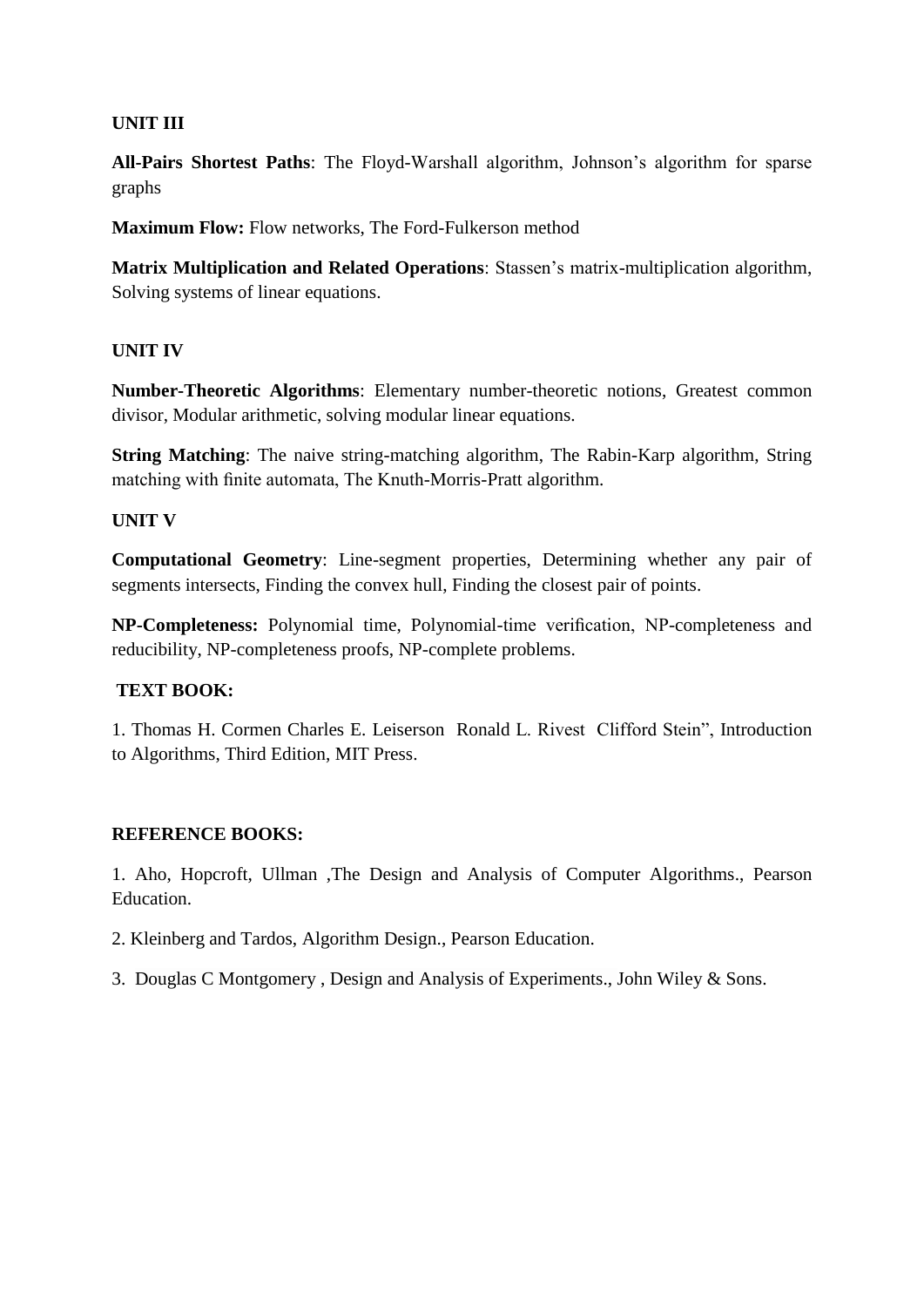#### **OPEN ELECTIVES**

- 1. Business Analytics
- 2. Industrial Safety
- 3. Operations Research
- 4. Cost Management of Engineering Projects
- 5. Composite Materials
- 6. Waste to Energy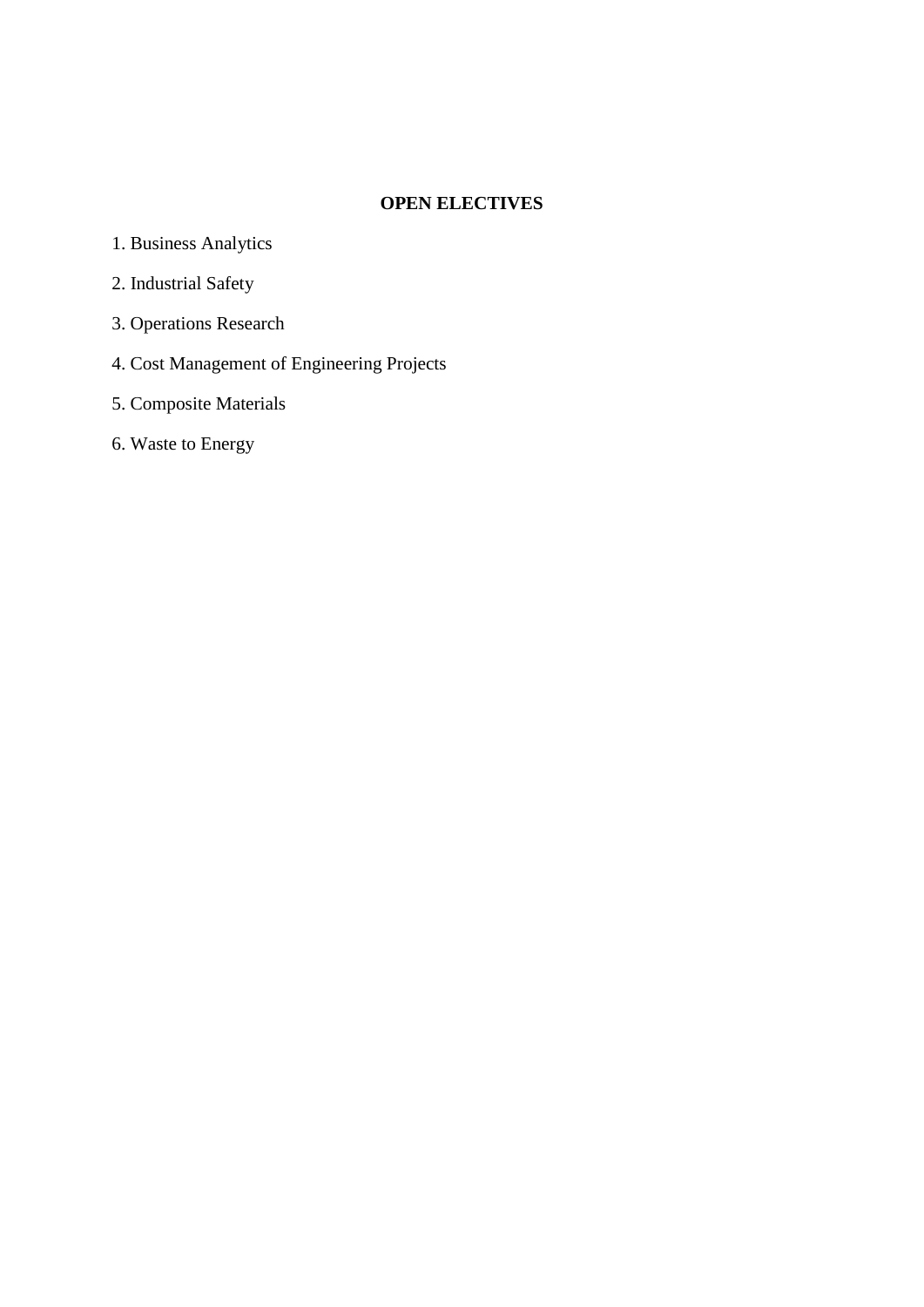#### **BUSINESS ANALYTICS**

# **L T C 3 0 3**

#### **COURSE OBJECTIVES:**

- 1. Understand the role of business analytics within an organization.
- 2. Analyze data using statistical and data mining techniques and understand relationships between the underlying business processes of an organization.
- 3. To gain an understanding of how managers use business analytics to formulate and solve business problems and to support managerial decision making.
- 4. To become familiar with processes needed to develop, report, and analyze business data. Use decision-making tools/Operations research techniques.
- 5. Mange business process using analytical and management tools.
- 6. Analyze and solve problems from different industries such as manufacturing, service, retail, software, banking and finance, sports, pharmaceutical, aerospace etc.

# **COURSE OUTCOMES**

- 1. Students will demonstrate knowledge of data analytics.
- 2. Students will demonstrate the ability of think critically in making decisions based on data and deep analytics.
- 3. Students will demonstrate the ability to use technical skills in predicative and prescriptive modeling to support business decision-making.
- 4. Students will demonstrate the ability to translate data into clear, actionable insights.

# **UNIT I**

**Business analytics:** Overview of Business analytics, Scope of Business analytics, Business Analytics Process, Relationship of Business Analytics Process and organisation, competitive advantages of Business Analytics. Statistical Tools: Statistical Notation, Descriptive Statistical methods, Review of probability distribution and data modeling, sampling and estimation methods overview.

# **UNIT II**

**Trendiness and Regression Analysis:** Modeling Relationships and Trends in Data, simple Linear Regression. Important Resources, Business Analytics Personnel, Data and models for Business analytics, problem solving, Visualizing and Exploring Data, Business Analytics Technology.

#### **UNIT III**

Organization Structures of Business analytics, Team management, Management Issues, Designing Information Policy, Outsourcing, Ensuring Data Quality, Measuring contribution of Business analytics, Managing Changes.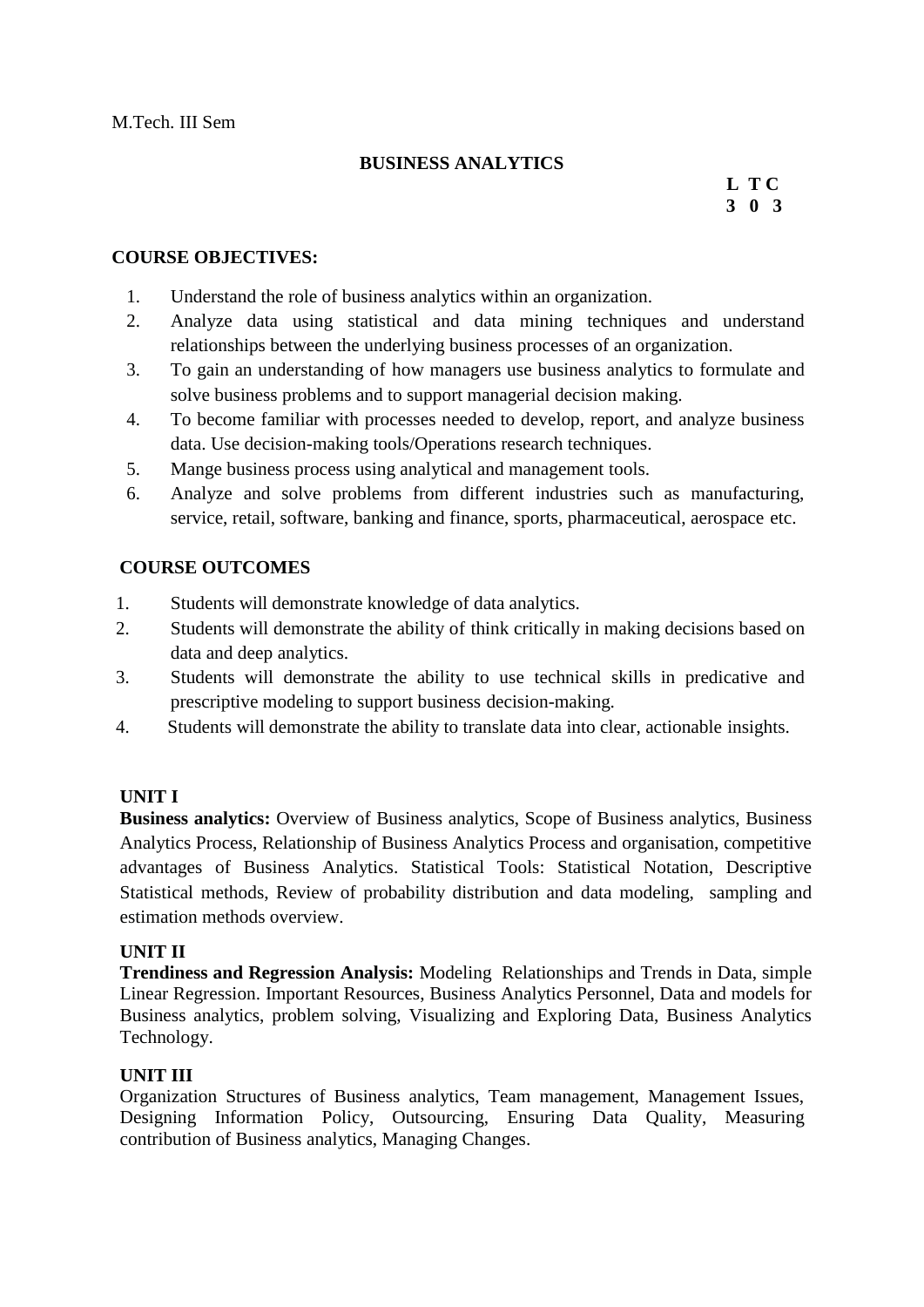Descriptive Analytics, predictive analytics, predicative Modelling, Predictive analytics analysis, Data Mining, Data Mining Methodologies, Prescriptive analytics and its step in the business analytics Process, Prescriptive Modelling, nonlinear Optimization.

# **UNIT IV**

**Forecasting Techniques:** Qualitative and Judgmental Forecasting, Statistical Forecasting Models, Forecasting Models for Stationary Time Series, Forecasting Models for Time Series with a Linear Trend, Forecasting Time Series with Seasonality, Regression Forecasting with Casual Variables, Selecting Appropriate Forecasting Models. Monte Carlo Simulation and Risk Analysis: Monte Carle Simulation Using Analytic Solver Platform, New-Product Development Model, Newsvendor Model, Overbooking Model, Cash Budget Model.

**UNIT V**

**Decision Analysis:** Formulating Decision Problems, Decision Strategies with the without Outcome Probabilities, Decision Trees, The Value of Information, Utility and Decision Making. Recent Trends in : Embedded and collaborative business intelligence, Visual data recovery, Data Storytelling and Data journalism.

- 1. Marc J. Schniederjans, Dara G. Schniederjans, Christopher M. Starkey, "Business analytics Principles, Concepts, and Applications", Pearson FT Press.
- 2. James Evans, "Business Analytics", persons Education.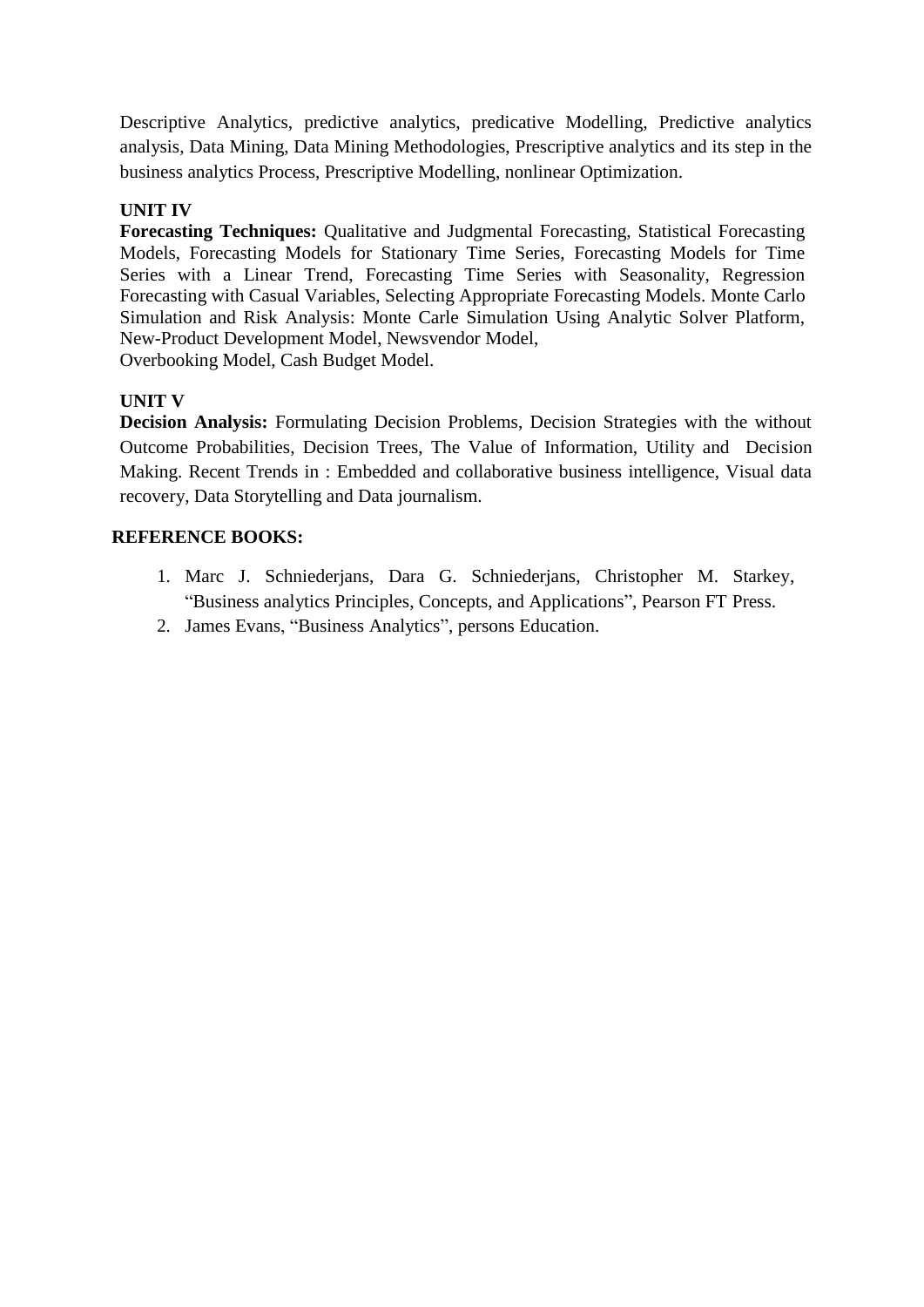# **INDUSTRIAL SAFETY**

# **L T C 3 0 3**

#### **UNIT I**

**Industrial safety:** Accident, causes, types, results and control, mechanical and electrical hazards, types, causes and preventive steps/procedure, describe salient points of factories act 1948 for health and safety, wash rooms, drinking water layouts, light, cleanliness, fire, guarding, pressure vessels, etc, Safety color codes. Fire prevention and firefighting, equipment and methods.

# **UNIT II**

**Fundamentals of maintenance engineering:** Definition and aim of maintenance engineering, Primary and secondary functions and responsibility of maintenance department, Types of maintenance, Types and applications of tools used for maintenance, Maintenance cost & its relation with replacement economy, Service life of equipment.

#### **UNIT III**

**Wear and Corrosion and their prevention:** Wear- types, causes, effects, wear reduction methods, lubricants-types and applications, Lubrication methods, general sketch, working and applications, i. Screw down grease cup, ii. Pressure grease gun, iii. Splash lubrication, iv. Gravity lubrication, v. Wick feed lubrication vi. Side feed lubrication, vii. Ring lubrication, Definition, principle and factors affecting the corrosion. Types of corrosion, corrosion prevention methods.

#### **UNIT IV**

**Fault tracing:** Fault tracing-concept and importance, decision treeconcept, need and applications, sequence of fault finding activities, show as decision tree, draw decision tree for problems in machine tools, hydraulic, pneumatic, automotive, thermal and electrical equipment's like, I. Any one machine tool, ii. Pump iii. Air compressor, iv. Internal combustion engine, v. Boiler, Electrical motors, Types of faults in machine tools and their general causes.

#### **UNIT V**

**Periodic and preventive maintenance:** Periodic inspection-concept and need, degreasing, cleaning and repairing schemes, overhauling of mechanical components, overhauling of electrical motor, common troubles and remedies of electric motor, repair complexities and its use, definition, need, steps and advantages of preventive maintenance. Steps/procedure for periodic and preventive maintenance of: I. Machine tools, ii. Pumps, iii. Air compressors, iv. Diesel generating (DG) sets, Program and schedule of preventive maintenance of mechanical and electrical equipment, advantages of preventive maintenance. Repair cycle concept and importance.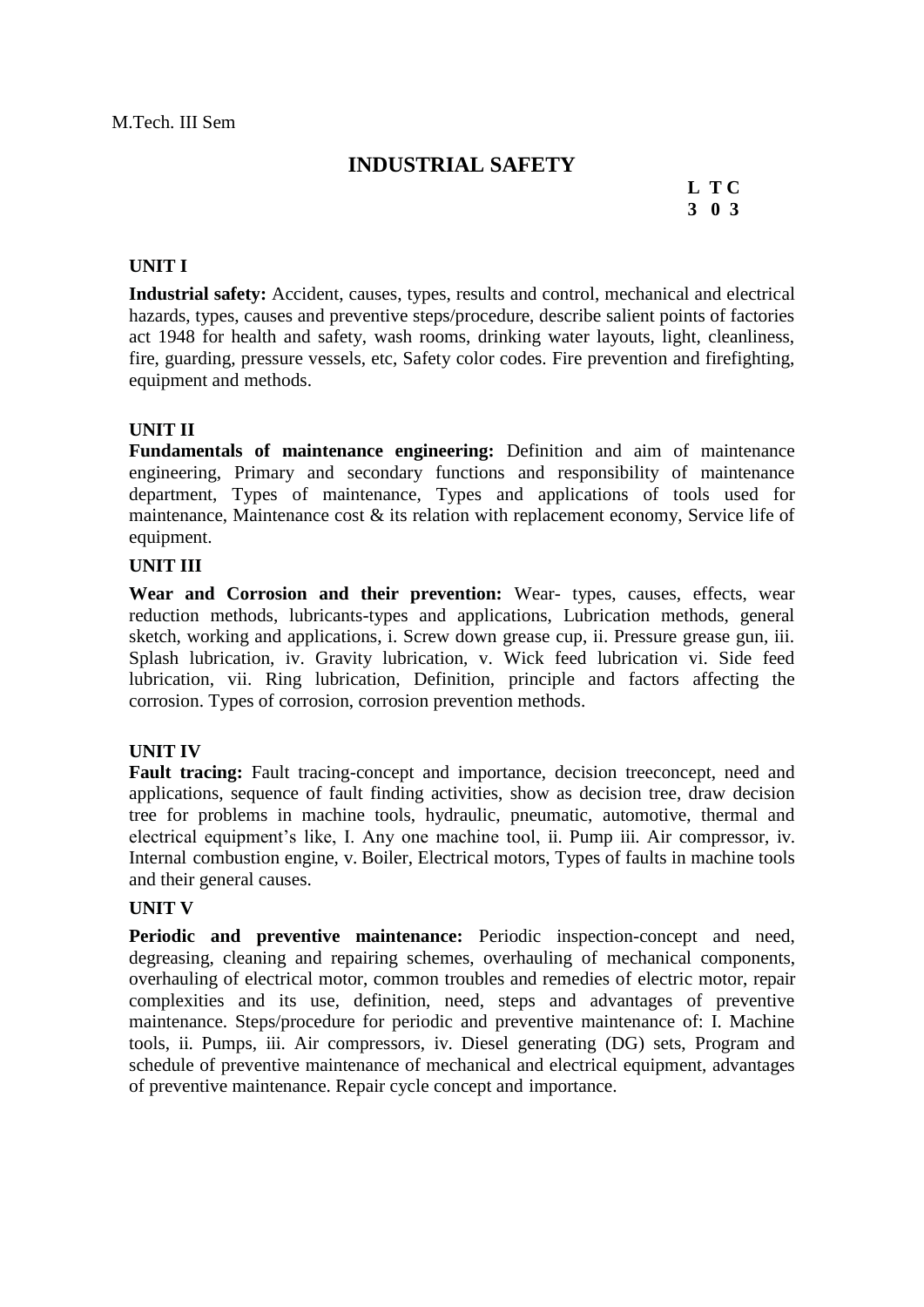- 1. Higgins & Morrow, "Maintenance Engineering Handbook", Da Information Services.
- 2. H. P. Garg, S. Chand and Company, "Maintenance Engineering".
- 3. Audels, "Pump-hydraulic Compressors", Mcgrew Hill Publication.
- 4. Winterkorn, Hans, "Foundation Engineering Handbook", Chapman & Hall London.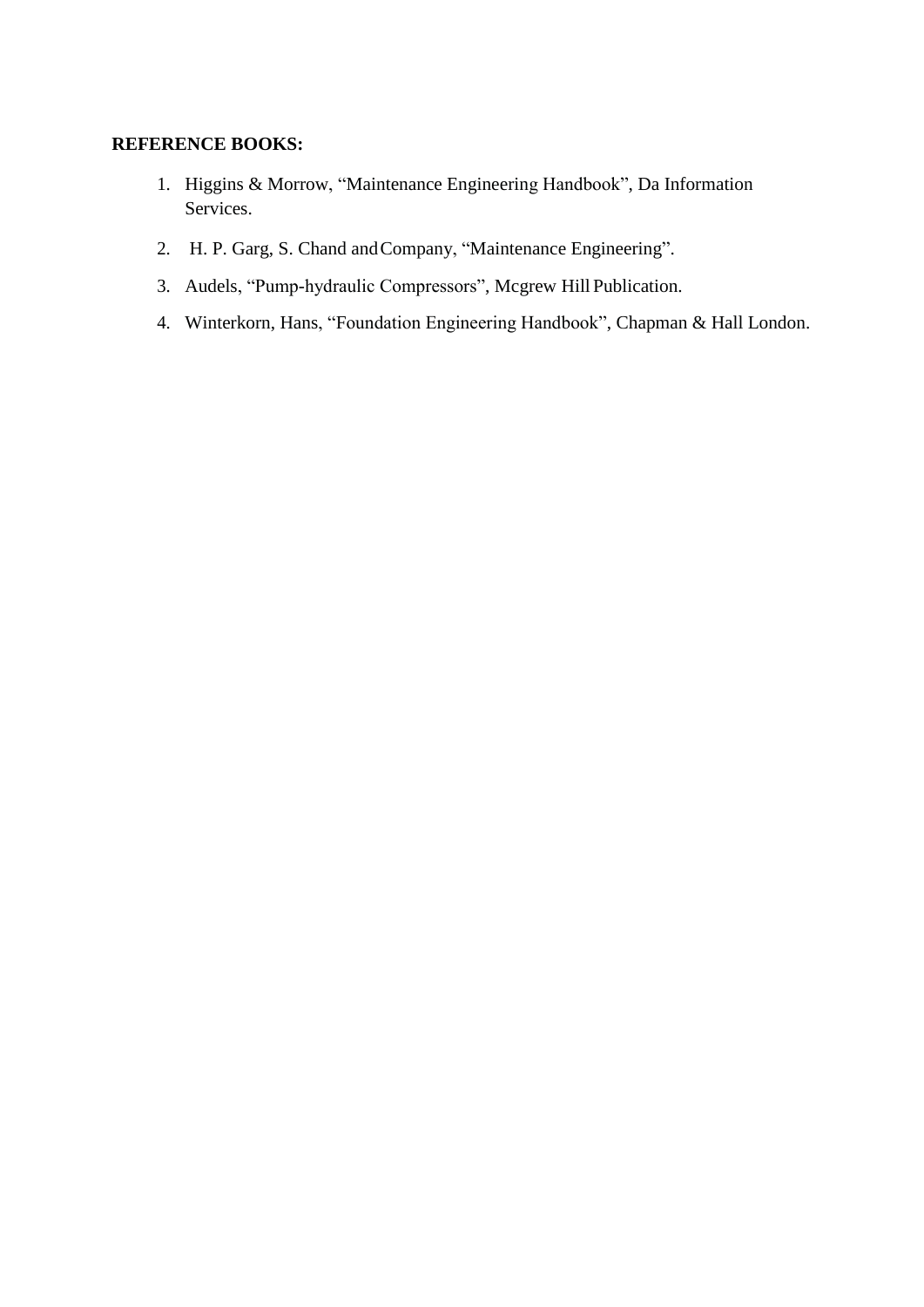# **OPERATION RESEARCH**

# **L T C 3 0 3**

#### **Course Outcomes: At the end of the course,** the student should be able to

- 1. Students should able to apply the dynamic programming to solve problems of discreet and continuous variables.
- 2. Students should able to apply the concept of non-linear programming
- 3. Students should able to carry out sensitivity analysis
- 4. Student should able to model the real world problem and simulate it.

# **UNIT I**

Optimization Techniques, Model Formulation, models, General L.R Formulation, Simplex Techniques, Sensitivity Analysis, Inventory Control Models

# **UNIT II**

Formulation of a LPP - Graphical solution revised simplex method - duality theory - dual simplex method - sensitivity analysis - parametric programming

# **UNIT III**

Nonlinear programming problem - Kuhn-Tucker conditions min cost flow problem - max flow problem - CPM/PERT

#### **UNIT IV**

Scheduling and sequencing - single server and multiple server models - deterministic inventory models - Probabilistic inventory control models - Geometric Programming.

# **UNIT V**

Competitive Models, Single and Multi-channel Problems, Sequencing Models, Dynamic Programming, Flow in Networks, Elementary Graph Theory, Game Theory Simulation

- 1. H.A. Taha, Operations Research, An Introduction, PHI, 2008
- 2. H.M. Wagner, Principles of Operations Research, PHI, Delhi, 1982.
- 3. J.C. Pant, Introduction to Optimisation: Operations Research, Jain Brothers, Delhi, 2008
- 4. Hitler Libermann Operations Research: McGraw Hill Pub. 2009
- 5. Pannerselvam, Operations Research: Prentice Hall of India 2010
- 6. Harvey M Wagner, Principles of Operations Research: Prentice Hall of India 2010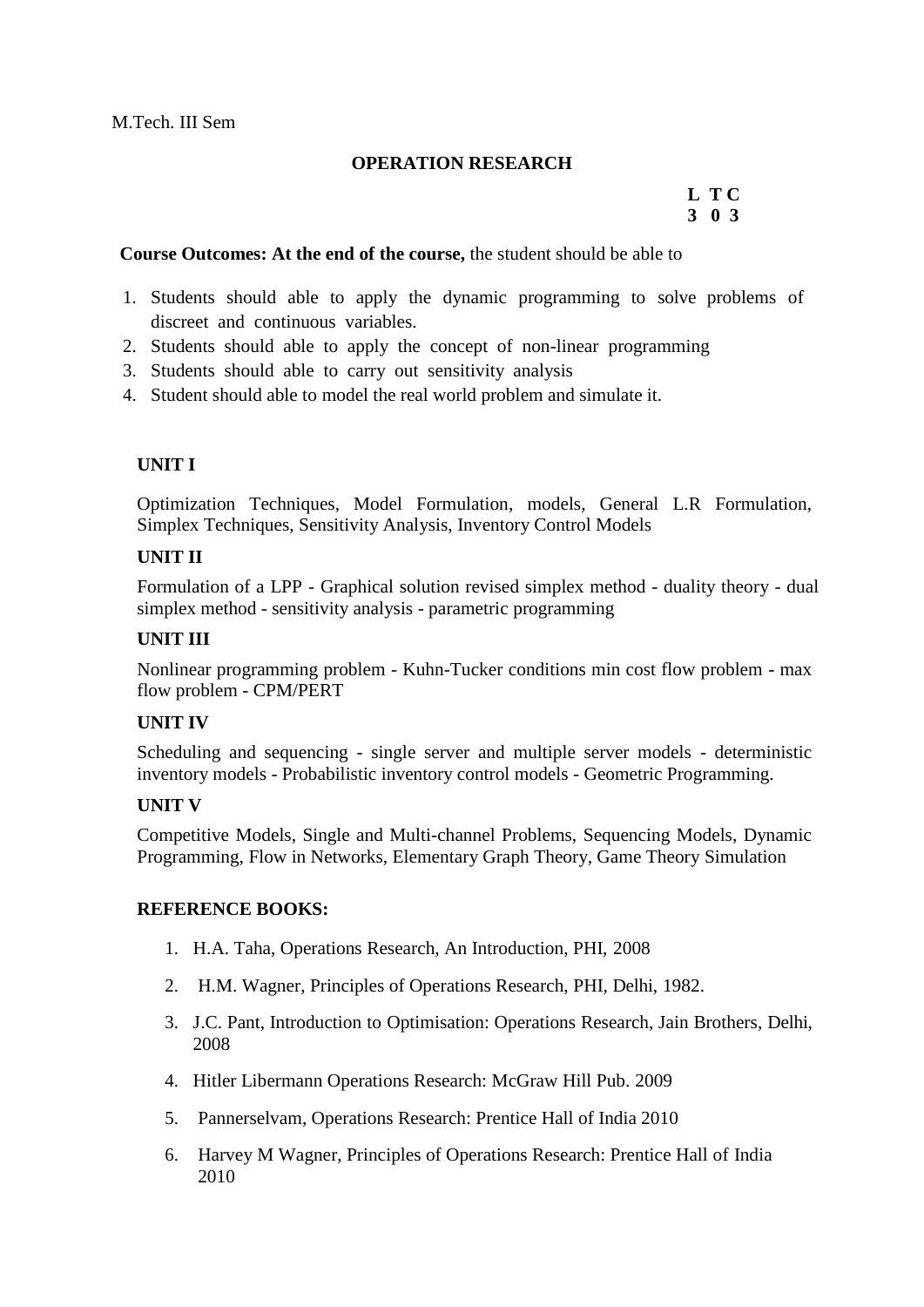# **COST MANAGEMENT OF ENGINEERING PROJECTS**

# **L T C 3 0 3**

# **UNIT I**

Introduction and Overview of the Strategic Cost Management Process Cost concepts in decision-making; Relevant cost, Differential cost, Incremental cost and Opportunity cost. Objectives of a Costing System; Inventory valuation; Creation of a Database for operational control; Provision of data for Decision-Making.

# **UNIT II**

**Project:** meaning, Different types, why to manage, cost overruns centres, various stages of project execution: conception to commissioning. Project execution as conglomeration of technical and non- technical activities. Detailed Engineering activities. Pre project execution main clearances and documents Project team: Role of each member. Importance Project site: Data required with significance. Project contracts. Types and contents. Project execution Project cost control. Bar charts and Network diagram. Project commissioning: mechanical and process.

#### **UNIT III**

Cost Behavior and Profit Planning Marginal Costing; Distinction between Marginal Costing and Absorption Costing; Break-even Analysis, Cost-Volume-Profit Analysis. Various decision-making problems. Standard Costing and Variance Analysis. Pricing strategies: Pareto Analysis. Target costing, Life Cycle Costing. Costing of service sector.

#### **UNIT IV**

Just-in-time approach, Material Requirement Planning, Enterprise Resource Planning, Total Quality Management and Theory of constraints. Activity-Based Cost Management, Bench Marking; Balanced Score Card and Value-Chain Analysis. Budgetary Control; Flexible Budgets; Performance budgets; Zero-based budgets. Measurement of Divisional profitability pricing decisions including transfer pricing.

#### **UNIT V**

Quantitative techniques for cost management, Linear Programming, PERT/CPM, Transportation problems, Assignment problems, Simulation, Learning Curve Theory.

- 1. Cost Accounting A Managerial Emphasis, Prentice Hall of India, NewDelhi
- 2. Charles T. Horngren and George Foster, Advanced Management Accounting
- 3. Robert S Kaplan Anthony A. Alkinson, Management & Cost Accounting
- 4. Ashish K. Bhattacharya, Principles & Practices of Cost Accounting A. H. Wheeler publisher
- 5. N.D. Vohra, Quantitative Techniques in Management, Tata McGraw Hill Book Co. Ltd.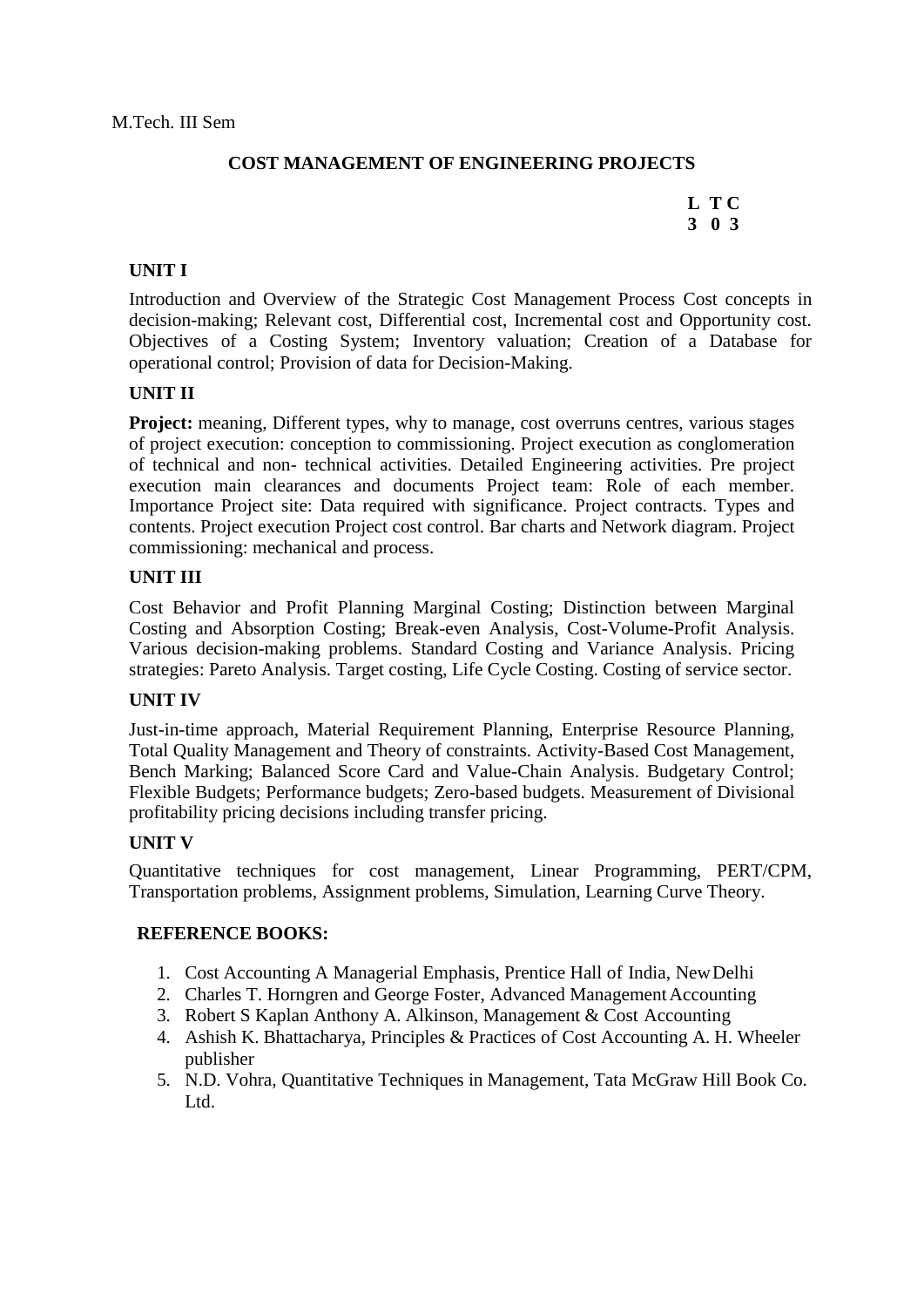# **COMPOSITE MATERIALS**

# **L T C 3 0 3**

#### **UNIT I**

**Introduction:** Definition – Classification and characteristics of Composite materials. Advantages and application of composites. Functional requirements of reinforcement and matrix. Effect of reinforcement (size, shape, distribution, volume fraction) on overall composite performance.

# **UNIT II**

**Reinforcements:** Preparation-layup, curing, properties and applications of glass fibers, carbon fibers, Kevlar fibers and Boron fibers. Properties and applications of whiskers, particle reinforcements. Mechanical Behavior of composites: Rule of mixtures, Inverse rule of mixtures. Isostrain and Isostress conditions.

# **UNIT III**

**Manufacturing of Metal Matrix Composites:** Casting – Solid State diffusion technique, Cladding – Hot isostatic pressing. Properties and applications. Manufacturing of Ceramic Matrix Composites: Liquid Metal Infiltration – Liquid phase sintering. Manufacturing of Carbon – Carbon composites: Knitting, Braiding, Weaving. Properties and applications.

# **UNIT IV**

**Manufacturing of Polymer Matrix Composites:** Preparation of Moulding compounds and prepregs – hand layup method – Autoclave method – Filament winding method – Compression moulding – Reaction injection moulding. Properties and applications.

# **UNIT V**

**Strength:** Laminar Failure Criteria-strength ratio, maximum stress criteria, maximum strain criteria, interacting failure criteria, hygrothermal failure. Laminate first play failureinsight strength; Laminate strength-ply discount truncated maximum strain criterion; strength design using caplet plots; stress concentrations.

#### **TEXT BOOKS:**

- 1. R.W.Cahn, "Material Science and Technology" Vol 13 Composites,– VCH, West Germany.
- 2. Callister, Jr., Adapted by R. Balasubramaniam, "Materials Science and Engineering, An introduction". WD, John Wiley & Sons, NY, Indian edition, 2007.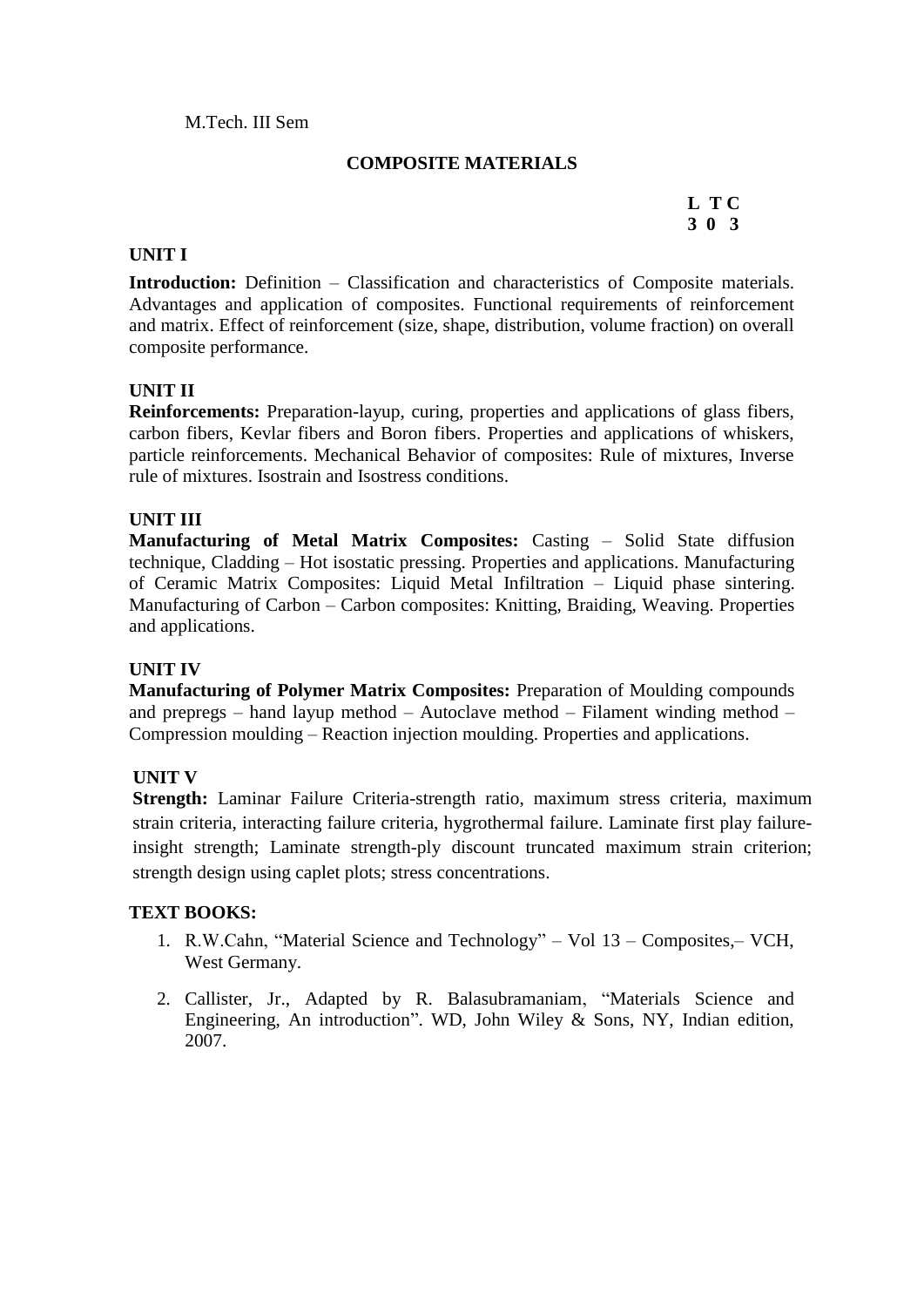- 1. ed-Lubin, "Hand Book of Composite Materials".
- 2. K.K.Chawla, "Composite Materials".
- 3. Deborah D.L. Chung, "Composite Materials Science and Applications".
- 4. Danial Gay, Suong V. Hoa, and Stephen W. Tasi, "Composite Materials Design and Applications".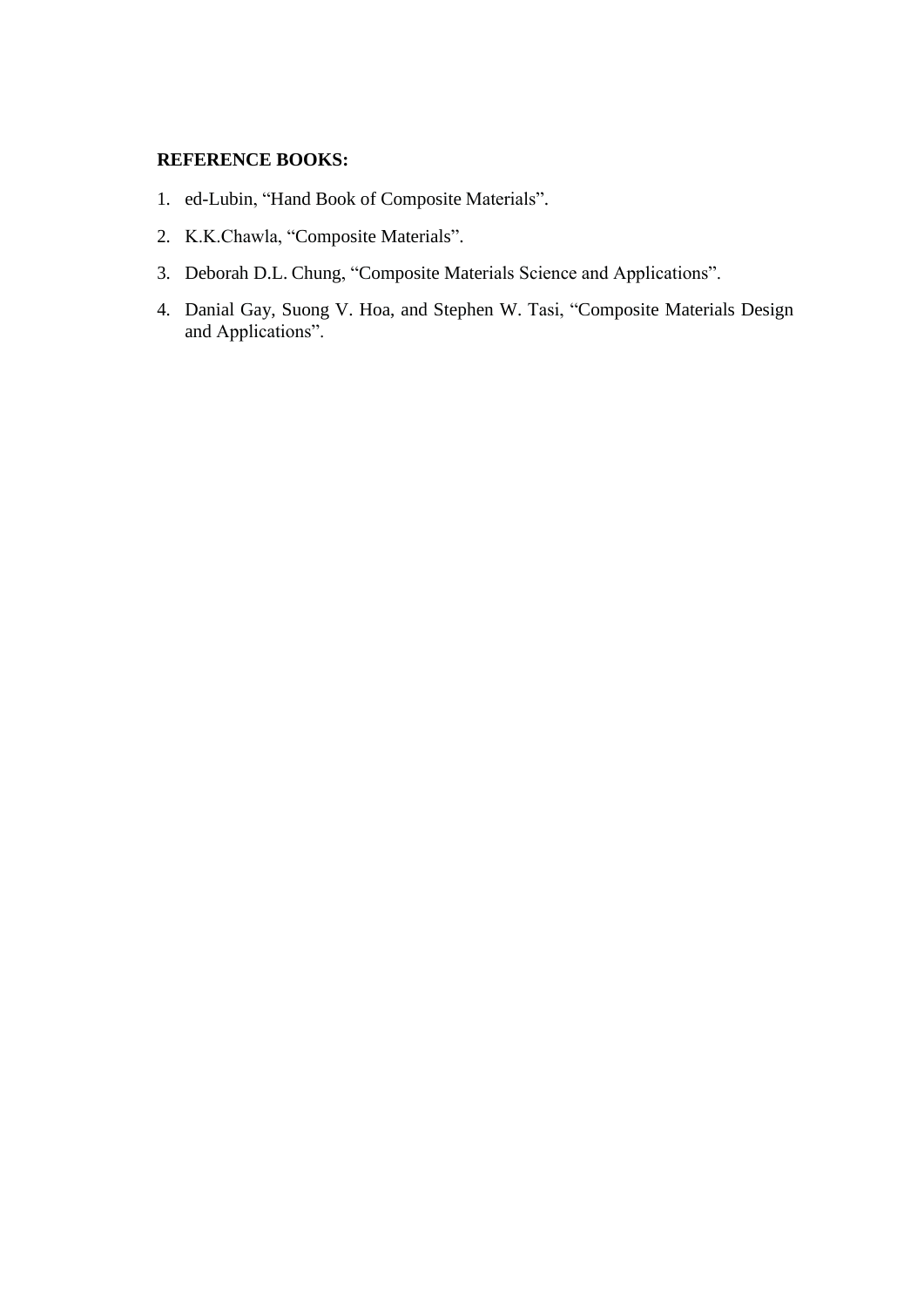#### **WASTE TO ENERGY**

# **L T C 3 0 3**

#### **UNIT I**

**Introduction to Energy from Waste:** Classification of waste as fuel – Agro based, Forest residue, Industrial waste - MSW – Conversion devices – Incinerators, gasifiers, digestors

#### **UNIT II**

**Biomass Pyrolysis:** Pyrolysis – Types, slow fast – Manufacture of charcoal – Methods - Yields and application – Manufacture of pyrolytic oils and gases, yields and applications.

#### **UNIT III**

**Biomass Gasification:** Gasifiers – Fixed bed system – Downdraft and updraft gasifiers – Fluidized bed gasifiers – Design, construction and operation – Gasifier burner arrangement for thermal heating – Gasifier engine arrangement and electrical power – Equilibrium and kinetic consideration in gasifier operation.

#### **UNIT IV**

**Biomass Combustion:** Biomass stoves – Improved chullahs, types, some exotic designs, Fixed bed combustors, Types, inclined grate combustors, Fluidized bed combustors, Design, construction and operation - Operation of all the above biomass combustors.

#### **UNIT V**

**Biogas:** Properties of biogas (Calorific value and composition) - Biogas plant technology and status - Bio energy system - Design and constructional features - Biomass resources and their classification - Biomass conversion processes - Thermo chemical conversion - Direct combustion - biomass gasification - pyrolysis and liquefaction - biochemical conversion - anaerobic digestion - Types of biogas Plants – Applications - Alcohol production from biomass - Bio diesel production - Urban waste to energy conversion - Biomass energy programme in India.

- 1. Desai, Ashok V, "Non Conventional Energy", Wiley Eastern Ltd., 1990.
- 2. Khandelwal, K. C. and Mahdi, S. S, "Biogas Technology A Practical Hand Book" -, Vol. I & II, Tata McGraw Hill Publishing Co. Ltd., 1983.
- 3. Challal, D. S., "Food, Feed and Fuel from Biomass", IBH Publishing Co. Pvt. Ltd., 1991.
- 4. C. Y. WereKo-Brobby and E. B. Hagan, "Biomass Conversion and Technology", John Wiley & Sons, 1996.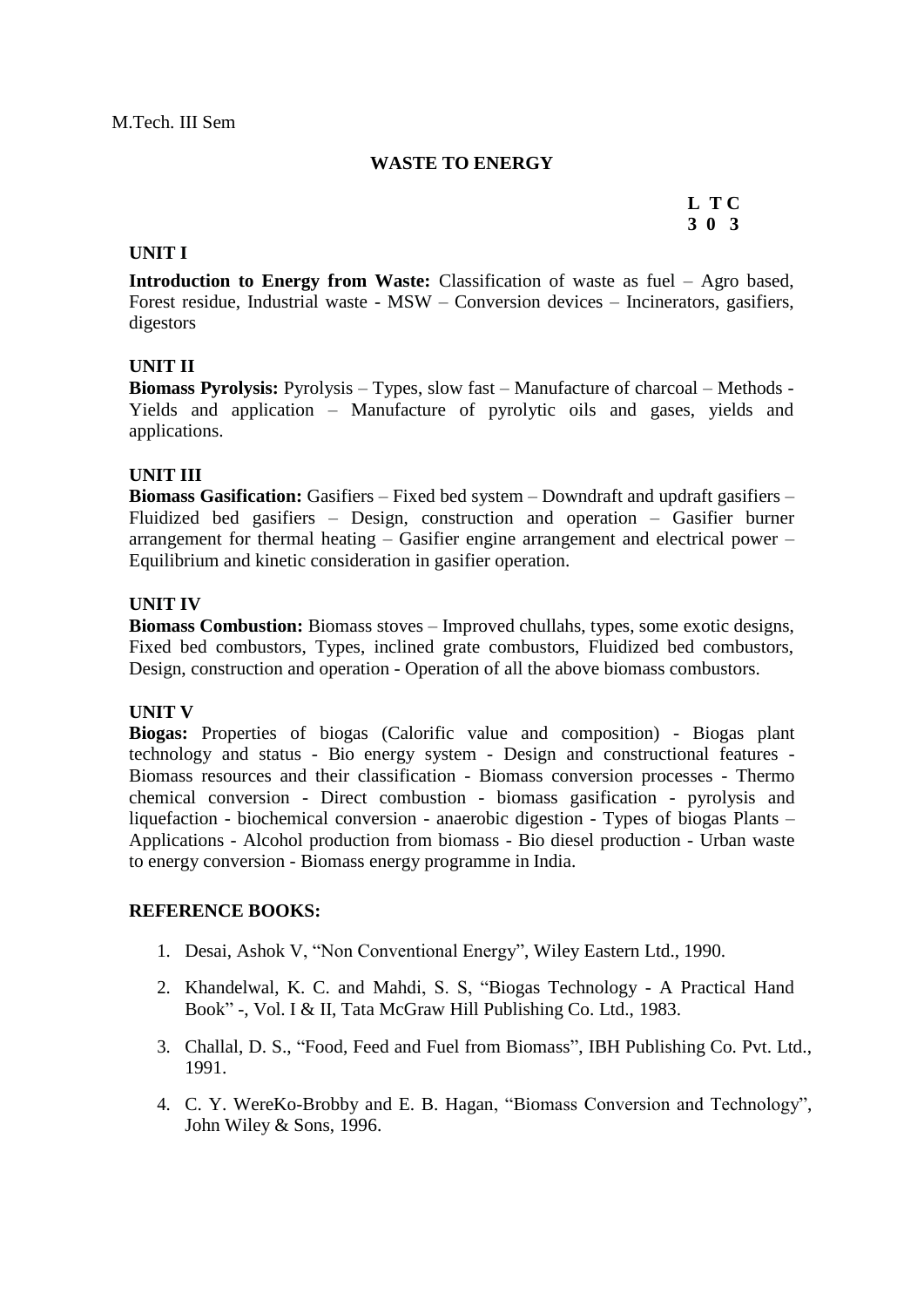#### **AUDIT COURSE**

- 1. English for Research Paper Writing
- 2. Disaster Management
- 3. Sanskrit for Technical Knowledge
- 4. Value Education
- 5. Constitution of India
- 6. Pedagogy Studies
- 7. Stress Management by Yoga
- 8. Personality Development through Life Enlightenment Skills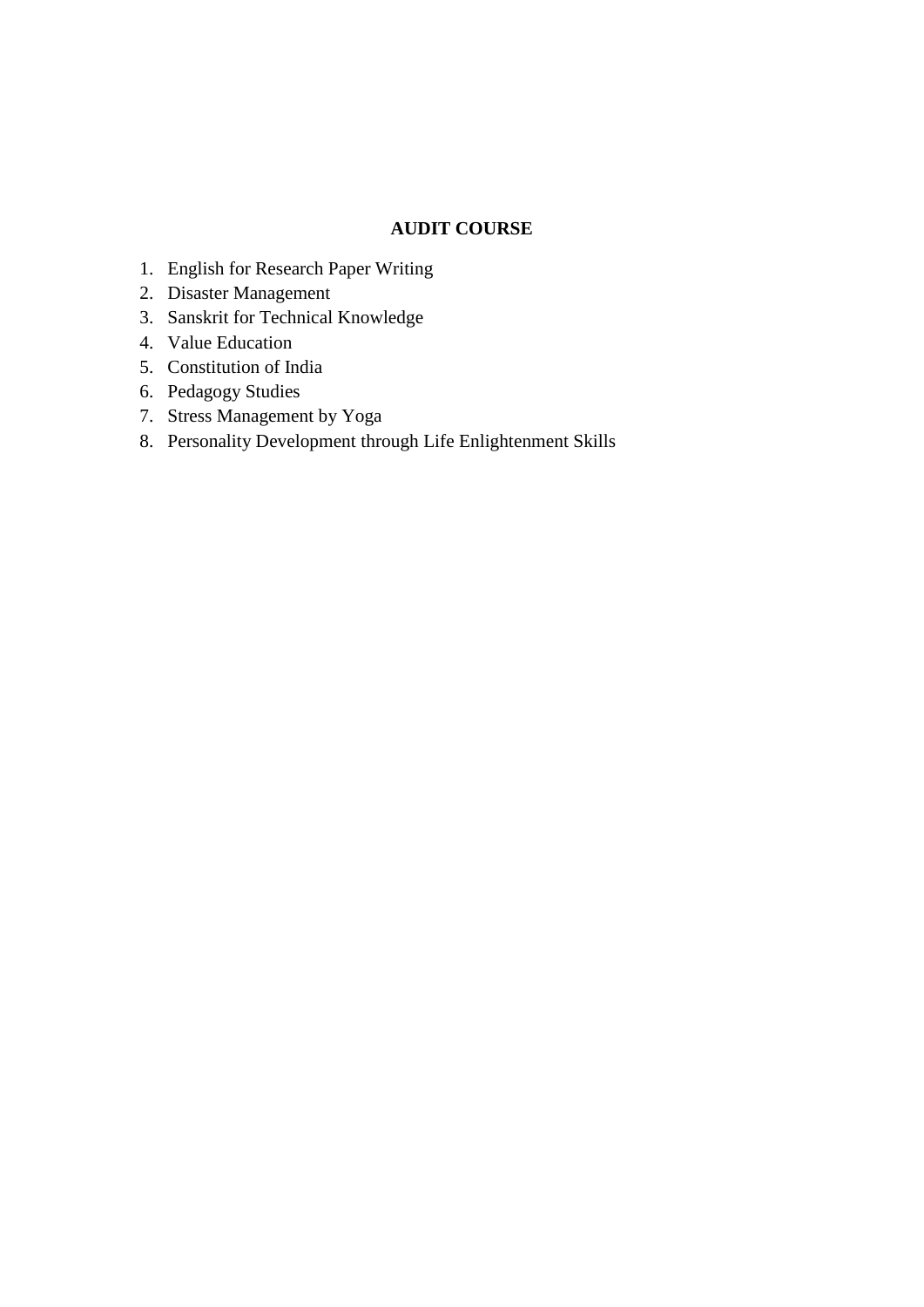# **ENGLISH FOR RESEARCH PAPER WRITING**

#### **L T C 2 0 0**

#### **Course objectives:**

Students will be able to:

- **1.** Understand that how to improve your writing skills and level of readability
- **2.** Learn about what to write in each section

**3.** Understand the skills needed when writing a Title Ensure the good quality of paper at very first-time submission

# **UNIT I**

Planning and Preparation, Word Order, Breaking up long sentences, Structuring Paragraphs and Sentences, Being Concise and Removing Redundancy, Avoiding Ambiguity and Vagueness.

# **UNIT II**

Clarifying Who Did What, Highlighting Your Findings, Hedging and Criticising, Paraphrasing and Plagiarism, Sections of a Paper, Abstracts. Introduction.

# **UNIT III**

Review of the Literature, Methods, Results, Discussion, Conclusions, The Final Check. key skills are needed when writing a Title, key skills are needed when writing an Abstract, key skills are needed when writing an Introduction, skills needed when writing a Review of the Literature,

# **UNIT IV**

Skills are needed when writing the Methods, skills needed when writing the Results, skills are needed when writing the Discussion, skills are needed when writing the Conclusions.

# **UNIT V**

Useful phrases, how to ensure paper is as good as it could possibly be the first- time submission

# **TEXT BOOKS:**

- 1. Goldbort R (2006) Writing for Science, Yale University Press (available on Google Books)
- 2. Day R (2006) How to Write and Publish a Scientific Paper, Cambridge University Press
- 3. Highman N (1998), Handbook of Writing for the Mathematical Sciences, SIAM. Highman's book.
- 4. Adrian Wallwork , English for Writing Research Papers, Springer New York Dordrecht Heidelberg London, 2011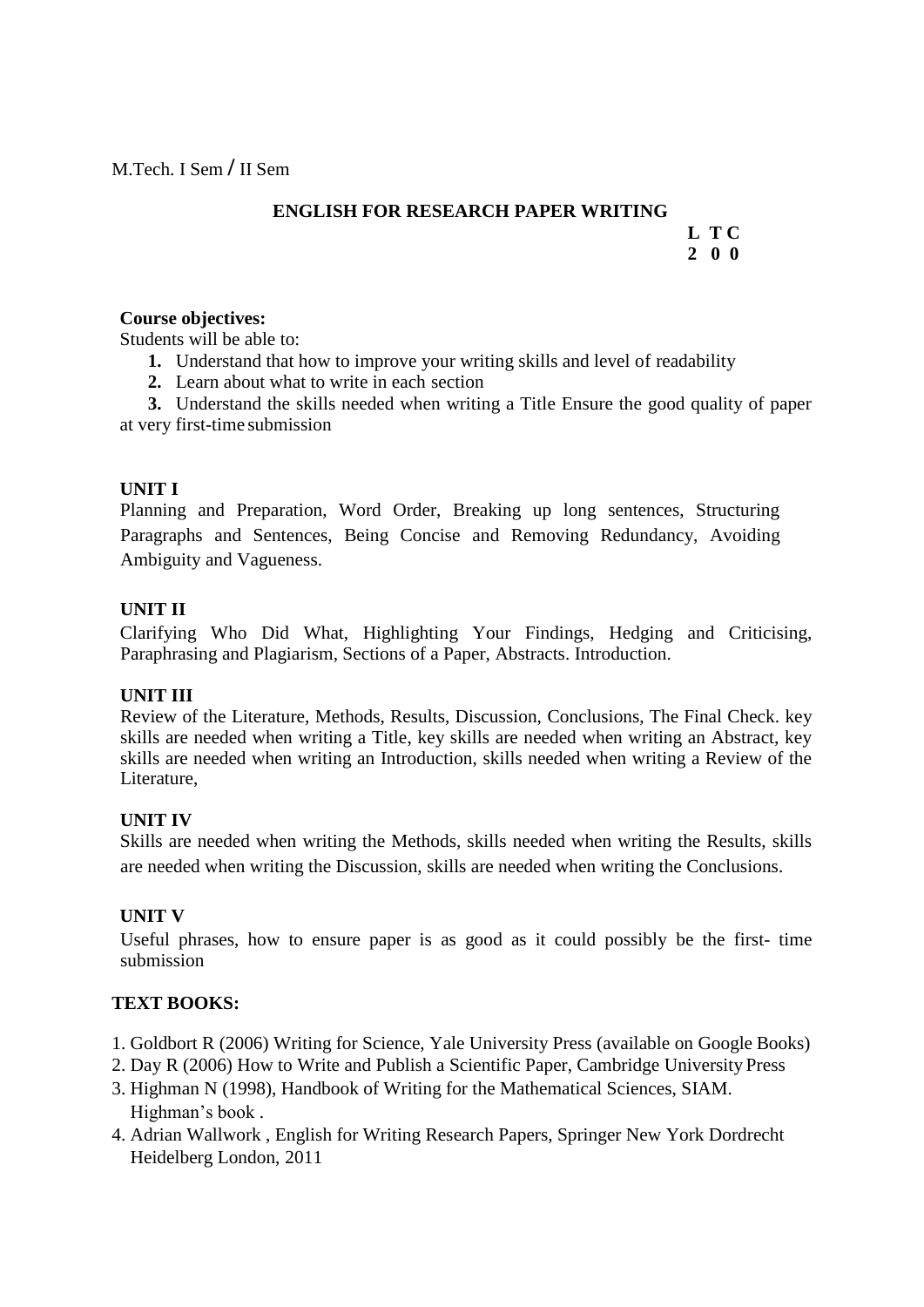#### **DISASTER MANAGEMENT**

#### **L T C 2 0 0**

#### **Course Objectives: -**

Students will be able to:

1. learn to demonstrate a critical understanding of key concepts in disaster risk reduction and humanitarian response.

2. critically evaluate disaster risk reduction and humanitarian response policy and practice from multiple perspectives.

3. develop an understanding of standards of humanitarian response and practical relevance in specific types of disasters and conflict situations.

4. critically understand the strengths and weaknesses of disaster management approaches, planning and programming in different countries, particularly their home country or the countries they work in

# **UNIT I**

**Introduction to Disaster:** Definition, Factors and Significance; Difference Between Hazard And Disaster; Natural And Manmade Disasters: Difference, Nature, Types And Magnitude.

# **UNIT II**

**Repercussions Of Disasters And Hazards**: Economic Damage, Loss Of Human And Animal Life, Destruction Of Ecosystem. Natural Disasters: Earthquakes, Volcanisms, Cyclones, Tsunamis, Floods, Droughts And Famines, Landslides And Avalanches, Manmade disaster: Nuclear Reactor Meltdown, Industrial Accidents, Oil Slicks And Spills, Outbreaks Of Disease And Epidemics, War And Conflicts.

# **UNIT III**

#### **Disaster Prone Areas In India**

Study Of Seismic Zones; Areas Prone To Floods And Droughts, Landslides And Avalanches; Areas Prone To Cyclonic And Coastal Hazards With Special Reference To Tsunami; Post-Disaster Diseases And Epidemics.

# **UNIT IV**

# **Disaster Preparedness and Management**

Preparedness: Monitoring Of Phenomena Triggering A Disaster Or Hazard; Evaluation Of Risk: Application Of Remote Sensing, Data From Meteorological And Other Agencies, Media Reports: Governmental And Community Preparedness.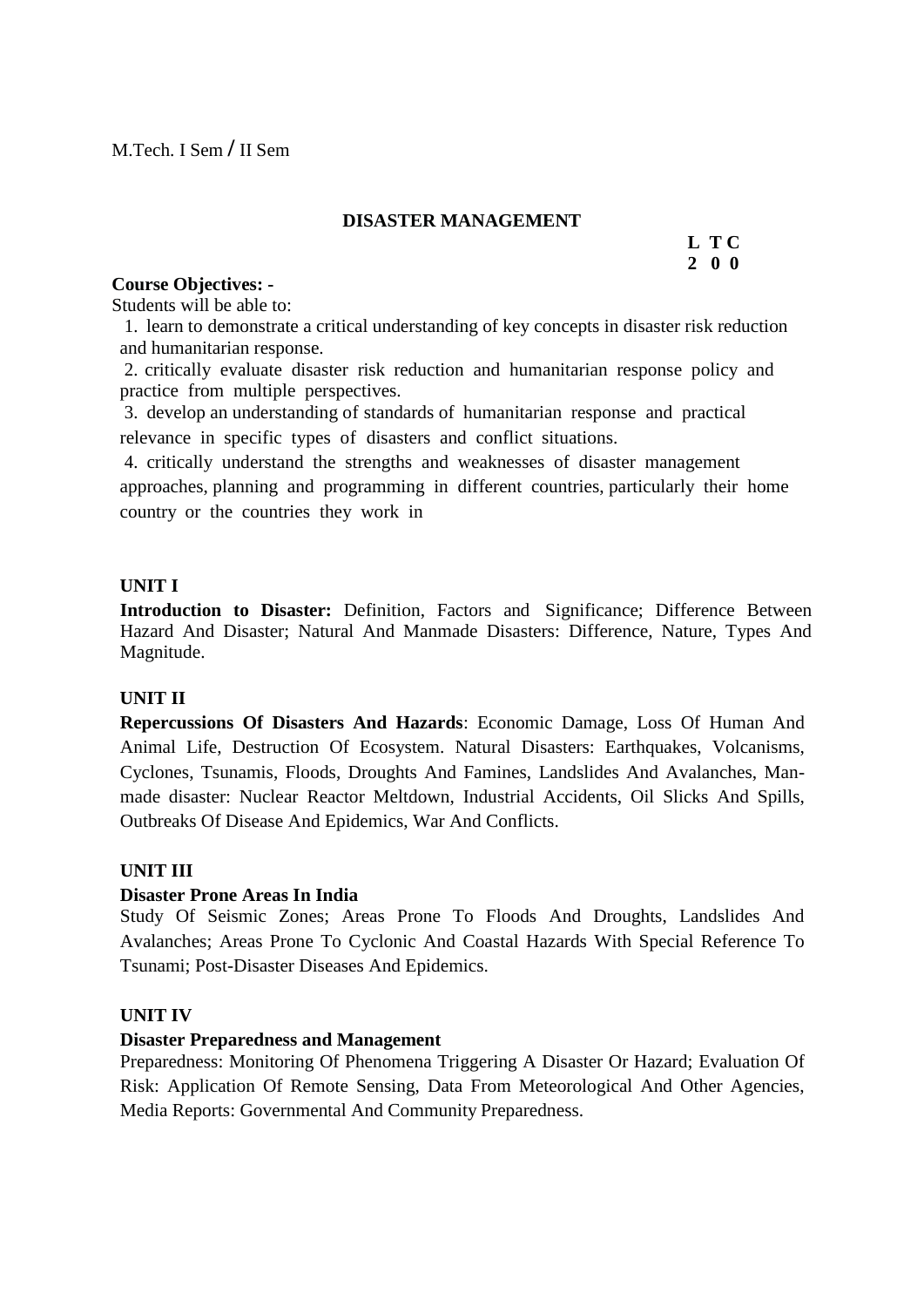# **UNIT V**

#### **Risk Assessment**

Disaster Risk: Concept and Elements, Disaster Risk Reduction, Global And National Disaster Risk Situation. Techniques of Risk Assessment, Global Co-Operation In Risk Assessment And Warning, People"sParticipation In Risk Assessment. Strategies for Survival.

#### **Disaster Mitigation**

Meaning, Concept and Strategies Of Disaster Mitigation, Emerging Trends In Mitigation. Structural Mitigation and Non-Structural Mitigation, Programs Of Disaster Mitigation In India.

# **TEXT BOOKS:**

1. R. Nishith, Singh AK, "Disaster Management in India: Perspectives, issues and strategies "New Royal book Company.

2. Sahni, Pardeep Et.Al. (Eds.)," Disaster Mitigation Experiences And Reflections", Prentice Hall Of India, New Delhi.

3. Goel S. L. , Disaster Administration And Management Text And Case Studies" ,Deep &Deep Publication Pvt. Ltd., New Delhi.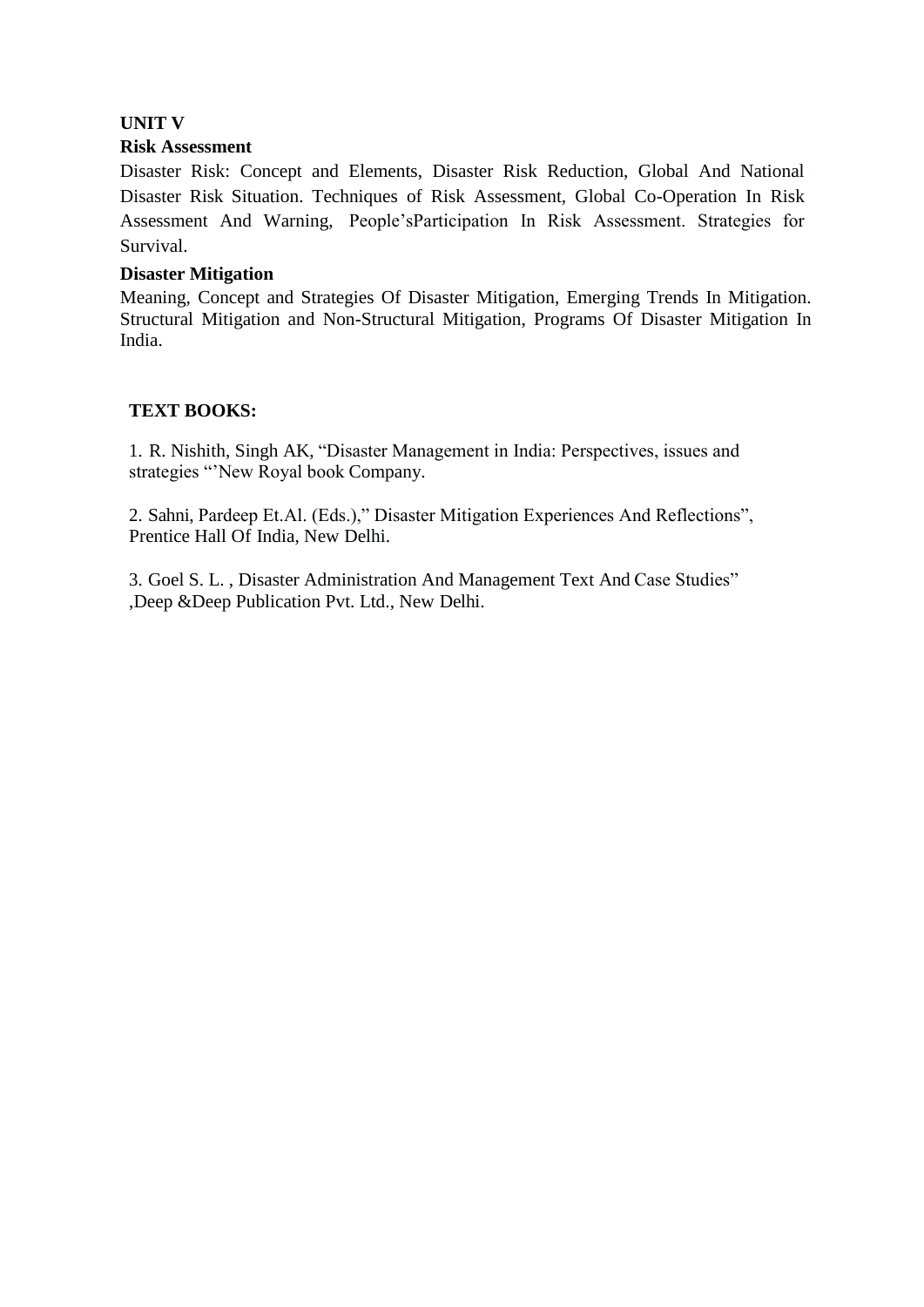# **SANSKRIT FOR TECHNICAL KNOWLEDGE**

#### **L T C 2 0 0**

# Course Objectives

- 1. To get a working knowledge in illustrious Sanskrit, the scientific language in the world
- 2. Learning of Sanskrit to improve brain functioning
- 3. Learning of Sanskrit to develop the logic in mathematics, science & other subjects enhancing the memory power
- 4. The engineering scholars equipped with Sanskrit will be able to explore the huge knowledge from ancient literature.

# **UNIT I**

Alphabets in Sanskrit, Past/Present/Future Tense, Simple Sentences

# **UNIT III**

Order Introduction of roots Technical information about Sanskrit Literature

# **UNIT III**

Technical concepts of Engineering-Electrical,Mechanical, Architecture, Mathematics

# **TEXT BOOKS:**

1. Dr.Vishwas, "Abhyaspustakam" – Samskrita-Bharti Publication, New Delhi

2. "Teach Yourself Sanskrit" Prathama Deeksha-Vempati Kutumbshastri, Rashtriya Sanskrit Sansthanam, New Delhi Publication

3. Suresh Soni , "India"s Glorious Scientific Tradition", Ocean books (P) Ltd., New Delhi.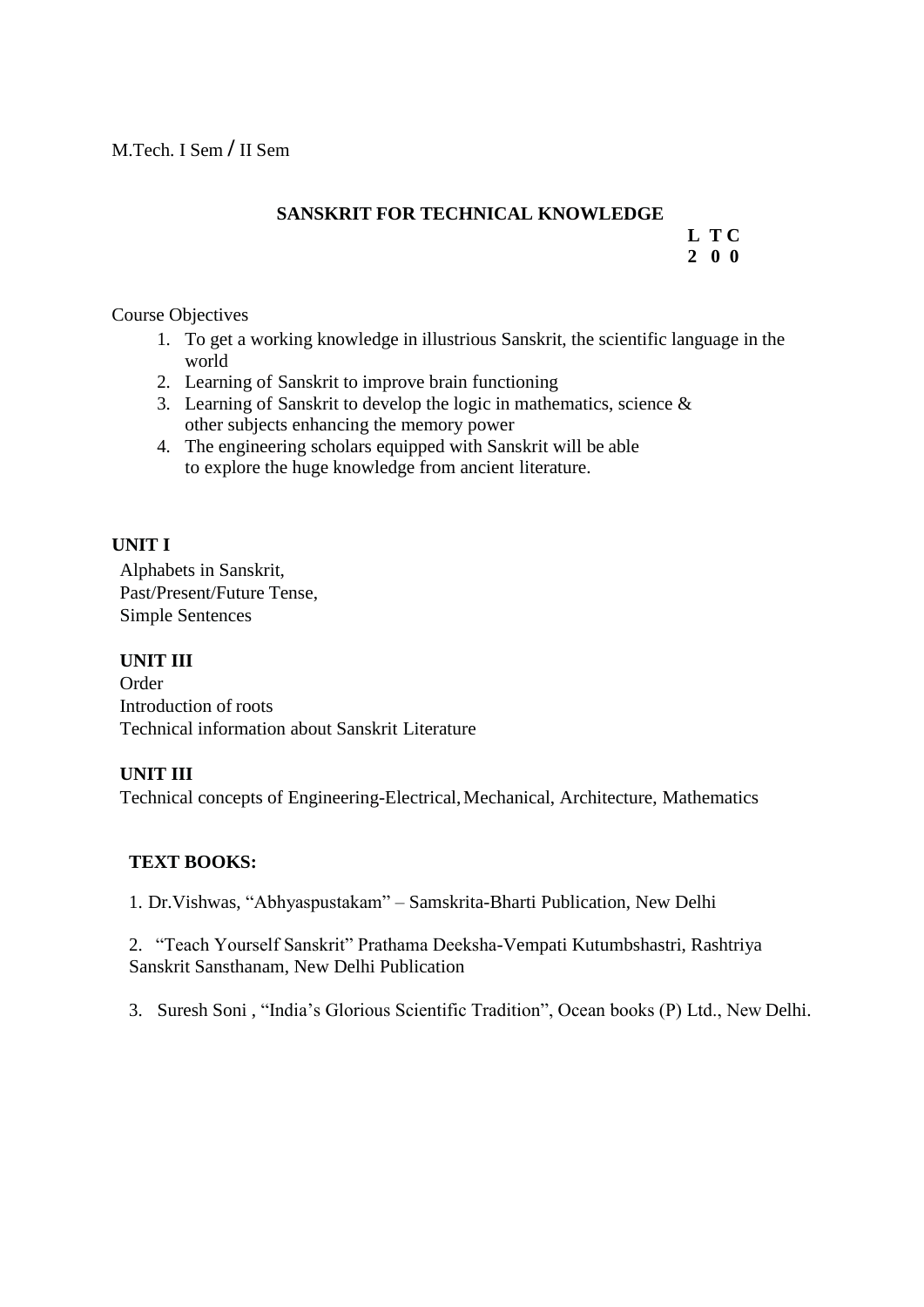M.Tech. I Sem **/** II Sem

# **VALUE EDUCATION**

**L T C 2 0 0**

# **Course Objectives**

Students will be able to 1.Understand value of education and self- development

- 2. Imbibe good values in students
- 3. Let the should know about the importance of character

#### **Course outcomes**

Students will be able to

- 1.Knowledge of self-development
- 2.Learn the importance of Human values
- 3.Developing the over all personality

#### **UNIT I**

Values and self-development –Social values and individual attitudes. Work ethics, Indian vision of humanism.

Moral and non- moral valuation. Standards and principles. Value judgements

# **UNIT II**

Importance of cultivation of values. Sense of duty. Devotion, Self-reliance. Confidence, Concentration. Truthfulness, Cleanliness. Honesty, Humanity. Power of faith, National Unity. Patriotism.Love for nature ,Discipline

# **UNIT III**

Personality and Behavior Development - Soul and Scientific attitude. Positive Thinking. Integrity and discipline. Punctuality, Love and Kindness. Avoid fault Thinking. Free from anger, Dignity of labour. Universal brotherhood and religious tolerance. True friendship. Happiness Vs suffering, love for truth. Aware of self-destructive habits. Association and Cooperation. Doing best for saving nature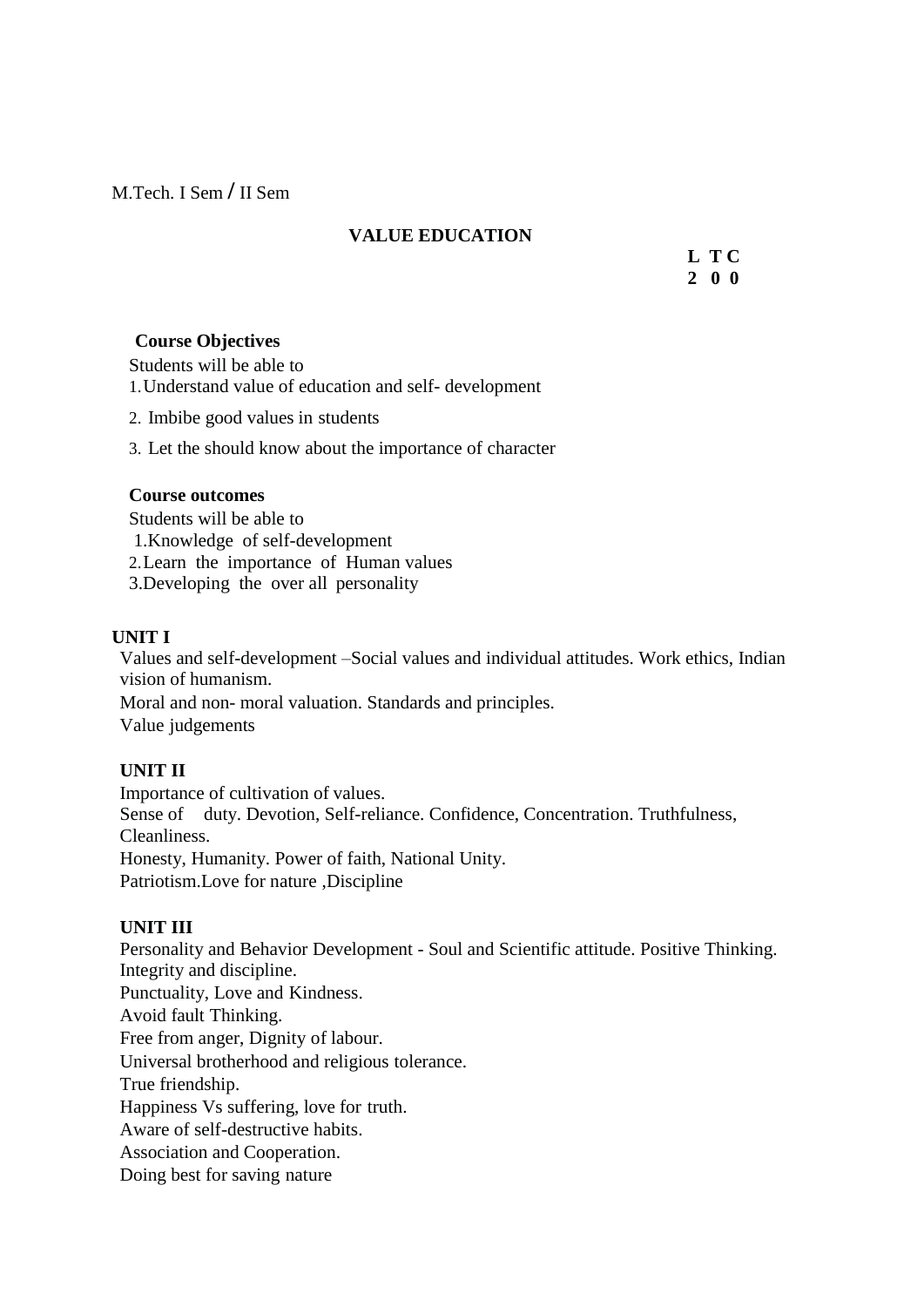# **UNIT IV**

Character and Competence –Holy books vs Blind faith. Self-management and Good health. Science of reincarnation. Equality, Nonviolence ,Humility, Role of Women. All religions and same message. Mind your Mind, Self-control. Honesty, Studying effectively

# **TEXT BOOKS:**

1. Chakroborty, S.K. "Values and Ethics for organizations Theory and practice", Oxford University Press, New Delhi.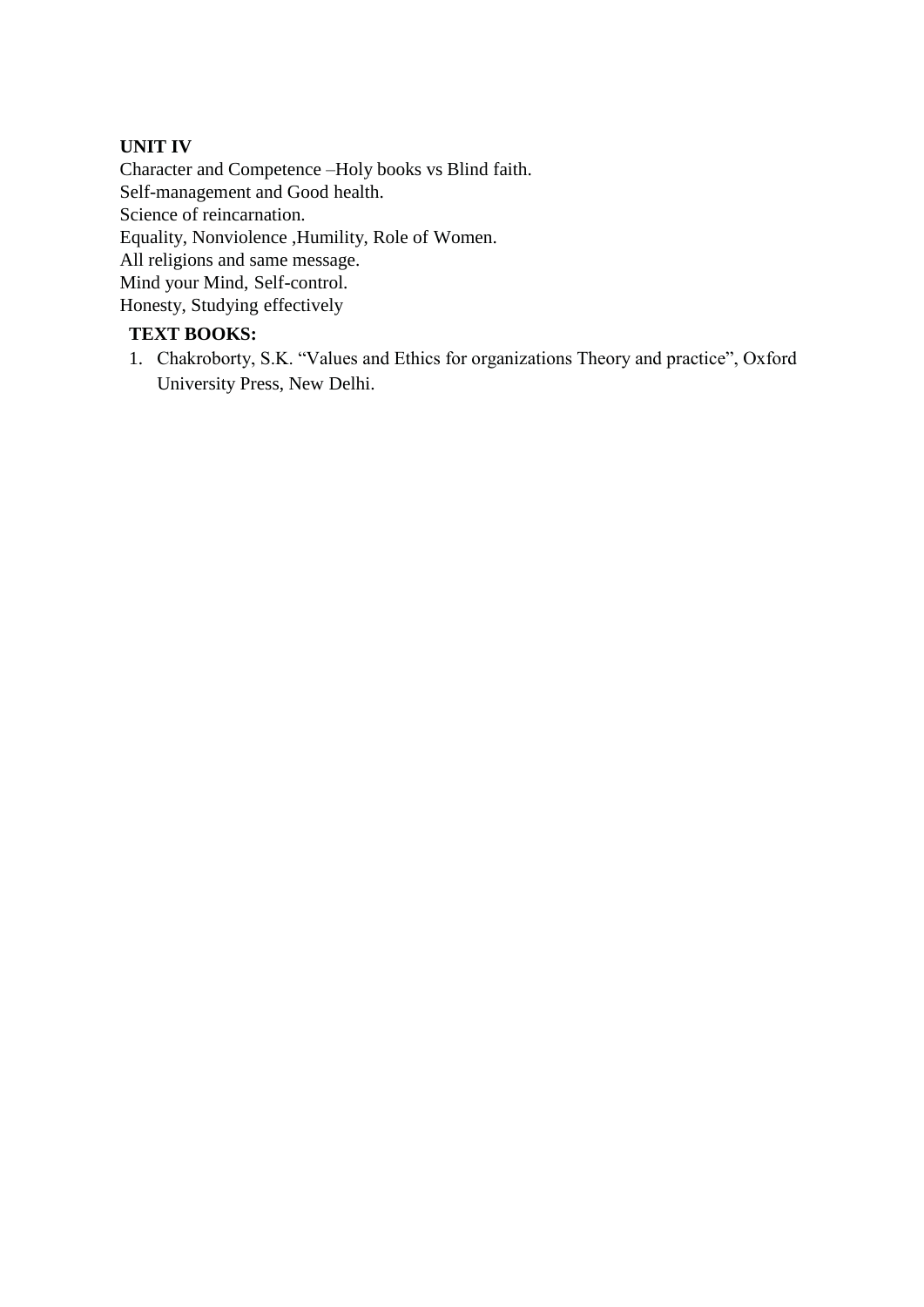# **CONSTITUTION OF INDIA**

#### **L T C 2 0 0**

#### **Course Objectives:**

Students will be able to:

- 1. Understand the premises informing the twin themes of liberty and freedom from acivil rights perspective.
- 2. To address the growth of Indian opinion regarding modern Indian intellectuals" constitutional role and entitlement to civil and economic rights as well as the emergence of nationhood in the early years of Indian nationalism.

3. To address the role of socialism in India after the commencement of the Bolshevik Revolution in 1917 and its impact on the initial drafting of the Indian Constitution.

#### **Course Outcomes:**

Students will be able to:

- 1. Discuss the growth of the demand for civil right s in India for the bulk of Indians before the arrival of Gandhi in Indian politics.
- 2. Discuss the intellectual origins of the frame work of argument that informed the conceptualization of sociall reforms leading to revolution in India.
- 3. Discuss the circumstances surrounding the foundation of the Congress Socialist Party [CSP] under the leadership of Jawaharlal Nehru and the eventual failure of the proposal of direct elections through adult suffrage in the Indian Constitution.
- 4. Discuss the passage of the Hindu Code Bill of 1956.

#### **UNIT I**

#### **History** of Making of the Indian Constitution:

History, Drafting Committee, (Composition & Working)

#### **Philosophy of the Indian Constitution:**

Preamble, Salient Features

#### **UNIT II**

#### **Contours of Constitutional Rights & Duties:**

Fundamental Rights, Right to Equality, Right to Freedom, Right against Exploitation, Right to Freedom of Religion, Cultural and Educational Rights, Right to Constitutional Remedies, Directive Principles of State Policy, Fundamental Duties.

#### **UNIT III**

#### **Organs ofGovernance:**

Parliament, Composition, Qualifications andDisqualifications, Powers andFunctions

# **Executive:**

President, Governor, Council of Ministers, Judiciary, Appointment and Transfer of Judges, Qualifications, Powers and Functions.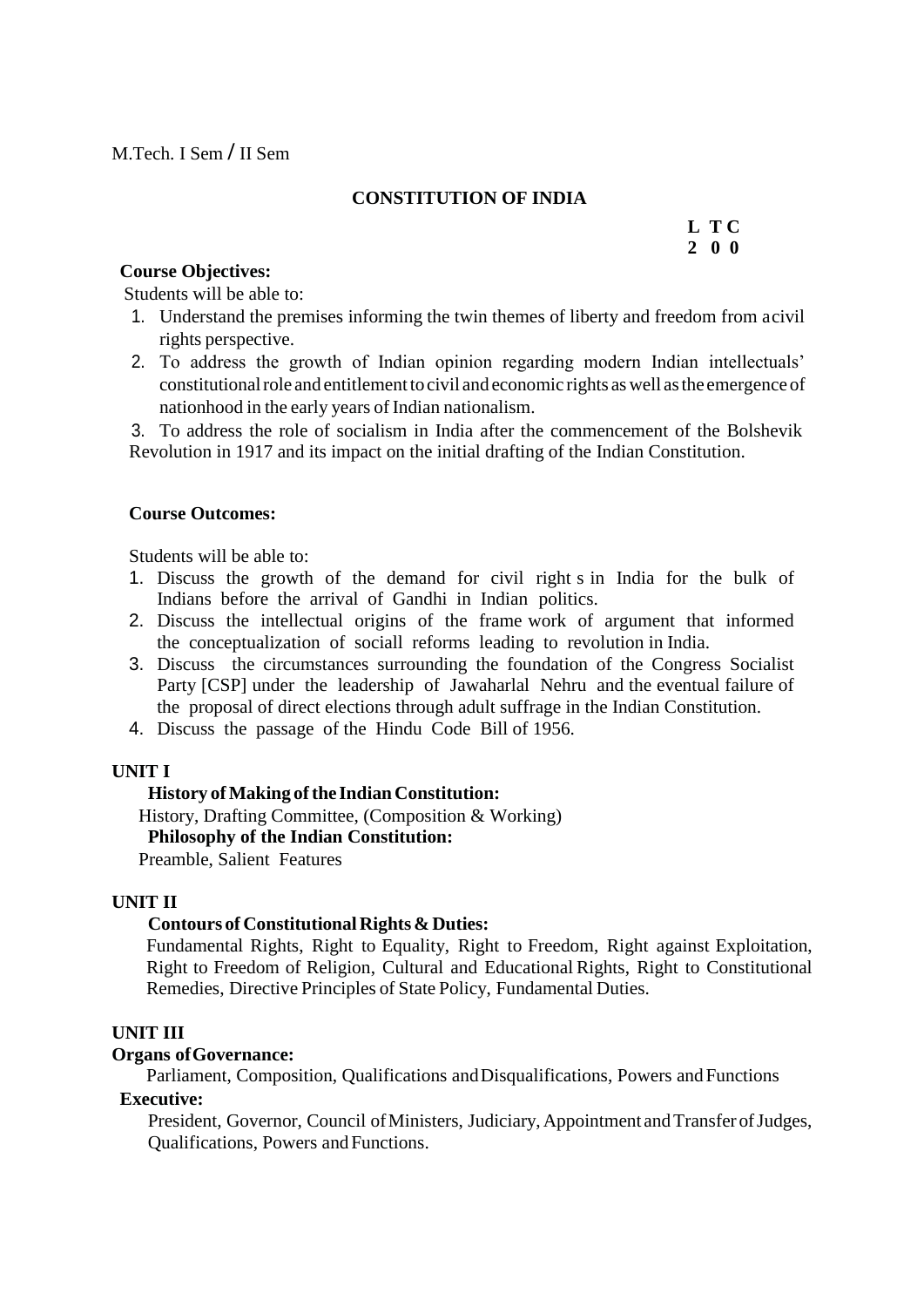# **UNIT IV**

#### **Local Administration:**

District"s Administration head: Role and Importance, Municipalities: Introduction, Mayor and role of Elected Representative, CEO of Municipal Corporation.

**Pachayati raj:** Introduction, PRI: Zila Pachayat.

Elected officials and their roles, CEO Zila Pachayat: Position and role.

**Block level:** Organizational Hierarchy (Different departments),

**Village level:** Role of Elected and Appointed officials, Importance of grass root democracy.

#### **UNIT V**

#### **Election Commission:**

Election Commission: Role and Functioning, Chief Election Commissioner and Election Commissioners.

**State Election Commission:** Role and Functioning.

Institute and Bodies for the welfare of SC/ST/OBC and women.

# **TEXT BOOKS:**

- 1. The Constitution of India, 1950 (Bare Act), Government Publication.
- 2. Dr. S. N. Busi, Dr. B. R. Ambedkar framing of Indian Constitution, 1st Edition, 2015.
- 3. M. P. Jain, Indian Constitution Law, 7th Edn., Lexis Nexis, 2014.
- 4. D.D. Basu, Introduction to the Constitution of India, Lexis Nexis, 2015.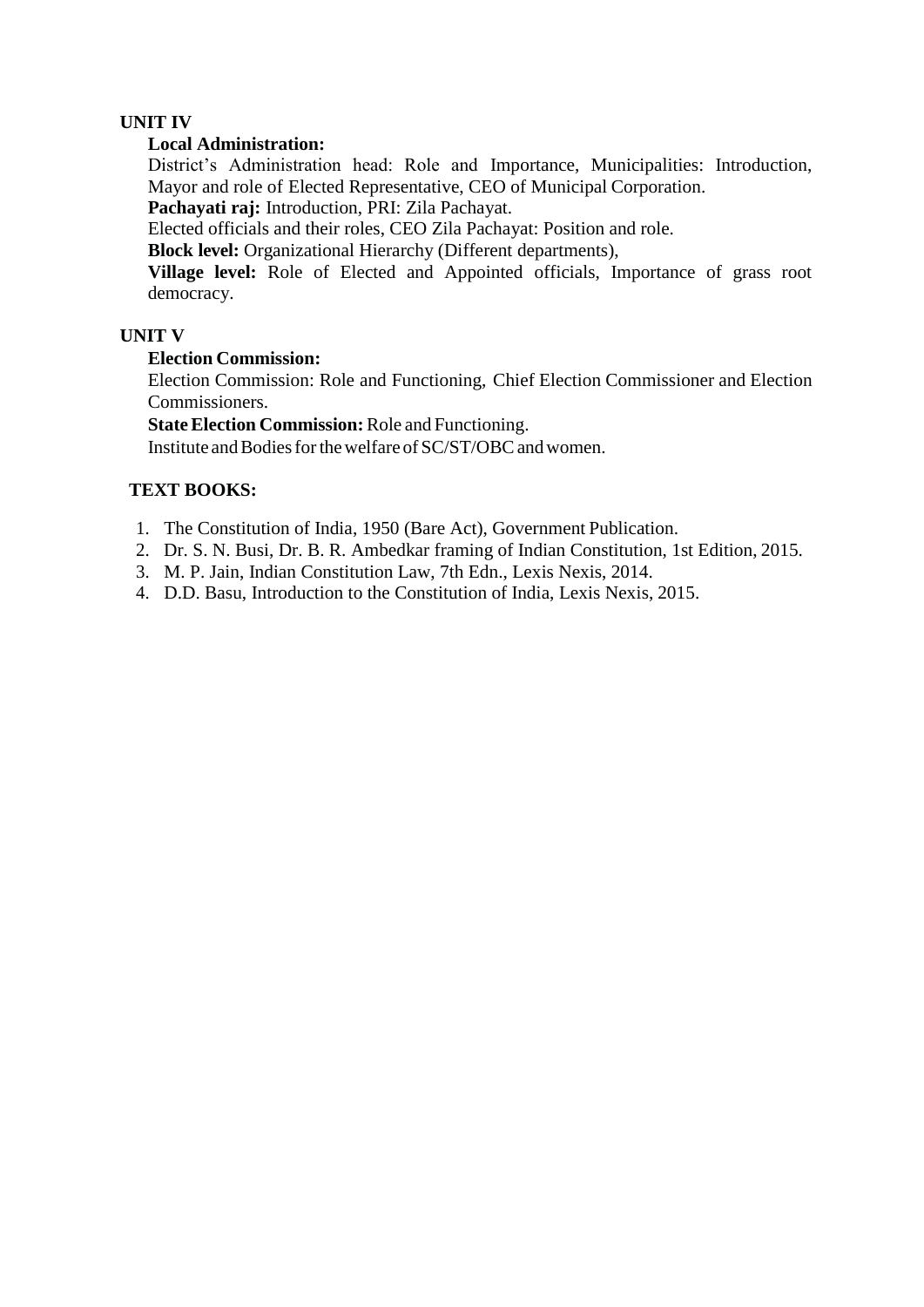M.Tech. I Sem **/** II Sem

# **PEDAGOGY STUDIES**

**L T C 2 0 0**

#### **Course Objectives:**

Students will be able to:

1.Review existing evidence on the review topic to inform programme design and policy making undertaken by the DfID, other agencies and researchers.

2. Identify critical evidence gapsto guide the development.

#### **Course Outcomes:**

Students will be able to understand:

- a. What pedagogical practices are being used by teachers in formal and informal classrooms in developing countries?
- b. What is the evidence on the effectiveness of these pedagogical practices, in what conditions, and with what population of learners?
- c. How can teacher education (curriculum and practicum) and the school curriculum and guidance materials best support effective pedagogy?

# **UNIT I**

# **Introduction andMethodology:**

Aims and rationale, Policy background, Conceptual framework and terminology Theories of learning,Curriculum, Teacher education.

Conceptual framework, Research questions**.**

Overview of methodology and Searching.

# **UNIT II**

Thematic overview: Pedagogical practices are being used by teachers in formal and informal classrooms in developing countries.

Curriculum, Teacher education.

# **UNIT III**

Evidence on the effectiveness of pedagogical practices

Methodology for the in depth stage: quality assessment of included studies.

How can teacher education (curriculum and practicum) and the school curriculum and guidancematerialsbestsupporteffectivepedagogy?

Theory of change.

Strength and nature of the body of evidence for effective pedagogical practices.

Pedagogic theory and pedagogical approaches.

Teachers" attitudes and beliefs and Pedagogic strategies.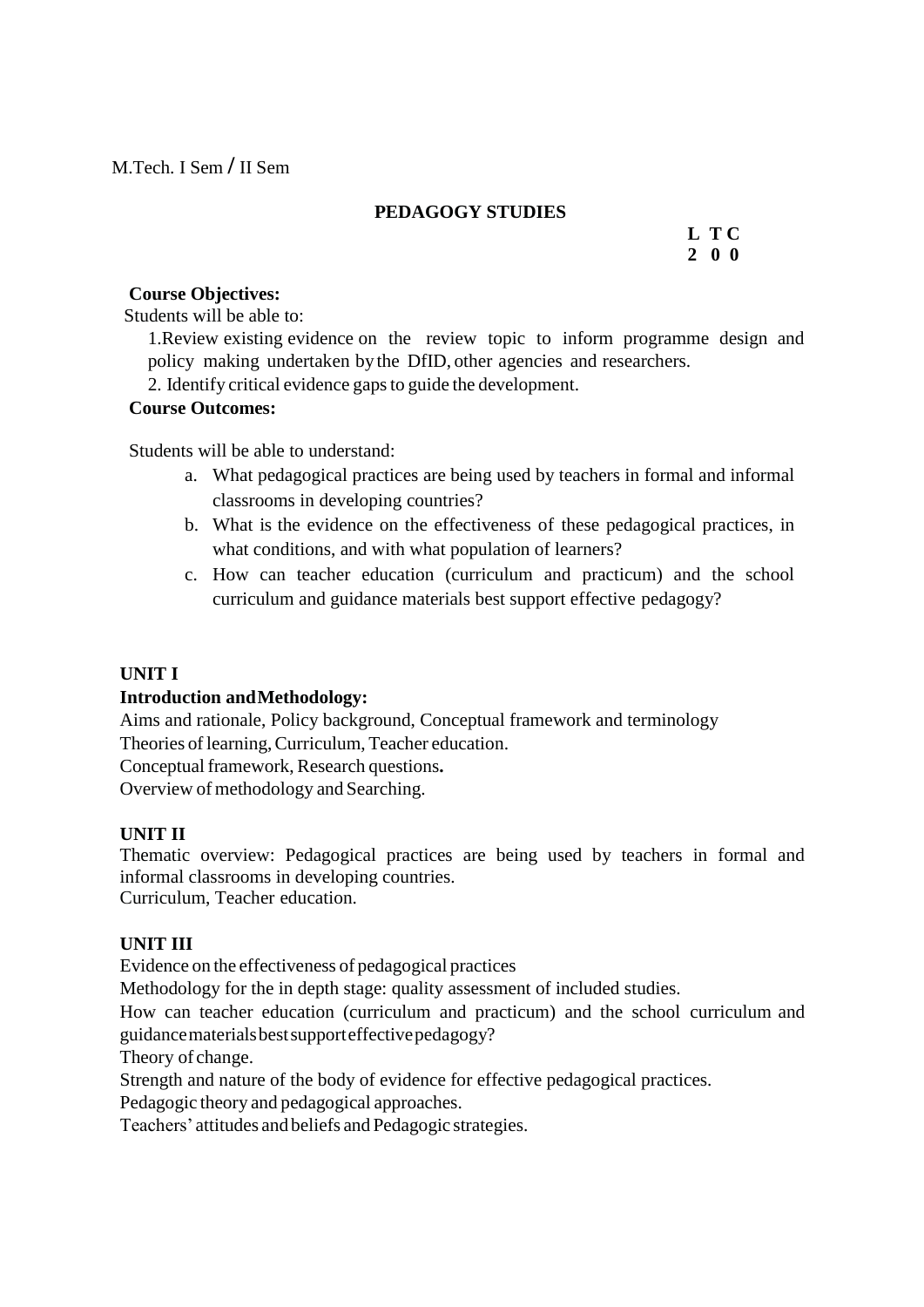# **UNIT IV**

Professional development: alignment with classroom practices and follow- up support Peer support Support from the head teacher and the community. Curriculum andassessment Barriers to learning: limited resources and large class sizes

## **UNIT V**

**Research gaps and future directions** Research design **Contexts** Pedagogy Teacher education Curriculum and assessment Dissemination and research impact.

# **TEXT BOOKS:**

1. Ackers J, Hardman F (2001) Classroom interaction in Kenyan primary schools, Compare, 31 (2): 245-261.

2. Agrawal M (2004) Curricular reform in schools: The importance of evaluation, Journal of Curriculum Studies, 36 (3): 361-379.

- 4 Akyeampong K (2003) Teacher training in Ghana does it count? Multi-site teacher education research project (MUSTER) country report 1. London: DFID.
- 5 Akyeampong K, Lussier K, Pryor J, Westbrook J (2013) Improving teaching and learning of basic maths and reading in Africa: Does teacher preparation count? International Journal Educational Development, 33 (3): 272–282.
- 6 Alexander RJ (2001) Culture and pedagogy: International comparisons in primary education. Oxford and Boston: Blackwell.
- 7 Chavan M (2003) Read India: A mass scale, rapid, "learning to read" campaign.
- 8 [www.pratham.org/images/resource%20working%20paper%202.pdf.](http://www.pratham.org/images/resource%20working%20paper%202.pdf)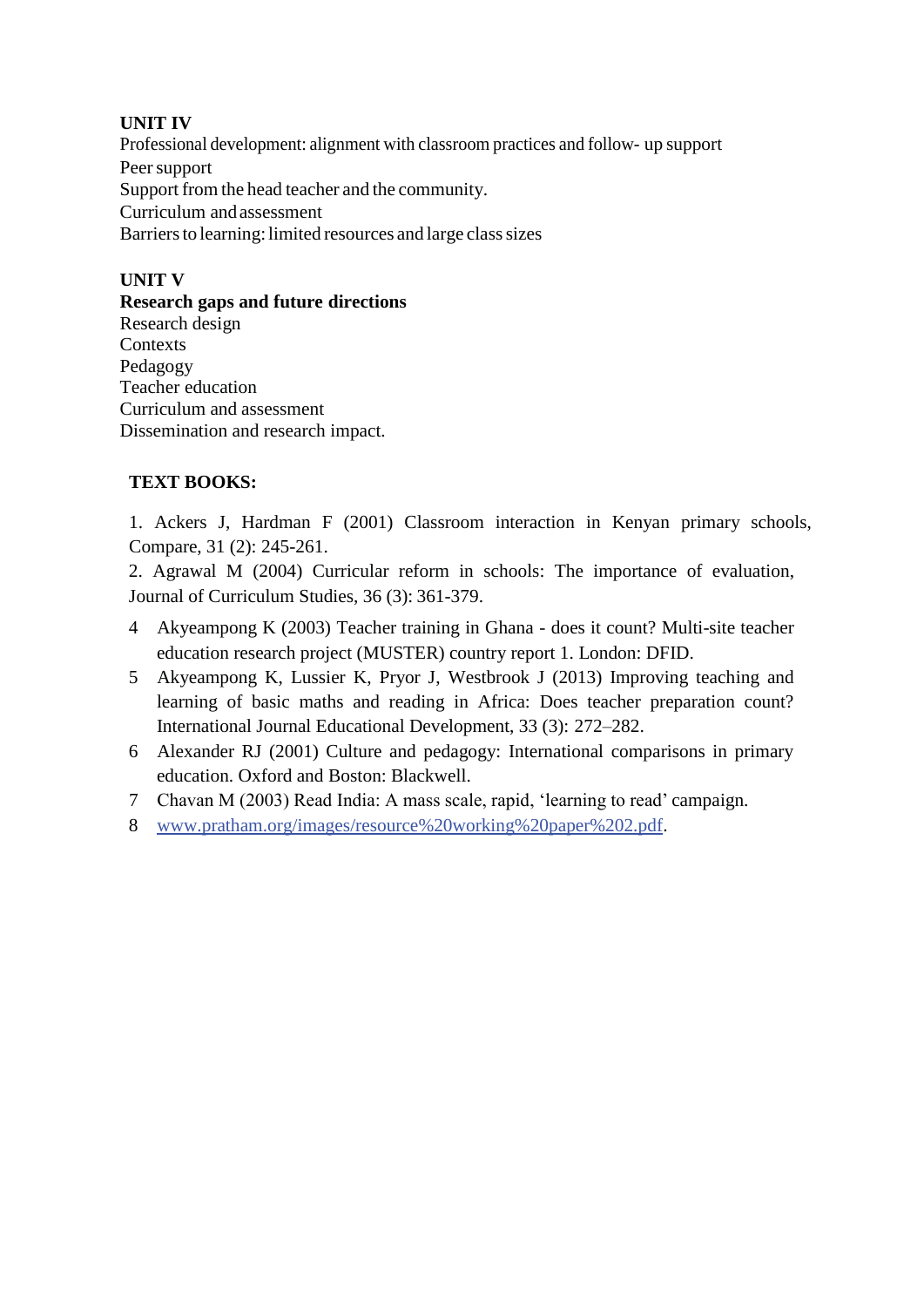M.Tech. I Sem **/** II Sem

## **STRESS MANAGEMENT BY YOGA**

**L T C 2 0 0**

Course Objectives

- 1. To achieve overall health of body and mind
- 2. To overcome stress

### **Course Outcomes:**

Students will be able to:

1. Develop healthy mind in a healthy body thus improving social health also

2. Improve efficiency

## **UNIT I**

Definitions of Eight parts of yog. ( Ashtanga )

### **UNIT II**

- Yam and Niyam. Do's and Don't's in life.
- i) Ahinsa, satya, astheya, bramhacharya and aparigraha

ii) Shaucha, santosh, tapa, swadhyay, ishwarpranidhan

### **UNIT III**

Asan and Pranayam

i)Various yog poses and their benefits for mind & body ii)Regularization of breathing techniques and its effects- Types of pranayam

## **TEXT BOOKS:**

1. "Yogic Asanas for Group Tarining-Part-I" : Janardan Swami Yogabhyasi Mandal, Nagpur

- 2. Swami Vivekananda, "Rajayoga or conquering the Internal Nature" .
- 3. Advaitashrama (Publication Department), Kolkata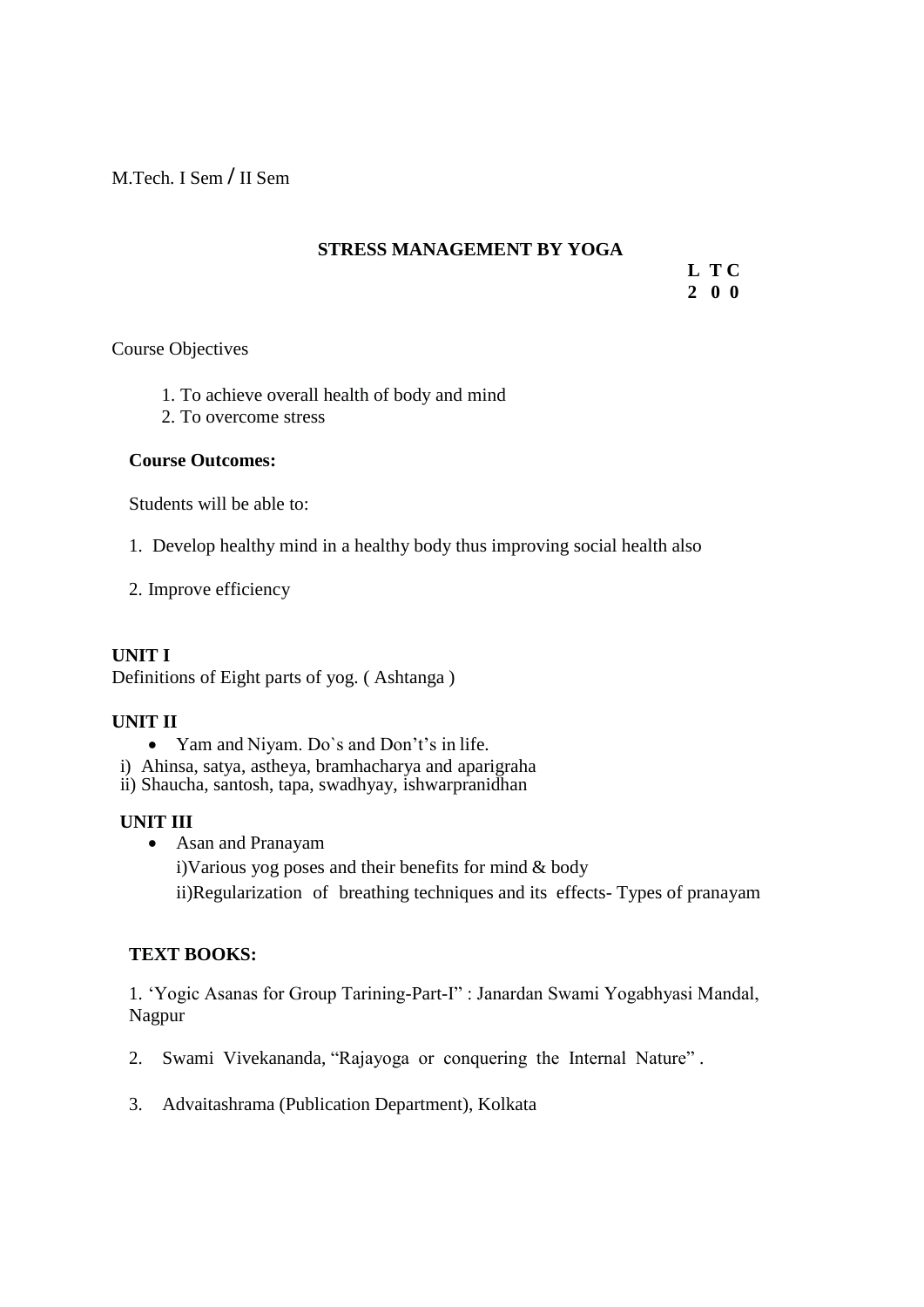M.Tech. I Sem **/** II Sem

### **PERSONALITY DEVELOPMENT THROUGH LIFE ENLIGHTENMENT SKILLS**

**L T C 2 0 0**

### **Course Objectives:**

- 1. To learn to achieve the highest goal happily
- 2. To become a person with stable mind, pleasing personality and determination
- 3. To awaken wisdom in students

### **Course Outcomes**

Students will be able to

- 1. Study of Shrimad-Bhagwad-Geeta will help the student in developing his personality and achieve the highest goal in life
- 2. The person who has studied Geeta will lead the nation and mankind to peace and prosperity
- 3. Study of Neetishatakam will help in developing versatile personality of students.

## **UNIT I**

Neetisatakam-Holistic development of personality

- Verses-  $19,20,21,22$  (wisdom)
- Verses- 29,31,32 (pride & heroism)
- $\bullet$  Verses- 26,28,63,65 (virtue)
- Verses- 52,53,59 (dont"s)
- Verses- 71,73,75,78 (do"s)

### **UNIT II**

- Approach to day to day work and duties.
- Shrimad Bhagwad Geeta : Chapter 2-Verses 41, 47,48,
- Chapter 3-Verses 13, 21, 27, 35, Chapter 6-Verses 5, 13, 17, 23, 35,
- Chapter 18-Verses 45, 46, 48.

### **UNIT III**

- Statements of basic knowledge.
- Shrimad Bhagwad Geeta: Chapter2-Verses 56, 62, 68
- Chapter 12 -Verses 13, 14, 15, 16,17, 18
- Personality of Role model. Shrimad Bhagwad Geeta: Chapter2- Verses 17, Chapter 3-Verses 36,37,42,
- Chapter 4-Verses 18, 38,39
- Chapter18 Verses 37,38,63